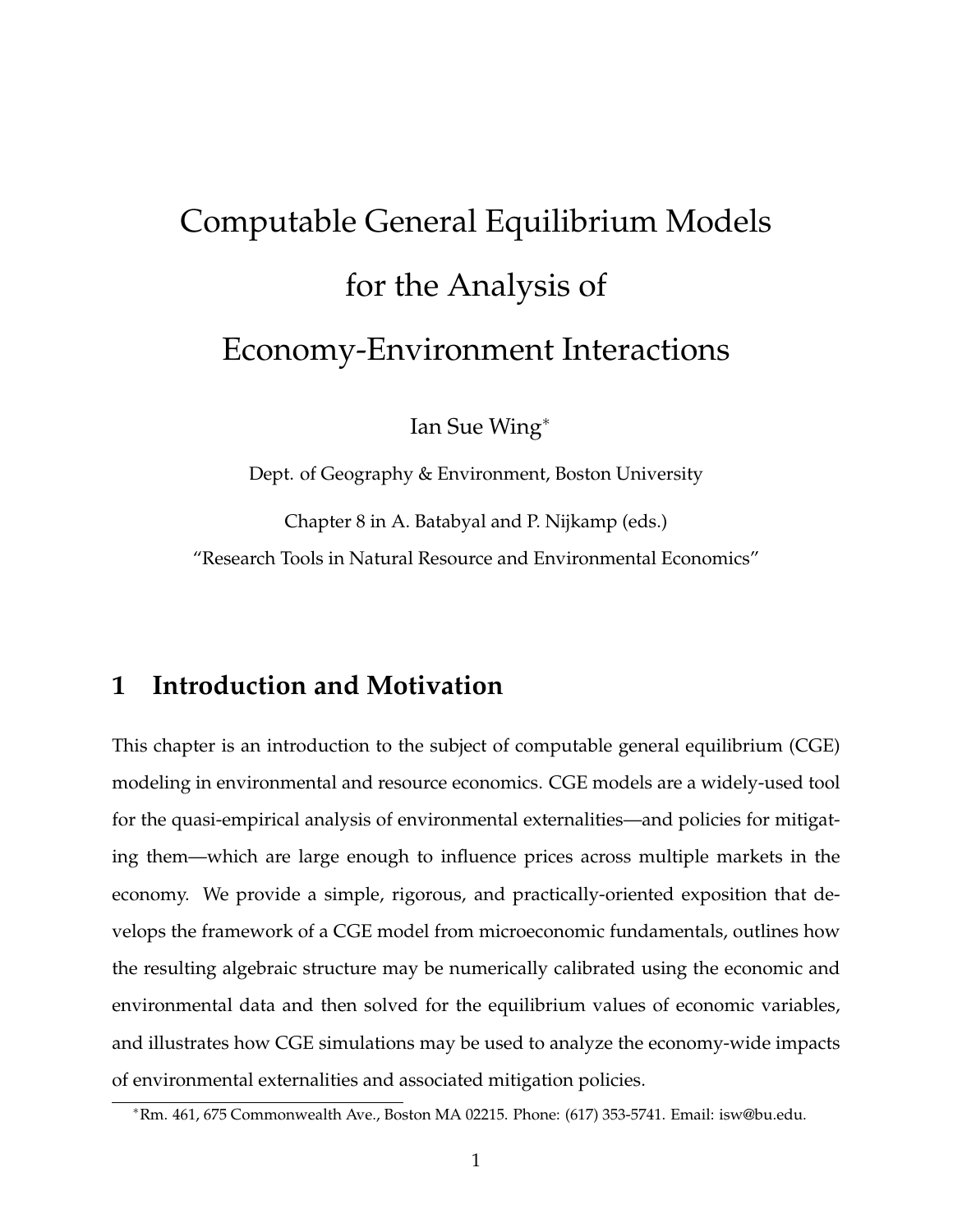Walrasian general equilibrium prevails when supply and demand are equalized across all of the interconnected markets in the economy. A CGE model is an algebraic representation of the abstract Arrow-Debreu general equilibrium structure which is calibrated on economic data. The resulting numerical problem is solved for the supplies, demands and prices which support equilibrium across a specified set of markets, which can range from a single sub-national region to multiple groups of countries interacting within the global economy. Notwithstanding this, every economy represented in these models typically has the same basic structure: a set of producers, consumers and governments whose activities are linked by markets for commodities and factors as well as taxes, subsidies and perhaps other distortions.

#### [Figure [1](#page-45-0) about here]

The conceptual framework at the core of every CGE model is the familiar circular flow of the economy, which is illustrated in Figure [1.](#page-45-0) The circular flow stems from the market interactions among three institutions: (A) households, which are assumed to own the factors of production, (B) firms, which rent factors from the households for use in the production of commodities subsequently purchased by households and other firms, and (C) the government, which provides government goods that are consumed by households and firms. These inter-institutional transfers of goods and factors are indicated by solid black arrows, each of which represents a distinct market. In equilibrium, the value of goods and services traded in each market is balanced by a compensating financial transfer, indicated by a dashed black arrow. Factor rentals generate a stream of income for households (D), which finances their expenditure on commodity purchases. The latter in turn generates revenue for firms (E1). Likewise, an individual firm's purchase of intermediate inputs generates revenue for the other firms which produce those commodities (E2), and public provision is financed out of taxes on firms and households levied by the government (F). In general, most economies will also include a foreign sector, with which firms and households will exchange flows of goods and payments. For the sake of brevity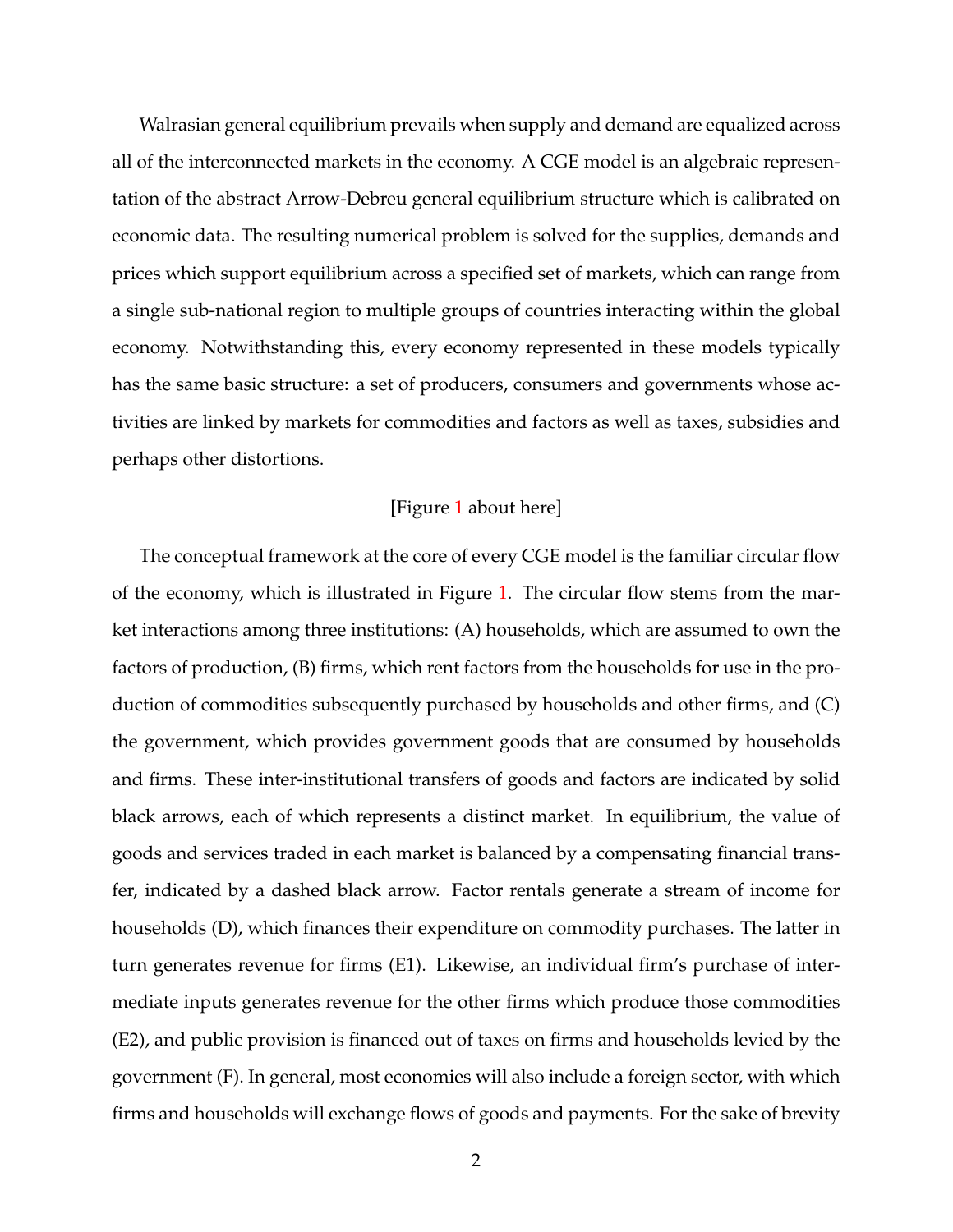we do not go into detail about open economy CGE modeling, as that constitutes an entire area of research all its own.

The chapter's principal motivation is to elaborate the interactions between the circular flow of the economy and the environment (G). Diminished ecological functioning or increases in the scarcity rent of nominally unpriced natural resources occurs as a result of firms' and households' emissions of residuals or consumption of environmental services as inputs (H). These effects constitute classic negative externalities, as environmental services which assimilate pollution or provide inputs to production tend neither to be traded within markets nor tabulated in the economy's accounts, resulting in a divergence between the private and social costs of the goods and factors with whose quantity and quality they are linked. While earlier surveys by [Conrad](#page-52-0) [\(2002\)](#page-52-0), [Bergman](#page-50-0) [\(2005\)](#page-50-0) and [Böhringer and Loschel](#page-50-1) [\(2006\)](#page-50-1) have sought to organize the broad and diverse literature on environmental CGE modeling along a variety of functional and topical lines, Figure [1](#page-45-0) suggests a simple structural classification based on the scope and character of the environment-economy interactions represented within the model of the relevant externality.

Most CGE studies in the past decade either (i) quantify how changes in the circular flow due to endogenous processes, policy changes or exogenous shocks affect the level of environmental quality,<sup>[1](#page-2-0)</sup> or (ii) shed light on the consequences for the circular flow of policies that seek to increase the level of environmental quality by altering the allocations of polluting residuals or the consumption of environmental resources.<sup>[2](#page-2-1)</sup> As the solid gray

<span id="page-2-0"></span><sup>&</sup>lt;sup>1</sup>This body of work includes investigations of consequences of trade liberalization—principally in developing countries, its environmental and economic costs, and the effectiveness of various policy options for managing them [\(Dessus and Bussolo,](#page-53-0) [1998;](#page-53-0) [Abler et al.,](#page-48-0) [1999;](#page-48-0) [Jansen,](#page-56-0) [2001;](#page-56-0) [Faehn and Holmoy,](#page-54-0) [2003;](#page-54-0) [He,](#page-55-0) [2005;](#page-55-0) [Li,](#page-57-0) [2005;](#page-57-0) [Vennemo et al.,](#page-62-0) [2008\)](#page-62-0), examinations of the interactions among environmental externalities and economic growth, income distribution and labor markets [\(Abler et al.,](#page-48-1) [1998;](#page-48-1) [Berck and Hoffmann,](#page-50-2) [2002;](#page-50-2) [Nugent and Sarma,](#page-58-0) [2002;](#page-58-0) [Coxhead and Jayasuriya,](#page-53-1) [2004;](#page-53-1) [Taylor et al.,](#page-61-0) [2009\)](#page-61-0), and studies of resource management practices in the areas of water quality and allocation [\(Seung et al.,](#page-61-1) [2000;](#page-61-1) [Roe et al.,](#page-60-0) [2005;](#page-60-0) [Diao](#page-53-2) [et al.,](#page-53-2) [2005,](#page-53-2) [2008;](#page-53-3) [Brouwer et al.,](#page-52-1) [2008;](#page-52-1) [Strzepek et al.,](#page-61-2) [2008;](#page-61-2) [van Heerden et al.,](#page-62-1) [2008\)](#page-62-1) as well as agricultural and forest land—with particular emphasis on the impacts of macroeconomic shocks deforestation, land degradation [\(Abdelgalil and Cohen,](#page-48-2) [2001;](#page-48-2) [Bashaasha et al.,](#page-49-0) [2001;](#page-49-0) [Cattaneo,](#page-52-2) [2001,](#page-52-2) [2005;](#page-52-3) [Ianchovichina et al.,](#page-56-1) [2001;](#page-56-1) [Wiig et al.,](#page-62-2) [2001;](#page-62-2) [Fraser and Waschik,](#page-55-1) [2005\)](#page-55-1).

<span id="page-2-1"></span><sup>&</sup>lt;sup>2</sup>The bulk of the policy literature lies in this area, focusing on the general equilibrium economic costs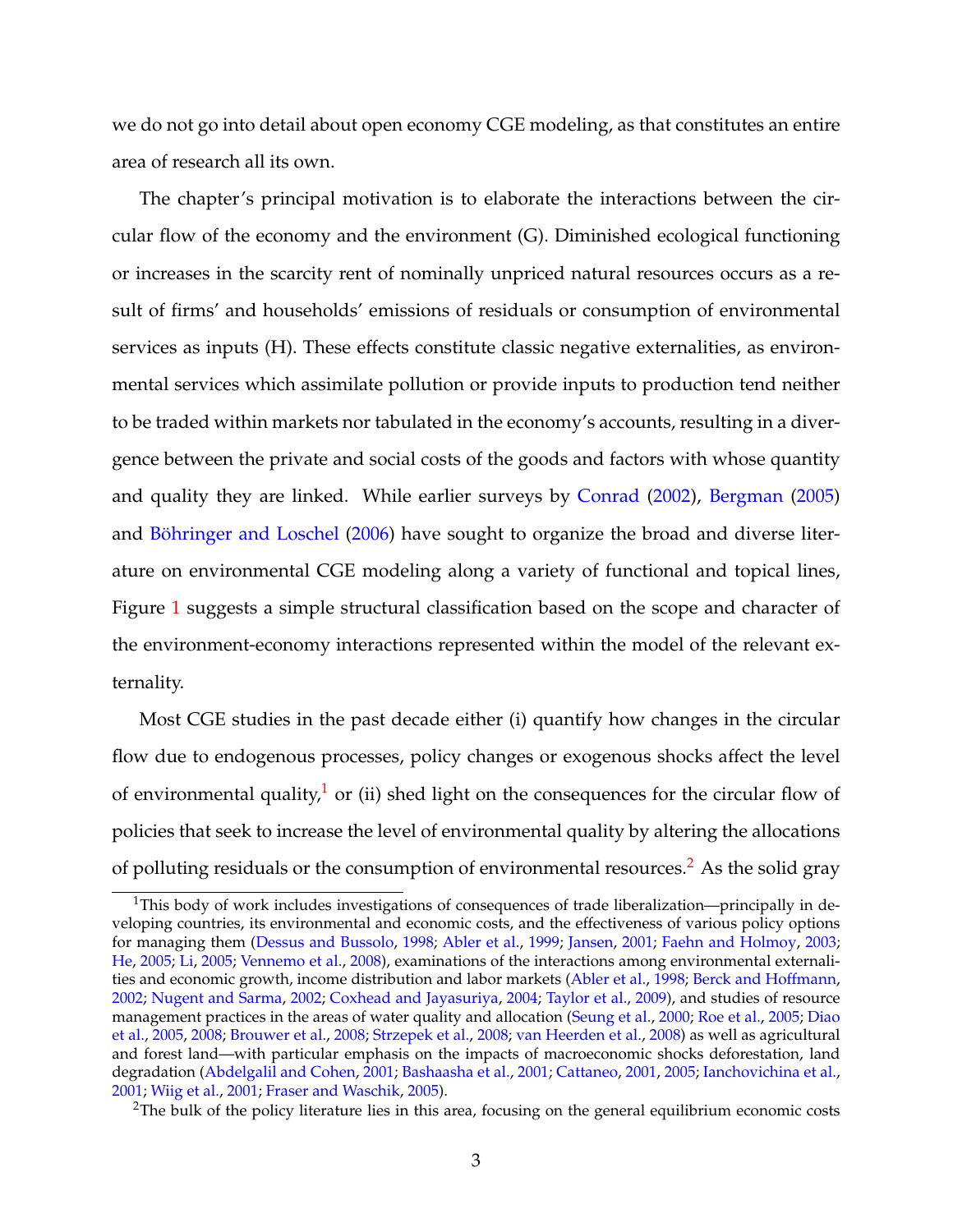arrows (H1) imply, these analyses typically specify a one-way linkage from the economy to the environment, treating the latter as a more or less exogenous boundary condition on economic activity.

Qualitatively similar linkages in the reverse direction can be found in a less common but rapidly growing arena of application: (iii) assessments of the economic impacts of changes in environmental quality (including disasters of anthropogenic or natural origin), indicated by the dashed gray arrows  $(H2)$ .<sup>[3](#page-3-0)</sup> Lastly, comparatively few analyses (iv) bring the environment fully within the ambit of the circular flow, simultaneously capturing H1 and H2 by representing both the impacts of economic activity on the environment and the simultaneous feedback effects on production, consumption and welfare.<sup>[4](#page-3-1)</sup> The reason

<span id="page-3-0"></span> $3$ This literature utilizes the outputs of global climate models to simulate the impacts of global warming on various sectors of the economy as economic shocks [\(Winters et al.,](#page-63-1) [1998;](#page-63-1) [Dessus and O'Connor,](#page-53-6) [2003;](#page-53-6) [Bosello et al.,](#page-51-5) [2006,](#page-51-5) [2007;](#page-51-6) [Aunan et al.,](#page-48-5) [2007;](#page-48-5) [Hubler et al.,](#page-55-6) [2008;](#page-55-6) [Vennemo et al.,](#page-62-0) [2008;](#page-62-0) [Boyd and Ibarrarán,](#page-51-7) [2009\)](#page-51-7). Similar types of assessments are also used to quantify the impacts of large-scale natural hazards on regional economies [\(Rose and Liao,](#page-60-3) [2005\)](#page-60-3).

<span id="page-3-1"></span><sup>4</sup>These include quasi-benefit-cost analyses of pollution control policies when the environmental externalities in question affect consumers' health [\(Williams,](#page-62-4) [2002,](#page-62-4) [2003;](#page-62-5) [Matus et al.,](#page-58-4) [2008;](#page-58-4) [Mayeres and Van Rege](#page-58-5)[morter,](#page-58-5) [2008\)](#page-58-5), an assessment of the impacts of non-separability between the environment and commodities or factors—especially labor, with the goal of developing new model calibration techniques [\(Carbone and](#page-52-7) [Smith,](#page-52-7) [2008\)](#page-52-7), and, in a particularly exciting development, the coupling of a CGE model of the economy with

of policies to abate pollution in various media. There are comparatively few papers on air [\(Morris,](#page-58-1) [1999;](#page-58-1) [O'Ryan et al.,](#page-59-0) [2003,](#page-59-0) [2005;](#page-59-1) [Cao et al.,](#page-52-4) [2009\)](#page-52-4) and water [\(Xie and Saltzman,](#page-63-0) [2000\)](#page-63-0) pollution, the vast majority focus on the problem of climate change, in particular the consequences of greenhouse gas (GHG) emission limits for energy markets and the implications for aggregate welfare. This topic has itself spawned several lines of research beyond standard single-economy analyses of the growth and welfare effects of abatement measures (e.g., [Garbaccio et al.,](#page-55-2) [1999;](#page-55-2) [Kamat et al.,](#page-56-2) [1999;](#page-56-2) [Nwaobi,](#page-59-2) [2004;](#page-59-2) [Fisher-Vanden and Ho,](#page-54-1) [2007;](#page-54-1) [Telli](#page-61-3) [et al.,](#page-61-3) [2008\)](#page-61-3), in particular examinations of the economic effects of environmentally-motivated taxes, especially their interactions with pre-existing market distortions [\(Parry et al.,](#page-59-3) [1999;](#page-59-3) [Bye,](#page-52-5) [2000;](#page-52-5) [Bovenberg and](#page-51-0) [Goulder,](#page-51-0) [2001;](#page-51-0) [Babiker et al.,](#page-49-1) [2003;](#page-49-1) [Andre et al.,](#page-48-3) [2005;](#page-48-3) [Bovenberg et al.,](#page-51-1) [2005;](#page-51-1) [Conrad and Loschel,](#page-53-4) [2005\)](#page-53-4), the environmental and economic consequences of long run increases in R&D and factor productivity, energysaving technological progress or the emergence of GHG-abatement or alternative energy technologies with the potential for radical savings in compliance costs [\(Dellink et al.,](#page-53-5) [2004;](#page-53-5) [Grepperud and Rasmussen,](#page-55-3) [2004;](#page-55-3) [Schafer and Jacoby,](#page-60-1) [2005;](#page-60-1) [Jacoby et al.,](#page-56-3) [2006;](#page-56-3) [McFarland and Herzog,](#page-58-2) [2006;](#page-58-2) [Allan et al.,](#page-48-4) [2007;](#page-48-4) [Berg,](#page-50-3) [2007;](#page-50-3) [Otto et al.,](#page-59-4) [2007;](#page-59-4) [Fisher-Vanden and Sue Wing,](#page-55-4) [2008\)](#page-55-4), the nexus between GHG abatement, the global trading system, and leakage of emissions from abating to non-abating developing countries [\(Böhringer and](#page-50-4) [Rutherford,](#page-50-4) [2002,](#page-50-4) [2004;](#page-51-2) [Babiker,](#page-49-2) [2005;](#page-49-2) [Babiker and Rutherford,](#page-49-3) [2005\)](#page-49-3), the conditions for endogenous emergence of coalitions of abating regions in a game theoretic setting [\(Babiker,](#page-49-4) [2001;](#page-49-4) [Carbone et al.,](#page-52-6) [2009\)](#page-52-6), the interactions between emission reduction measures such as tradable permit schemes and imperfections in energy markets [\(Klepper and Peterson,](#page-57-1) [2005;](#page-57-1) [Hagem et al.,](#page-55-5) [2006\)](#page-55-5), and the distributional impacts of schemes to share the burden of GHG emission reductions, such as allowance allocations in tradable permit systems, across countries and regions [\(Böhringer,](#page-50-5) [2002;](#page-50-5) [Böhringer et al.,](#page-50-6) [2003;](#page-50-6) [Böhringer and Welsch,](#page-51-3) [2004;](#page-51-3) [Kallbekken and Westskog,](#page-56-4) [2005;](#page-56-4) [Klepper and Peterson,](#page-57-2) [2006;](#page-57-2) [Nijkamp et al.,](#page-58-3) [2005;](#page-58-3) [Böhringer et al.,](#page-50-7) [2007;](#page-50-7) [Böhringer and Helm,](#page-50-8) [2008\)](#page-50-8), firms and industries [\(Bovenberg et al.,](#page-51-1) [2005,](#page-51-1) [2008\)](#page-51-4) and income groups within regions [\(Rose and Oladosu,](#page-60-2) [2002;](#page-60-2) [van Heerden et al.,](#page-62-3) [2006;](#page-62-3) [Oladosu and Rose,](#page-59-5) [2007;](#page-59-5) [Ojha,](#page-59-6) [2009\)](#page-59-6).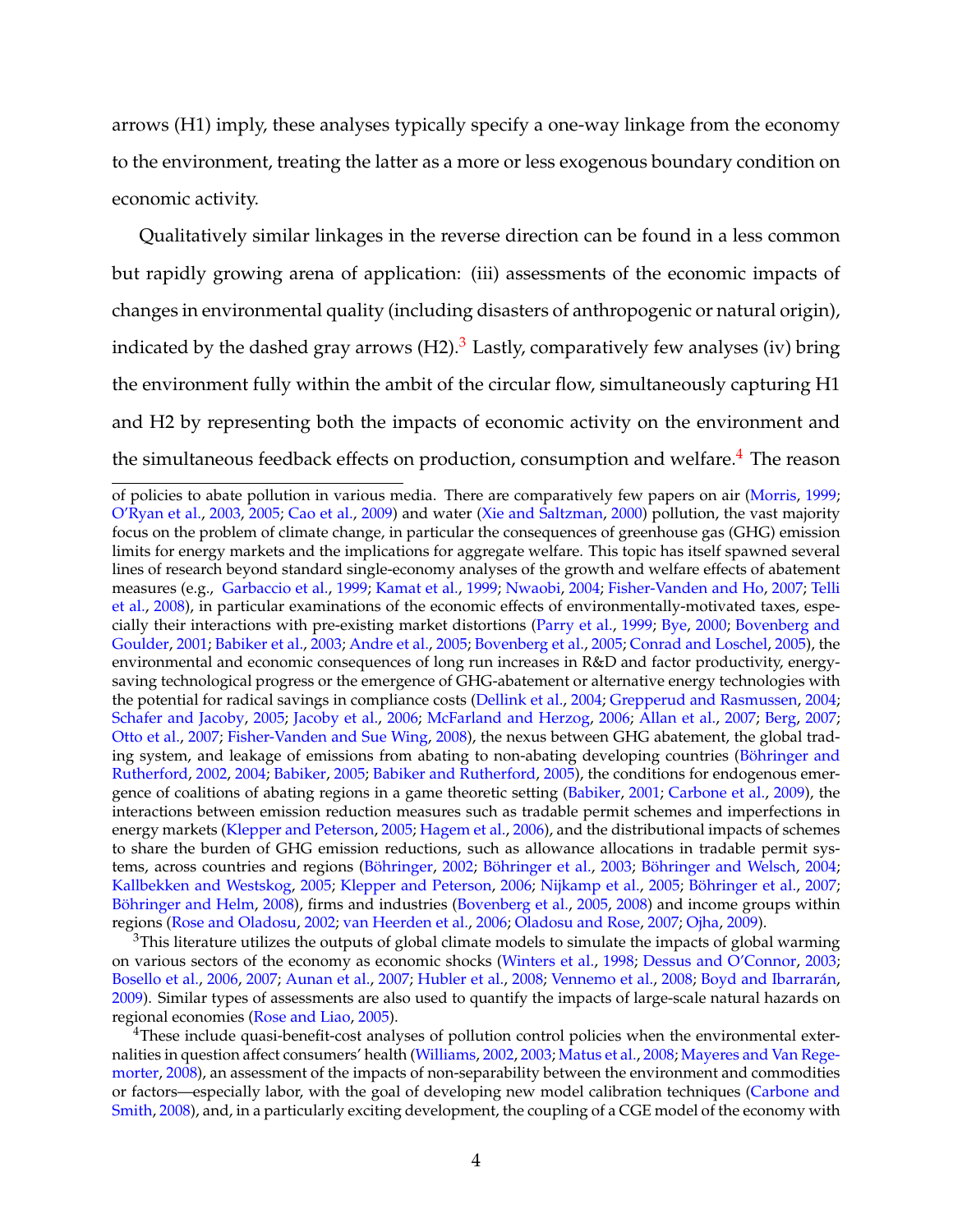is the difficulty involved in representing physical processes in such a way that they can be integrated within CGE models' abstract equilibrium structure.<sup>[5](#page-4-0)</sup>

The chapter's secondary motivation is pedagogic. Despite their popularity as a research tool, CGE models continue to be unfairly dismissed by some in the field as "black boxes", whose complex internal workings obfuscate the linkages between their outputs and features of their input data, algebraic structure, or method of solution, and worse, allow questionable assumptions to be hidden within them that end up driving their results. The problem can largely be traced to a lack of familiarity with CGE models on the part of economic researchers, a situation which is exacerbated by the dearth of graduate methods courses on, and rigorous yet accessible article-length introductions to, the subject. Although descriptions of CGE models' underlying structure, calibration and solution methods, and techniques of application abound, they tend to be divided across different literatures, each of which focuses on its own aspect of the subject.<sup>[6](#page-4-1)</sup> The aim of this chapter is to remedy this lacuna by unifying these disparate elements to provide a systematic, practical and intuitive explanation of the methods by which CGE models are constructed,

a general equilibrium simulation of an ecosystem [\(Finnoff and Tschirhart,](#page-54-2) [2008\)](#page-54-2), where the latter models predator-prey interactions as arising out of the net energy-maximizing behavior of a variety of representative organisms [\(Tschirhart,](#page-62-6) [2000,](#page-62-6) [2002,](#page-62-7) [2003\)](#page-62-8).

<span id="page-4-0"></span> $5$ Many studies have found it easier to employ a wholly separate physical impacts model in an iterative manner, using the precursors of environmental damage generated by a CGE model for its inputs, and then using its outputs to specify shocks to the CGE model's simulated economy. But this solution often proves computationally challenging. For example, the MIT Integrated Global System Model (IGSM) is a system of "soft-linked" models in which the MIT EPPA CGE simulation generates future emission trajectories which then drive large-scale global climate and terrestrial ecosystem simulations in an open-loop fashion, without feedback effects on the economy [\(Sokolov et al.,](#page-61-4) [2005\)](#page-61-4). The challenges involved in closing this loop are illustrated by [Böhringer et al.'](#page-50-9)s [\(2007\)](#page-50-9) recasting of [Nordhaus'](#page-58-6)s [\(1994\)](#page-58-6) DICE model of global warming as an intertemporal CGE model, in which a highly stylized physical model of atmospheric GHG accumulation and climate change is approximated using the jacobian of the global mean temperature response to the simulated path of emissions.

<span id="page-4-1"></span><sup>6</sup>Of the numerous articles cited above, the majority merely discuss only those attributes of their models that are pertinent to the application at hand, or present their model's equations with little explanation to accompany them. Books and manuals devoted to modeling techniques (e.g., [Ginsburgh and Keyzer,](#page-55-7) [1997;](#page-55-7) [Lofgren et al.,](#page-57-3) [2002\)](#page-57-3) tend to be exhaustively detailed, and articles focused on the operations research aspects of modeling (e.g., [Rutherford,](#page-60-4) [1995;](#page-60-4) [Ferris and Pang,](#page-54-3) [1997\)](#page-54-3) often involve a high level of mathematical abstraction, neither of which makes it easy for the uninitiated to quickly grasp the basics. Finally, while pedagogic papers (e.g., [Devarajan et al.,](#page-53-7) [1997;](#page-53-7) [Rutherford,](#page-60-5) [1999;](#page-60-5) [Paltsev,](#page-59-7) [2004\)](#page-59-7) often provide a lucid introduction to the fundamentals, they tend to focus either on models' structural descriptions or the details of the mathematical software packages used to build them, while glossing over CGE models' theoretical basis or procedures for calibration. For an exception, see [Kehoe](#page-56-5) [\(1998\)](#page-56-5).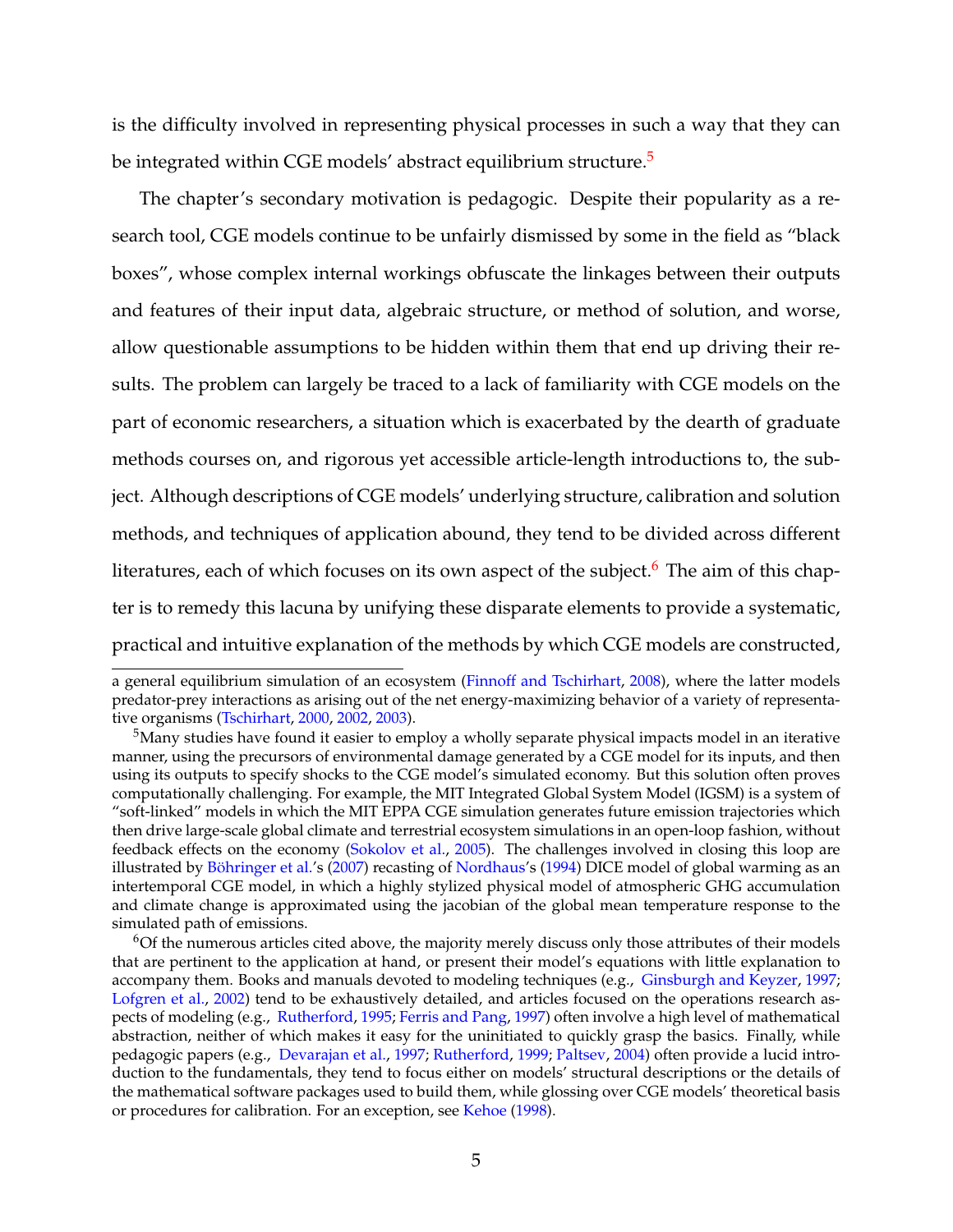calibrated, solved, and employed in the analysis of economy-environment interactions. By laying bare the simple yet elegant structural underpinnings common to the multitude of the studies cited above, I hope to make CGE models more accessible to the broader community of natural resource and environmental economists, and to encourage their use as a tool for research in the discipline.

The rest of the chapter is organized as follows. Section [2](#page-5-0) begins by exploiting the circular flow to algebraically derive the equilibrium conditions at the core of every CGE model. Section [3](#page-12-0) demonstrates how a CGE model of the economy is constructed by imposing the axioms of consumer and producer optimization on this framework to generate a system of nonlinear equations which represents an economy of arbitrary dimension. Section [4](#page-15-0) outlines the techniques of using an economic database known as a social accounting matrix to numerically calibrate the foregoing algebraic structure. The meat of the chapter is in section [5,](#page-19-0) which introduces economy-environment interactions and illustrates several techniques for modeling problems which arise in environmental and resource economics. Section [6](#page-43-0) concludes with a summary and brief remarks on key directions for future research.

## <span id="page-5-0"></span>**2 The Algebra of General Equilibrium**

For expositional clarity we consider a hypothetical closed economy made up of an unspecified number of firms which are grouped into distinct industry sectors—each of which is assumed to produce a single commodity, and an unspecified number of households which are assumed to jointly own an endowment of distinct primary factors of production. When the economy is in equilibrium, the circular flow embodies the physical principle of material balance, whereby the quantity of a factor with which households are endowed, or of a commodity produced by firms, must be completely absorbed by firms or households (respectively) in the rest of the economy. It also embodies the accounting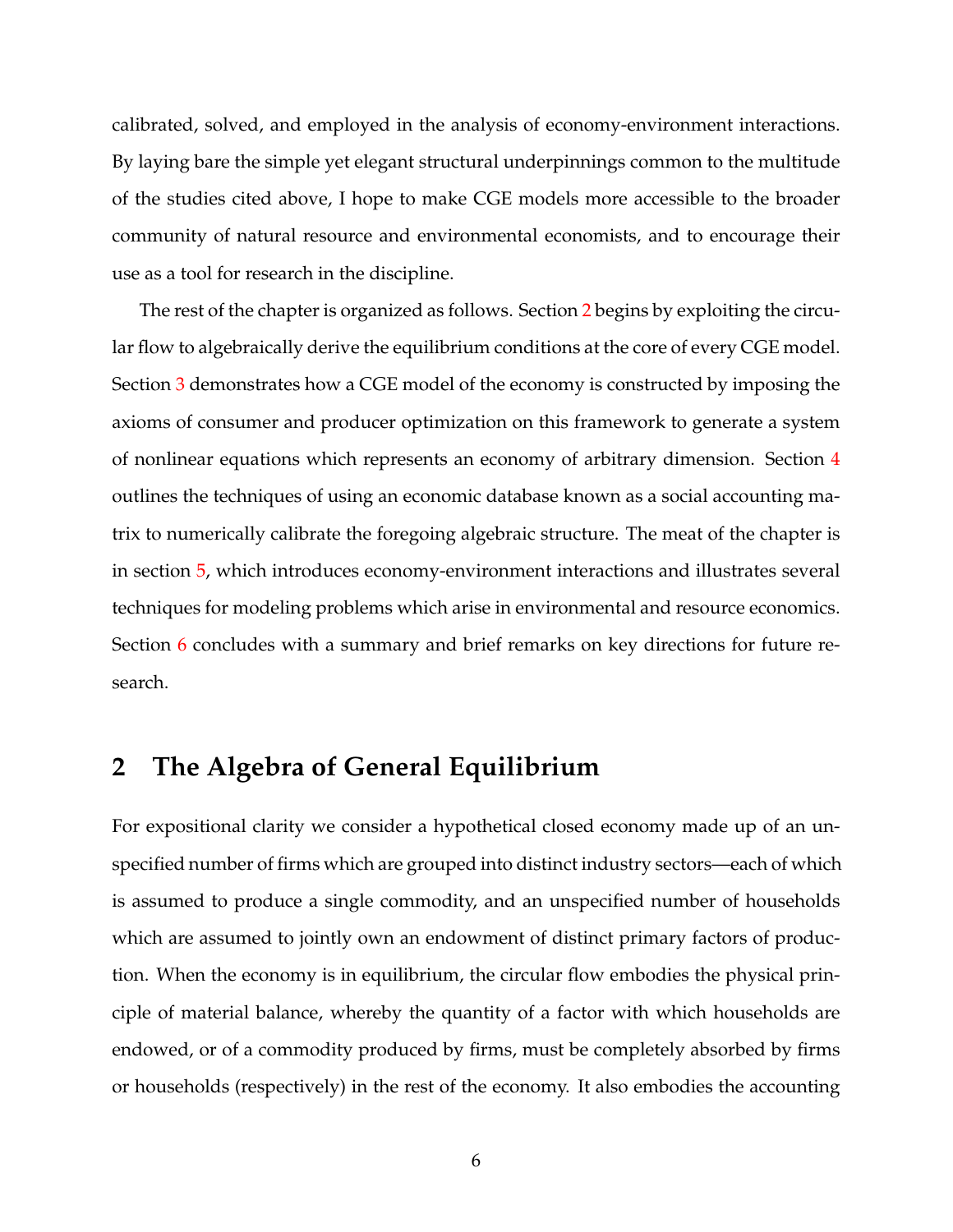principle of budgetary balance. Firms' expenditures on inputs must be balanced by the value of the revenue generated by the sale of the resulting product, households' expenditures on goods must be balanced by their income, and each unit of expenditure has to purchase some amount of some type of commodity or factor. These principles are the reflection of the Karush-Kuhn-Tucker complementary slackness conditions for the optimal allocation of commodities and factors and the distribution of activities in the economy [\(Mathiesen,](#page-57-4) [1985a,](#page-57-4)[b\)](#page-58-7). Indeed, we build on [Paltsev'](#page-59-7)s [\(2004\)](#page-59-7) intuitive exposition to demonstrate that CGE models are at their core the mathematical expression of this fact.

Before we proceed, it should be noted that the financial transfers in Figure [1](#page-45-0) may be deduced from the equilibrium price and quantity allocation of goods and services. For this reason it suffices to model the equilibrium of an economy at a particular instant of time in terms of barter trade in commodities and factors, without explicitly keeping track of money as a commodity. However, by the same token, it is necessary to denominate the relative values of the different commodities and factors in terms of some common unit of account. This is accomplished by expressing the flows of goods in units of a single commodity (the so-called numeraire good) whose price is taken to be a fixed reference point. CGE models embody this device by solving only for relative prices, a point about which more will be said below.

An additional feature of our exposition is that it holds government as an institution offstage while capturing the distortionary impacts of its activity on private markets. On one hand, government's role in the circular flow is often passive—to levy taxes and disburse the resulting revenues to firms and households as subsidies and transfers, subject to exogenous rules of budgetary balance. On the other, its impact on private markets is critical, as every tax (subsidy) distorts the supply-demand balance for the commodity in question and simultaneously generates a stream of revenue that increments (decrements) the income of consumers. The essence of this process may be captured by assuming that tax receipts (subsidy payments) are immediately transferred to (assessed upon) households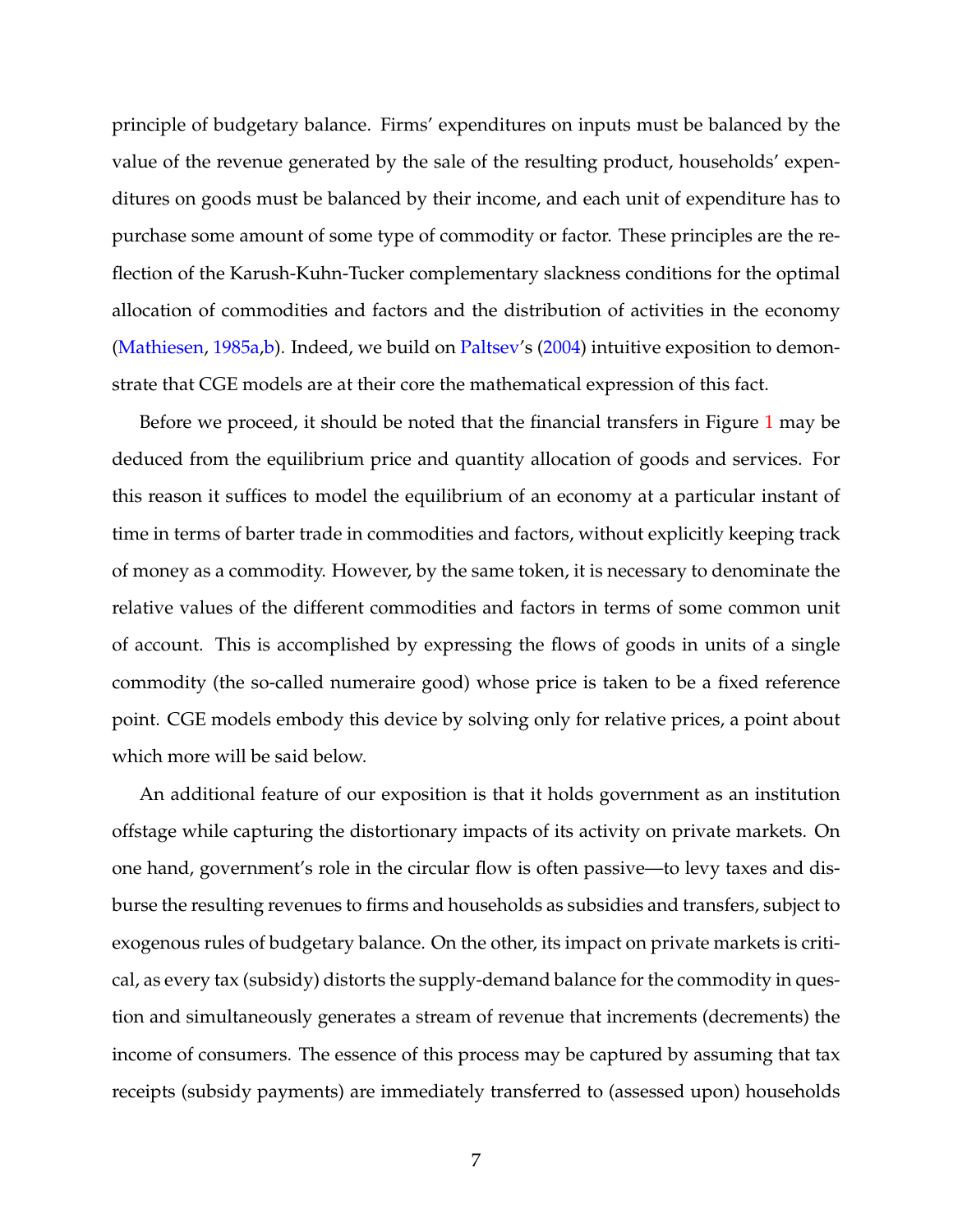in a lump-sum fashion, which allows these flows to be represented as income transfers from (to) the institution being taxed (subsidized).

Our first step is to introduce some notation. Let the indices  $i = \{1, \ldots, \mathcal{N}\}, j =$  ${1, ..., N}$  and  $f = {1, ..., F}$  denote the set of commodities, industry sectors and primary factors, respectively. We assume that households' use of commodities satisfies  $d = \{1, ..., D\}$  types of demands, which for simplicity we lump into two broad categories,  $d = \{C, O\}$ : consumption, *C*, from which households derive utility, and all other final uses, *O*, which are assumed to be exogenous. With this infrastructure in hand we may specify the key variables in the economy which need to be kept track of: *p<sup>i</sup>* and  $w_f$ , which are the equilibrium prices of good *i* and factor  $f$ ;  $y_j$  and  $x_{i,j}$ , the quantities of industry *j*'s output and its use of sector *i*'s output as an intermediate input ; *V<sup>f</sup>* and *v<sup>f</sup>* ,*<sup>j</sup>* , households' aggregate endowment of factor *f* and industry *j*'s use of that factor; *gi*,*<sup>d</sup>* , households' use of commodity *i* to satisfy final demand *d*; and *u* and *µ*, the indexes of households' utility and aggregate expenditure per unit of utility. We also define the output-normalized unit quantities of intermediate goods and primary factors,  $\widetilde{x}_{i,j} = x_{i,j}/y_j$  and  $\widetilde{v}_{f,j} = v_{f,j}/y_j$ , the utility-normalized unit quantity of consumption of the *i*<sup>th</sup> good,  $\tilde{g}_{i,C} = g_{i,C}/u$ , and the unit expenditure-normalized prices of commodities and factors,  $\tilde{p}_i = p_i / \mu$  and  $\tilde{w}_f = w_f / \mu$ .

Turning to taxes and subsidies, it is typical in CGE models for these instruments to be specified in an ad-valorem fashion, which determines the fractional change in the price of the commodity or factor to which it is being applied. Thus, a tax rate *τ* on the output of industry *j* drives a wedge between the producer price of output, *p<sup>j</sup>* , and the consumer price,  $(1 + \tau)p_j$ , in the process generating revenue for the government from the  $y_j$  units of output in the amount of *τpjy<sup>j</sup>* . Note that a subsidy which lowers the consumer price relative to the producer price may also be modeled in this way, by specifying  $\tau < 0$ . Taxes and subsidies may appear in any number of markets, enumerated by the index  $h = \{1, \ldots, \mathcal{H}\}\.$  For simplicity we consider only two of these in our exposition: the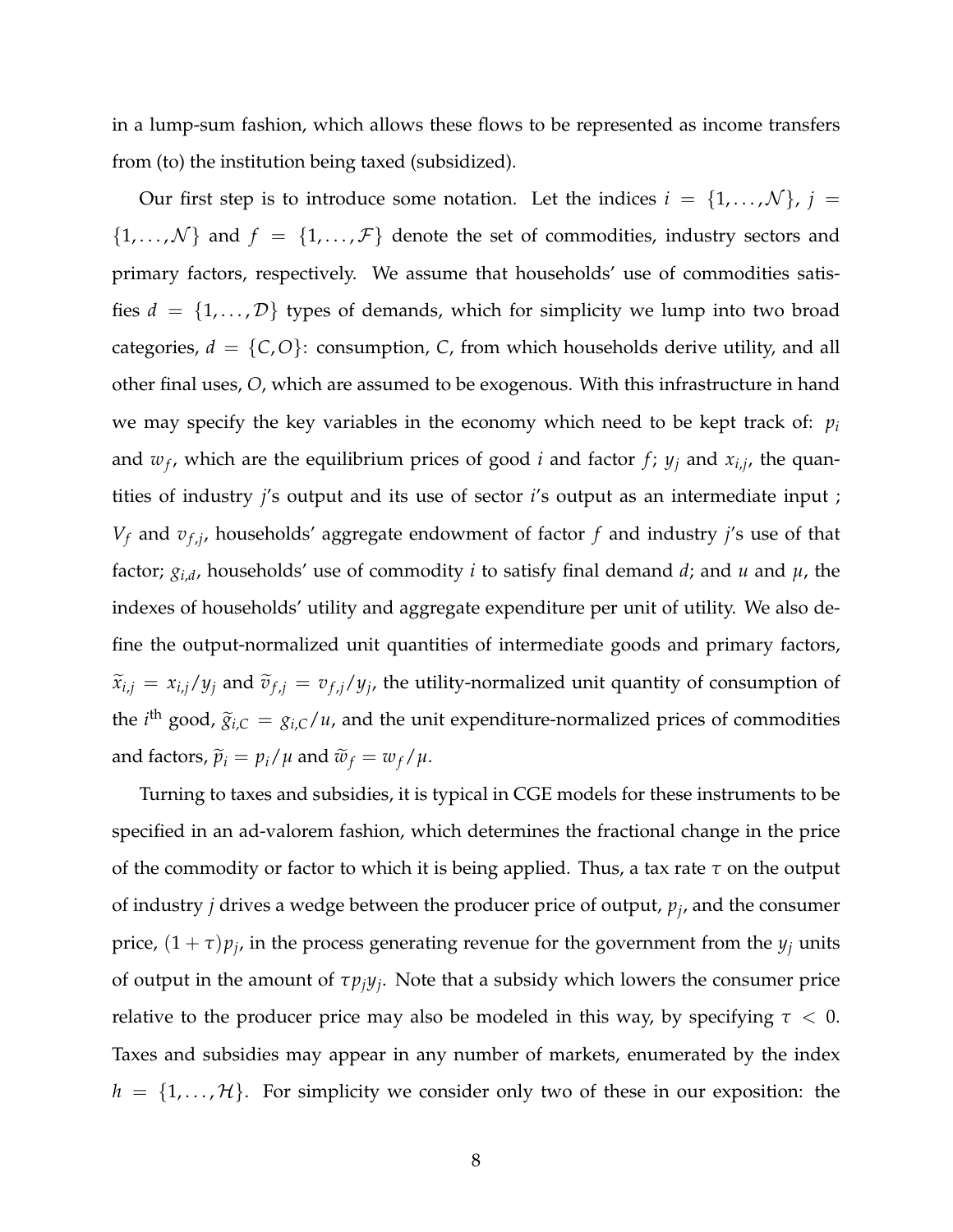markets for the output of the industry sectors (indicated by the superscript *Y*), and the markets for factor inputs to industries (indicated by the superscript *F*), using  $\tau_i^Y$  $j^{\prime}$  and *τ F f* to indicate the distortions associated with the outputs of the various industries and households' endowments of various factors.

We now formally analyze the firms (B). Budgetary balance implies that the value of a unit of each commodity must equal the sum of the values of all the inputs used to produce it, which is simply the unit cost of the inputs of intermediate materials as well as the payments to the primary factors employed in its production. The guiding principle is the complete accounting of the sources of economic value, which simultaneously reflects constancy of returns to scale in production and perfectly competitive markets for firms' inputs and outputs, and ensures that in equilibrium producers make *zero profit*. Recognizing that producers value their outputs on a net-of-tax basis and their inputs in on a gross-of-tax basis, we have:

$$
p_j y_j = \sum_{i=1}^{N} (1 + \tau_i^Y) p_i x_{i,j} + \sum_{f=1}^{F} (1 + \tau_f^F) w_f v_{f,j}
$$
  
\n
$$
\Leftrightarrow p_j y_j = \sum_{i=1}^{N} (1 + \tau_i^Y) p_i \tilde{x}_{i,j} y_j + \sum_{f=1}^{F} (1 + \tau_f^F) w_f \tilde{v}_{f,j} y_j. \tag{8.1}
$$

A conceptual sleight-of-hand makes it possible to apply similar reasoning to the households (A). Consumption of commodities may be thought of as the production of a "utility good" whose value, given by the product of the utility level and the unit expenditure index or "utility price", must equal the sum of the gross-of-tax values of the commodities consumed by the household (i.e., the inputs to utility production):

<span id="page-8-1"></span><span id="page-8-0"></span>
$$
\mu u = \sum_{i=1}^{N} (1 + \tau_i^Y) p_i g_{i,C} \iff \mu u = \sum_{i=1}^{N} (1 + \tau_i^Y) p_i \widetilde{g}_{i,C} u.
$$
 (8.2)

We now turn to the product market (E). Under the assumption that commodities are not freely disposable, firms' outputs are fully consumed by households, and households'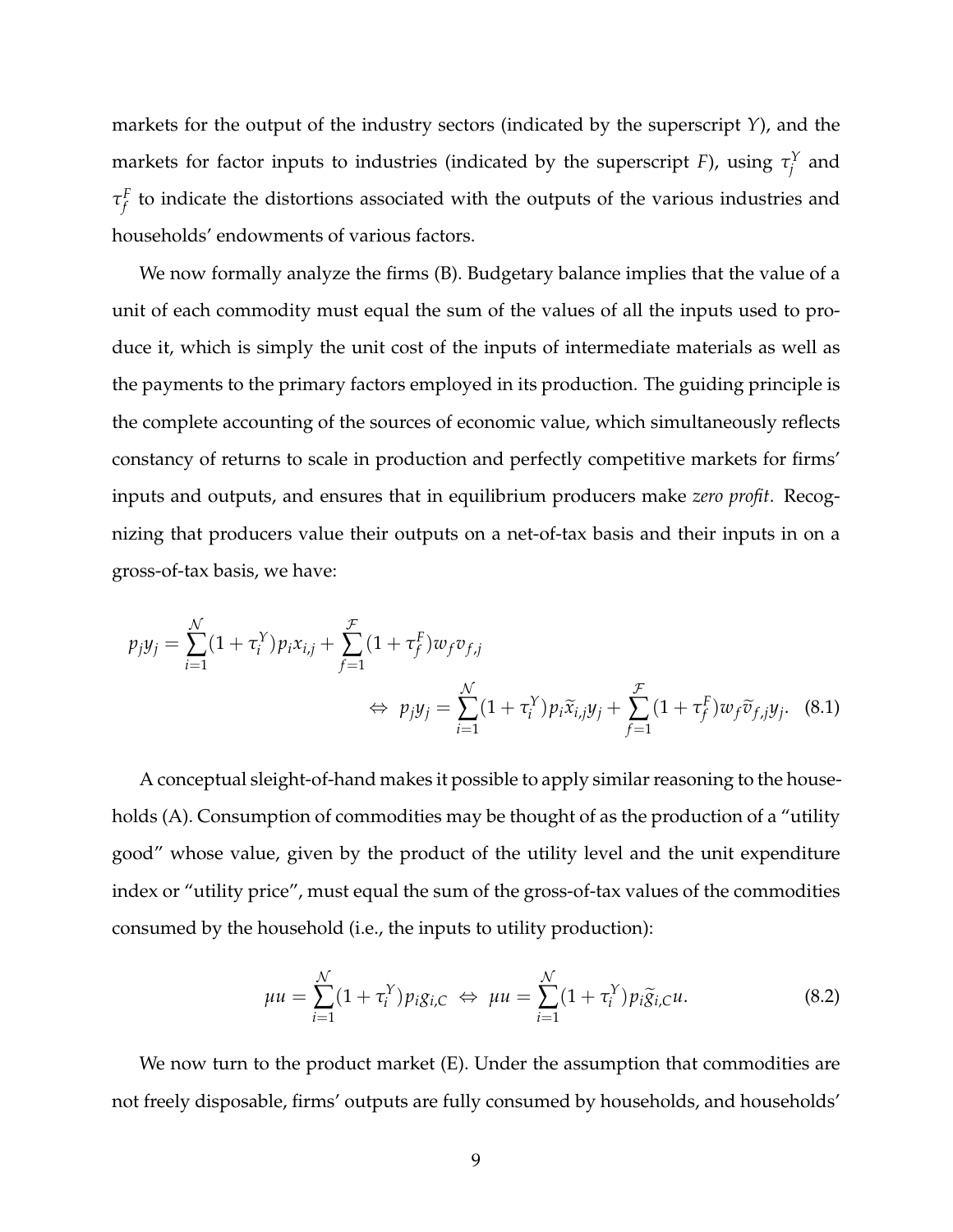endowment of primary factors is in turn fully employed by firms. The implication is that, for a given commodity, the quantity produced must equal the sum of the quantities that are demanded by the other firms and households in the economy. Analogously, in the market for a given factor (D), the aggregate quantity demanded by the various firms must completely exhaust the aggregate supply with which the households are endowed. This is the familiar condition of *market clearance*, which implies that in each market in equilibrium the value of sellers' receipts must equal the value of purchaser's outlays on a net-of-tax basis:

$$
y_i = \sum_{j=1}^{N} x_{i,j} + \sum_{d=1}^{D} g_{i,d} \Leftrightarrow p_i y_i = \sum_{j=1}^{N} p_i x_{i,j} + \sum_{d=1}^{D} p_i g_{i,d}.
$$
 (8.3)

<span id="page-9-1"></span><span id="page-9-0"></span>
$$
V_f = \sum_{j=1}^{N} v_{f,j} \Leftrightarrow w_f V_f = \sum_{j=1}^{N} w_f v_{f,j}.
$$
\n(8.4)

In equilibrium the flows of revenue in the markets for commodities and factors are fundamentally linked. The return to households' endowments of primary factors, which is equal to the value of their factor rentals to producers, constitutes consumers' primary income, which, along with recycled tax revenue, they exhaust on purchases of commodities. The implication is that the revenue gained by renting out primary factors, plus the value of tax receipts transferred to households by the government (shown in parentheses below), balances the gross expenditure on the satisfaction of demands, reflecting the principle of balanced-budget accounting known as *income balance*:

<span id="page-9-2"></span>
$$
\mathscr{I} = \sum_{f=1}^{\mathcal{F}} w_f V_f + \left( \sum_{f=1}^{\mathcal{F}} \tau_f^F w_f V_f + \sum_{j=1}^{\mathcal{N}} \tau_j^Y p_j y_j \right) = \sum_{i=1}^{\mathcal{N}} \sum_{d=1}^{\mathcal{D}} p_i g_{i,d}.
$$
 (8.5)

This expression highlights the fundamental equivalence between aggregate disposable income (given by  $\mathscr{I}^D = \mathscr{I} - \sum_{i=1}^{\mathcal{N}}$  $\int_{i=1}^{N}(1+\tau_{y}^{Y})p_{i}g_{i,O}$  and the value of utility defined by [\(8.2\)](#page-8-0),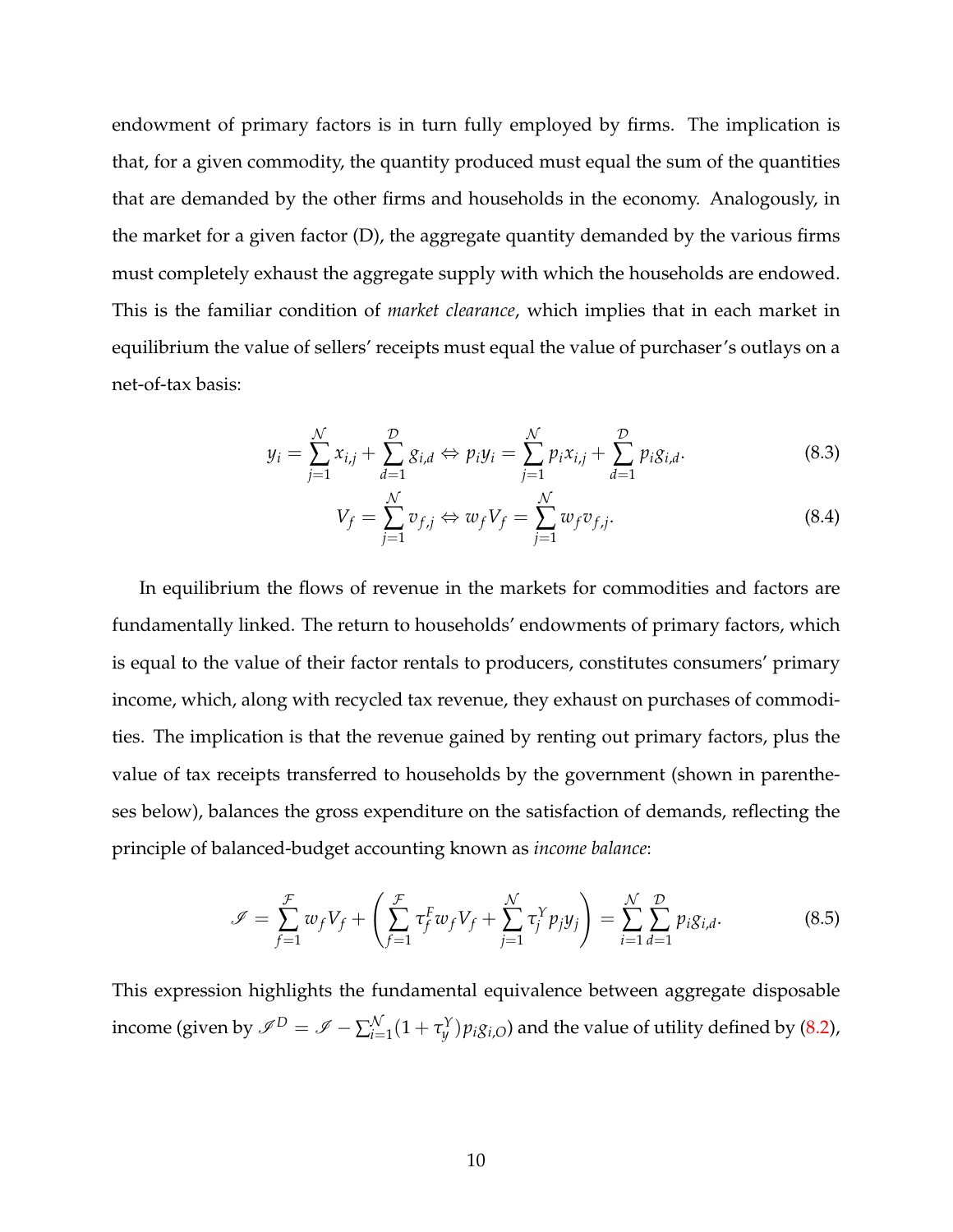which implies the following the supply-demand balance condition for utility goods:

<span id="page-10-0"></span>
$$
\mu u = \mathscr{I}^D \Leftrightarrow \mu u = \sum_{f=1}^{\mathcal{F}} \widetilde{w}_f \mu V_f + \left( \sum_{f=1}^{\mathcal{F}} \tau_f^F \widetilde{w}_f \mu V_f + \sum_{j=1}^{\mathcal{N}} \tau_j^Y \widetilde{p}_j \mu y_j \right) - \sum_{i=1}^{\mathcal{N}} (1 + \tau_i^Y) \widetilde{p}_i \mu g_{i,O}. \tag{8.6}
$$

The algebraic framework of a CGE model is derived from equilibrium conditions [\(8.3\)](#page-9-0)-  $(8.2)$  and  $(8.6)$ . The key feature of each condition is that the residual equation which results from eliminating the common factor exhibits complementary slackness with respect to the variable that is common to both sides. The economic intuition behind this is straightforward [\(Paltsev,](#page-59-7) [2004\)](#page-59-7). Looking first at the zero profit conditions [\(8.1\)](#page-8-1) and [\(8.2\)](#page-8-0), firms earning negative profit will shut down with an output of zero, while those earning zero profit can continue to produce a positive quantity of output. Similarly, households whose spending on consumption of goods exceeds the value of utility generated by consumption will cease activity with utility level of zero, while households whose consumption expenditure exactly matches the value of utility thus generated can continue to consume with a positive level of utility. In both cases the common factor is the activity level of the firm or household, with unit profit in goods production complementary to the relevant producer's level of output, and unit expenditure complementary to the level of utility:

$$
p_j < \sum_{i=1}^{N} (1 + \tau_i^Y) p_i \tilde{x}_{i,j} + \sum_{f=1}^{T} (1 + \tau_f^F) w_f \tilde{v}_{f,j}, \ y_j = 0
$$
\nor

\n
$$
p_j = \sum_{i=1}^{N} (1 + \tau_i^Y) p_i \tilde{x}_{i,j} + \sum_{f=1}^{T} (1 + \tau_f^F) w_f \tilde{v}_{f,j}, \ y_j > 0.
$$
\n(8.7a)

<span id="page-10-1"></span>
$$
\mu < \sum_{i=1}^{N} (1 + \tau_i^Y) p_i \widetilde{g}_{i,C}, \ u = 0 \quad \text{or} \quad \mu = \sum_{i=1}^{N} (1 + \tau_i^Y) p_i \widetilde{g}_{i,C}, \ u > 0 \tag{8.7b}
$$

Turning to the market clearance conditions [\(8.3\)](#page-9-0)-[\(8.4\)](#page-9-1), any commodity or factor which is in excess supply will have a price of zero, while a good or factor which is neither in ex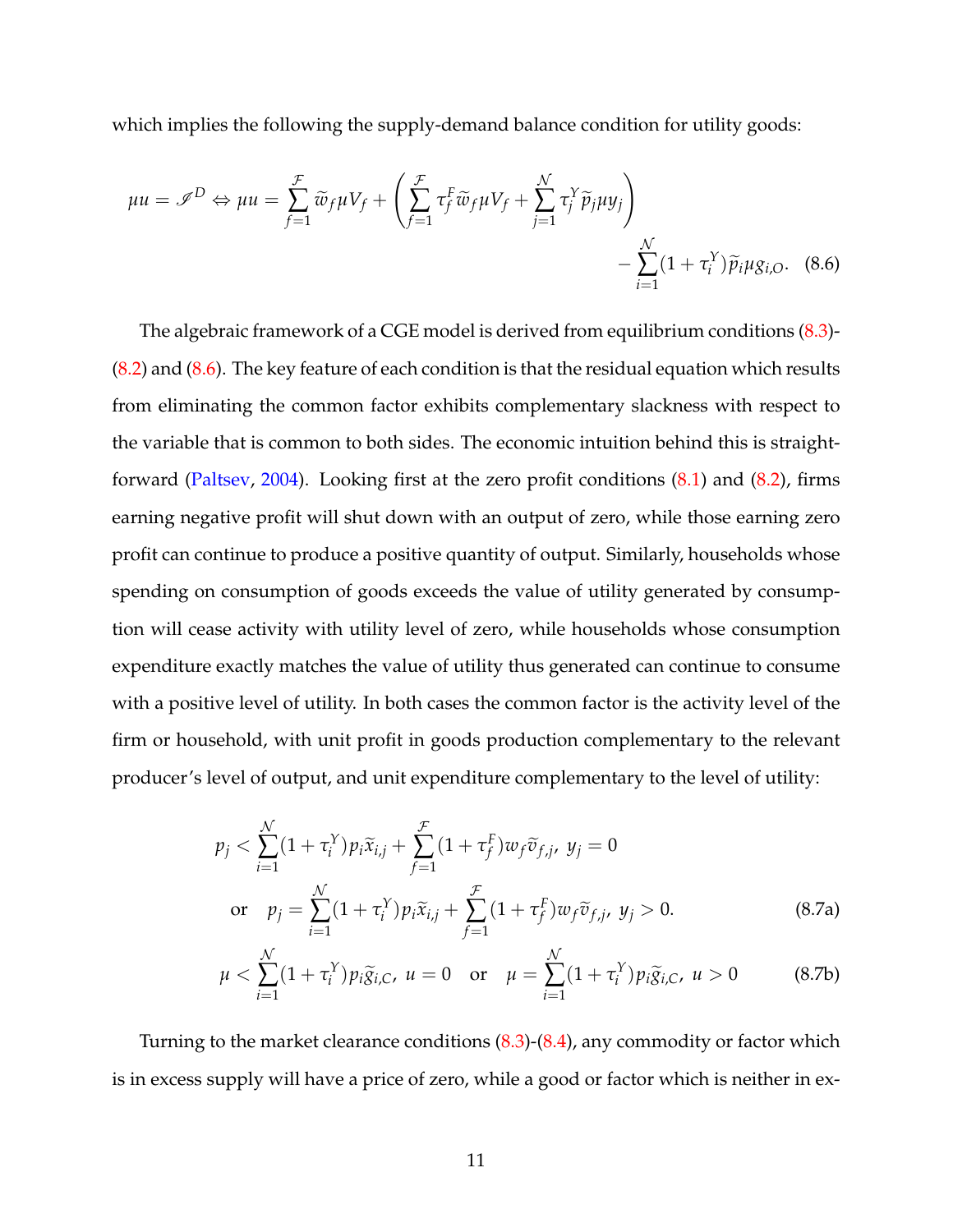cess demand nor excess supply will have a positive price. Therefore the balance between supply and demand for each of these inputs is complementary to the corresponding price level:

$$
y_i > \sum_{j=1}^{N} x_{i,j} + g_{i,C} + g_{i,O}, \ p_i = 0 \quad \text{or} \quad y_i = \sum_{j=1}^{N} x_{i,j} + g_{i,C} + g_{i,O}, \ p_i > 0 \tag{8.7c}
$$

<span id="page-11-1"></span>
$$
V_f > \sum_{j=1}^{N} v_{f,j}, \ w_f = 0 \quad \text{or} \quad V_f = \sum_{j=1}^{N} v_{f,j}, \ w_f > 0 \tag{8.7d}
$$

Finally, market clearance in utility [\(8.6\)](#page-10-0) exhibits complementary slackness with respect to the unit expenditure index. The intuition is that if the supply of utility goods exceeds the demand generated by consumption out of disposable income then unit expenditure on commodities will be zero, while if the supply just matches the demand then unit expenditure is positive:

<span id="page-11-0"></span>
$$
u > \mathcal{I}^D / \mu
$$
,  $\mu = 0$ , or  $u = \mathcal{I}^D / \mu$ ,  $\mu > 0$  (8.7e)

We note that disposable income does not exhibit complementary slackness with respect to any of its constituent variables, and moreover is made redundant by  $(8.6)$ , which relegates it to the simple role of an accounting identity. This is often made explicit by specifying an additional expression in which  $\mathcal{I}^D$  exhibits complementary slackness with respect to its own definition, and by designating the unit expenditure index as the numeraire price by fixing  $\mu = 1$ . Doing so has the effect of dropping eq. [\(8.7e\)](#page-11-0) by re-casting the utility index as the value of aggregate consumption,  $u = \mathcal{I}^D$ .

The core of a CGE model is given by the system of equations [\(8.7c\)](#page-11-1)-[\(8.7e\)](#page-11-0). However, in order to actually compute the general equilibrium of an economy it is necessary to elaborate this structure by specifying the primal quantity allocation of commodity and factor uses in terms of the dual commodity and factor prices. It is this task which we tackle next.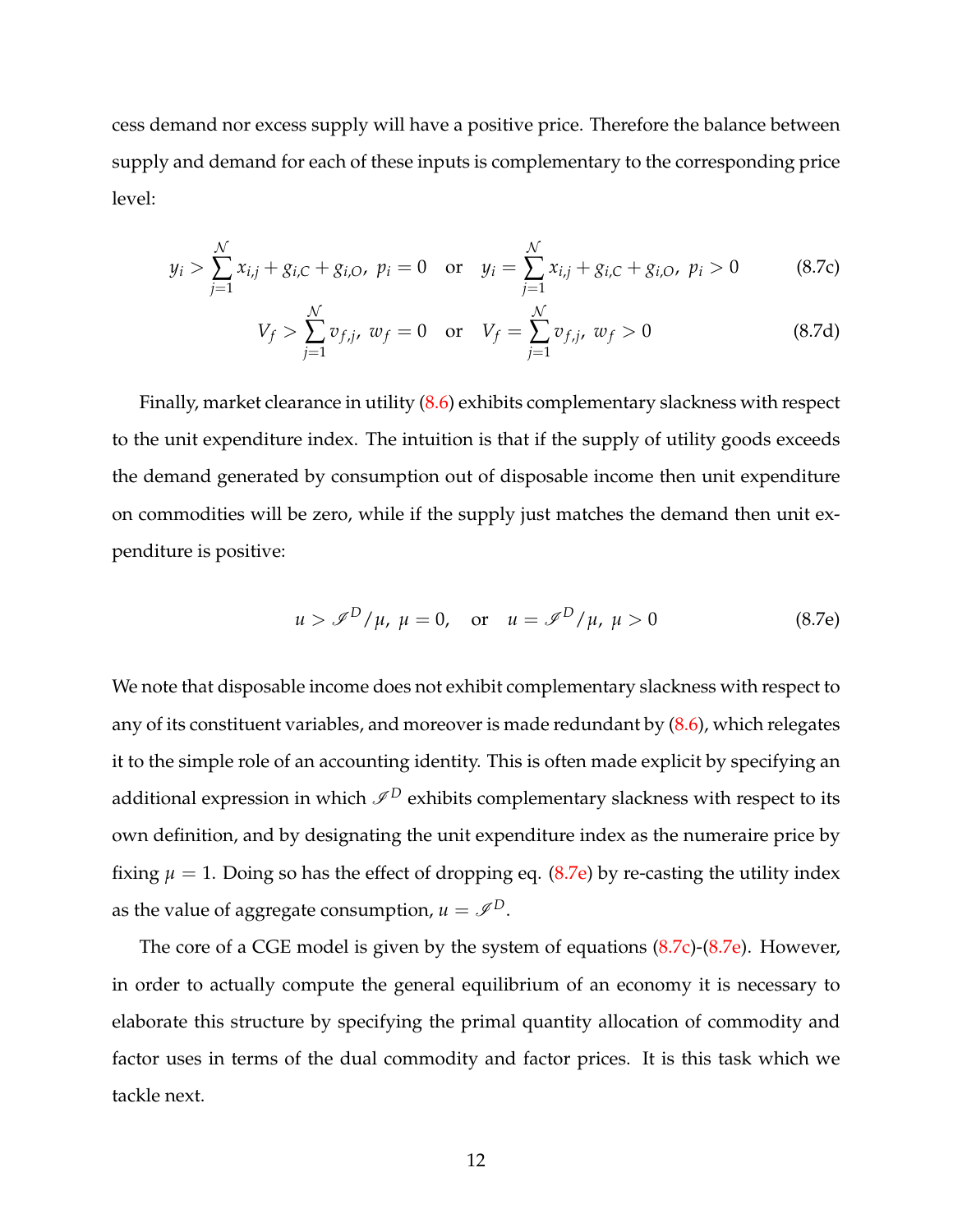## <span id="page-12-0"></span>**3 From Equilibrium Conditions to a CGE Model: The CES Economy**

The algebraic specification of a CGE model in terms of the dual results from the imposition of the axioms of producer and consumer maximization on the market-clearance, zero-profit and income balance conditions derived above. In so doing, the key simplifying assumption is to model the economic decisions of the disparate households collectively, by treating them as a representative agent, and to model the economic decisions of the disparate competitive firms in each industry collectively, by treating sectors as representative producers. To provide a concrete illustration of how this may be done we employ the device of a "constant elasticity of substitution (CES) economy" in which the representative agent has CES preferences and each industry has CES production technology.

On the demand side of the economy, the representative agent derives utility from the consumption of commodities according to a CES utility function with technical coefficients  $\alpha_{i,C}$  and elasticity of substitution  $\omega$ . The agent's problem is to maximize utility by allocating expenditure over commodities subject to the constraint of disposable income, taking goods prices parametrically. We re-cast this problem in terms of the dual, and model the agent as allocating the input quantities of consumption goods necessary to generate a unit of utility so as to minimize unit expenditure subject to the constraint of her consumption technology:

$$
\max_{g_{i,C}} \left\{ u = \left[ \sum_{i=1}^{N} \alpha_{i,C} g_{i,C}^{(\omega-1)/\omega} \right]^{\omega/(\omega-1)} \middle| \sum_{i} (1 + \tau_i^Y) p_i g_{i,C} \leq \mathcal{I}^D \right\}
$$
  

$$
\Leftrightarrow \min_{\widetilde{g}_{i,C}} \left\{ \mu = \sum_{i=1}^{N} (1 + \tau_i^Y) p_i \widetilde{g}_{i,C} \middle| 1 = \left[ \sum_{i=1}^{N} \alpha_{i,C} \widetilde{g}_{i,C}^{(\omega-1)/\omega} \right]^{\omega/(\omega-1)} \right\}.
$$

The solution to this problem is the instantaneous unit demand for commodities and asso-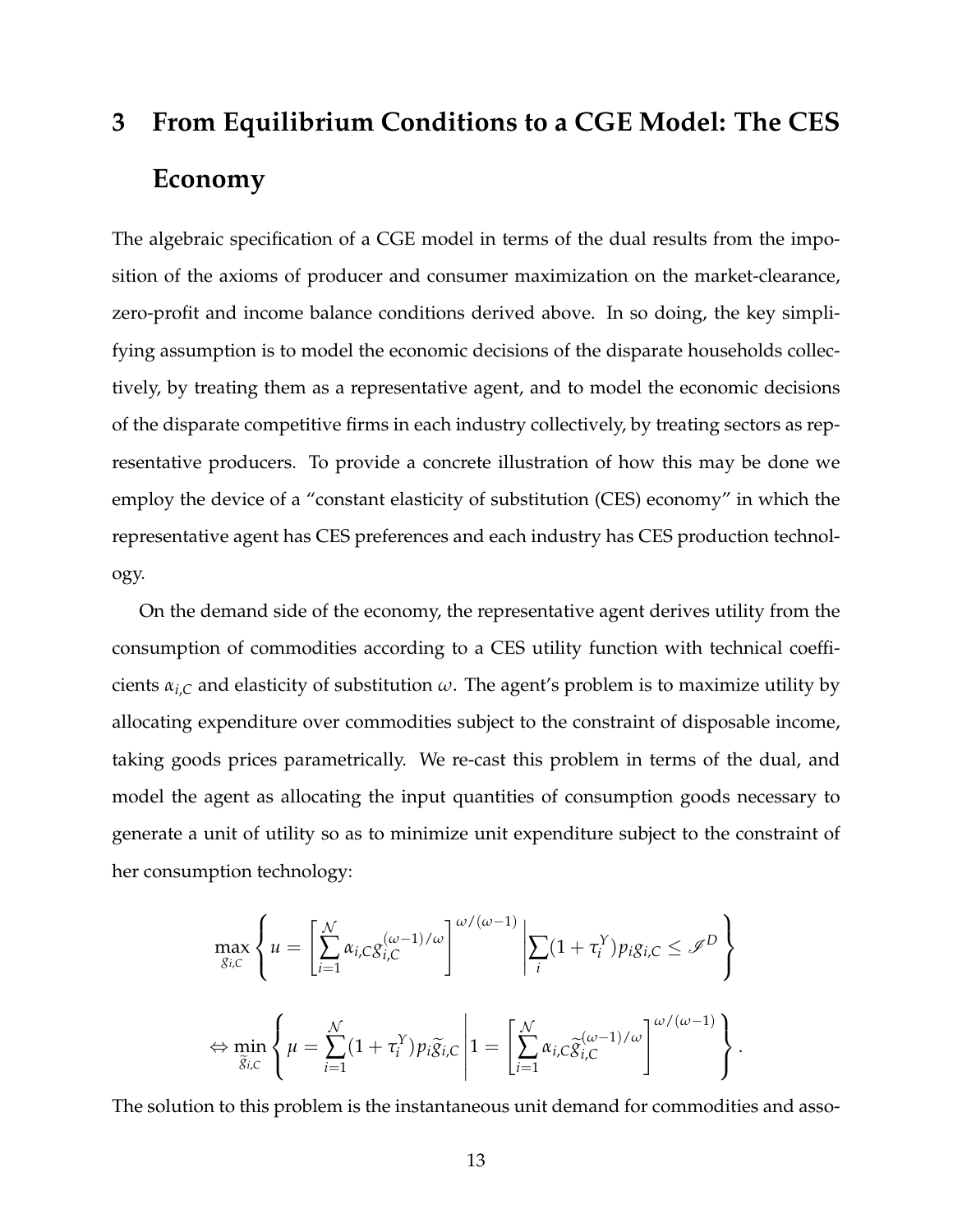ciated conditional final demands:

<span id="page-13-0"></span>
$$
\widetilde{g}_{i,C} = \alpha_{i,C}^{\omega} \left( (1 + \tau_i^Y) p_i \right)^{-\omega} \mu^{\omega}, \quad g_{i,C} = \alpha_{i,C}^{\omega} \left( (1 + \tau_i^Y) p_i \right)^{-\omega} \mu^{\omega} u. \tag{8.8}
$$

On the supply side, the representative firm in industry *j* generates output by combining the instantaneous uses of intermediate goods and factors according to a CES production technology with technical coefficients *βi*,*<sup>j</sup>* and *γ<sup>f</sup>* ,*<sup>j</sup>* , and elasticity of substitution *σj* . The producer's problem is to maximize profit *π<sup>j</sup>* by allocating expenditure among *i* intermediate inputs and *f* factor inputs, taking the prices of inputs and output parametrically. Re-casting this problem in terms of the the dual, we treat the firm as allocating input quantities of intermediate goods and factors necessary to generate a unit of output so as to minimize unit production cost subject to the constraint of its production technology:

$$
\max_{x_{i,j},v_{f,j}}\left\{\pi_j = p_jy_j - \sum_{i=1}^{\mathcal{N}}(1+\tau_i^Y)p_ix_{i,j} - \sum_{f=1}^{\mathcal{F}}(1+\tau_f^F)w_fv_{f,j}\Big| \ny_j = \left[\sum_{i=1}^{\mathcal{N}}\beta_{i,j}x_{i,j}^{(\sigma_j-1)/\sigma_j} + \sum_{f=1}^{\mathcal{F}}\gamma_{f,j}v_{f,j}^{(\sigma_j-1)/\sigma_j}\right]^{\sigma_j/(\sigma_j-1)}\right\} \n\Leftrightarrow \min_{\tilde{x}_{i,j},\tilde{v}_{f,j}}\left\{p_j = \sum_{i=1}^{\mathcal{N}}(1+\tau_i^Y)p_i\tilde{x}_{i,j} + \sum_{f=1}^{\mathcal{F}}(1+\tau_f^F)w_f\tilde{v}_{f,j}\right| \n1 = \left[\sum_{i=1}^{\mathcal{N}}\beta_{i,j}\tilde{x}_{i,j}^{(\sigma_j-1)/\sigma_j} + \sum_{f=1}^{\mathcal{F}}\gamma_{f,j}\tilde{v}_{f,j}^{(\sigma_j-1)/\sigma_j}\right]^{\sigma_j/(\sigma_j-1)}\right\}.
$$

The solution to this problem is the instantaneous unit demands for commodities and factors and associated conditional demands:

$$
\widetilde{x}_{i,j} = \beta_{i,j}^{\sigma_j} \left( (1 + \tau_i^Y) p_i \right)^{-\sigma_j} p_j^{\sigma_j}, \qquad x_{i,j} = \beta_{i,j}^{\sigma_j} \left( (1 + \tau_i^Y) p_i \right)^{-\sigma_j} p_j^{\sigma_j} y_j, \qquad (8.9a)
$$

$$
\widetilde{v}_{f,j} = \gamma_{f,j}^{\sigma_j} \left( (1 + \tau_j^F) w_f \right)^{-\sigma_j} p_j^{\sigma_j}, \qquad v_{f,j} = \gamma_{f,j}^{\sigma_j} \left( (1 + \tau_j^F) w_f \right)^{-\sigma_j} p_j^{\sigma_j} y_j. \tag{8.9b}
$$

<span id="page-13-1"></span>[Table [1](#page-47-0) about here]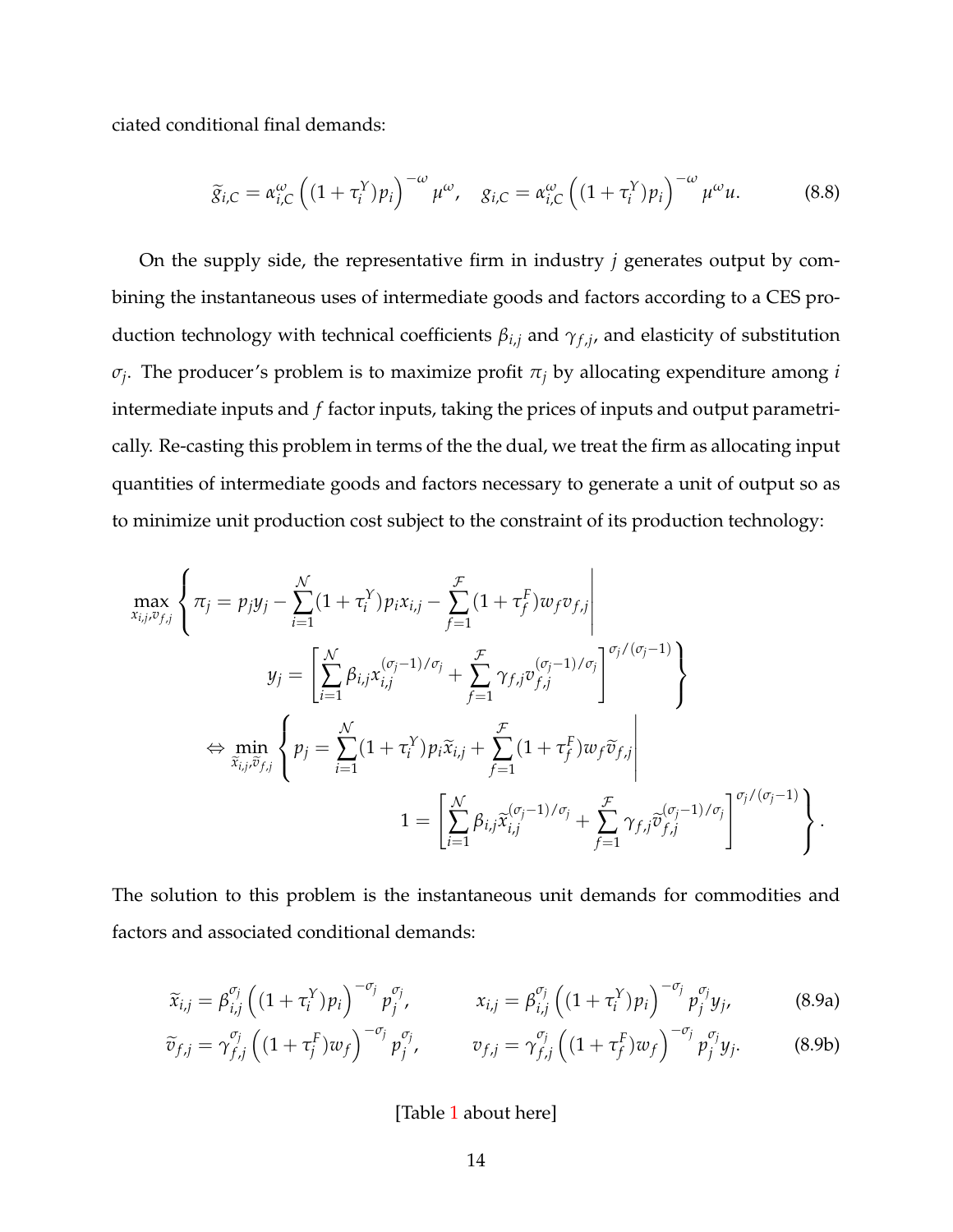The crucial step is to substitute the demands  $(8.8)$  and  $(8.9)$  into the equilibrium condi-tions [\(8.7a\)](#page-10-1)-[\(8.7e\)](#page-11-0). Doing this yields the system of  $2\mathcal{N} + \mathcal{F} + 3$  nonlinear inequalities, each paired with one of the  $2\mathcal{N} + \mathcal{F} + 3$  unknown variables, shown in Table [1.](#page-47-0) This is what is referred to as "a CGE model". Letting **Ξ**(·) denote the pseudo-excess demand correspondence of the economy made up of the stacked vector of equations [\(8.10a\)](#page-47-1)-[\(8.10f\)](#page-47-2), and using  $\mathbf{z} = \{ \mathbf{p}, \mathbf{w}, \mathbf{y}, \mu, u, \mathcal{I}^D \}$  to indicate the stacked vector of unknowns, the system may be expressed compactly as

<span id="page-14-0"></span>
$$
\Xi(z) \ge 0, \quad z \ge 0, \quad z' \Xi(z) = 0,
$$
\n(8.10)

or, using the shorthand notation "⊥" to indicate the complementarity between a variable and its matched equation,  $\Xi(z) \perp z$ .

The mathematical problem defined by eq.  $(8.10)$  is highly non-linear, with the result that it is not possible to obtain a closed-form solution for **z**. This is the reason for the "C" in CGE models: to find the general equilibrium of an economy with realistic utility and production functions, the system of equations that describes equilibrium must be transformed into a numerical problem that can be solved using optimization techniques. In the operations research literature, the square system of numerical inequalities [\(8.10\)](#page-14-0) is known as a mixed complementarity problem or MCP [\(Ferris and Pang,](#page-54-3) [1997;](#page-54-3) [Ferris and](#page-54-4) [Kanzow,](#page-54-4) [2002\)](#page-54-4), which is easily solved using algorithms that are now routinely embodied in modern, commercially-available software systems for optimization [\(Dirkse and Ferris,](#page-54-5) [1995;](#page-54-5) [Ferris and Munson,](#page-54-6) [2000;](#page-54-6) [Ferris et al.,](#page-54-7) [2000\)](#page-54-7).[7](#page-14-1) All that remains to be demonstrated is how to generate a numerical problem by taking the foregoing algebraic framework to the data.

<span id="page-14-1"></span><sup>&</sup>lt;sup>7</sup>The interested reader is referred to [Sue Wing](#page-61-5)  $(2009)$  for a sketch of the basic computational approach. In modern software implementations, the solution to the MCP is computed to numerical tolerances that are routinely six orders of magnitude smaller than the value of the aggregate income level.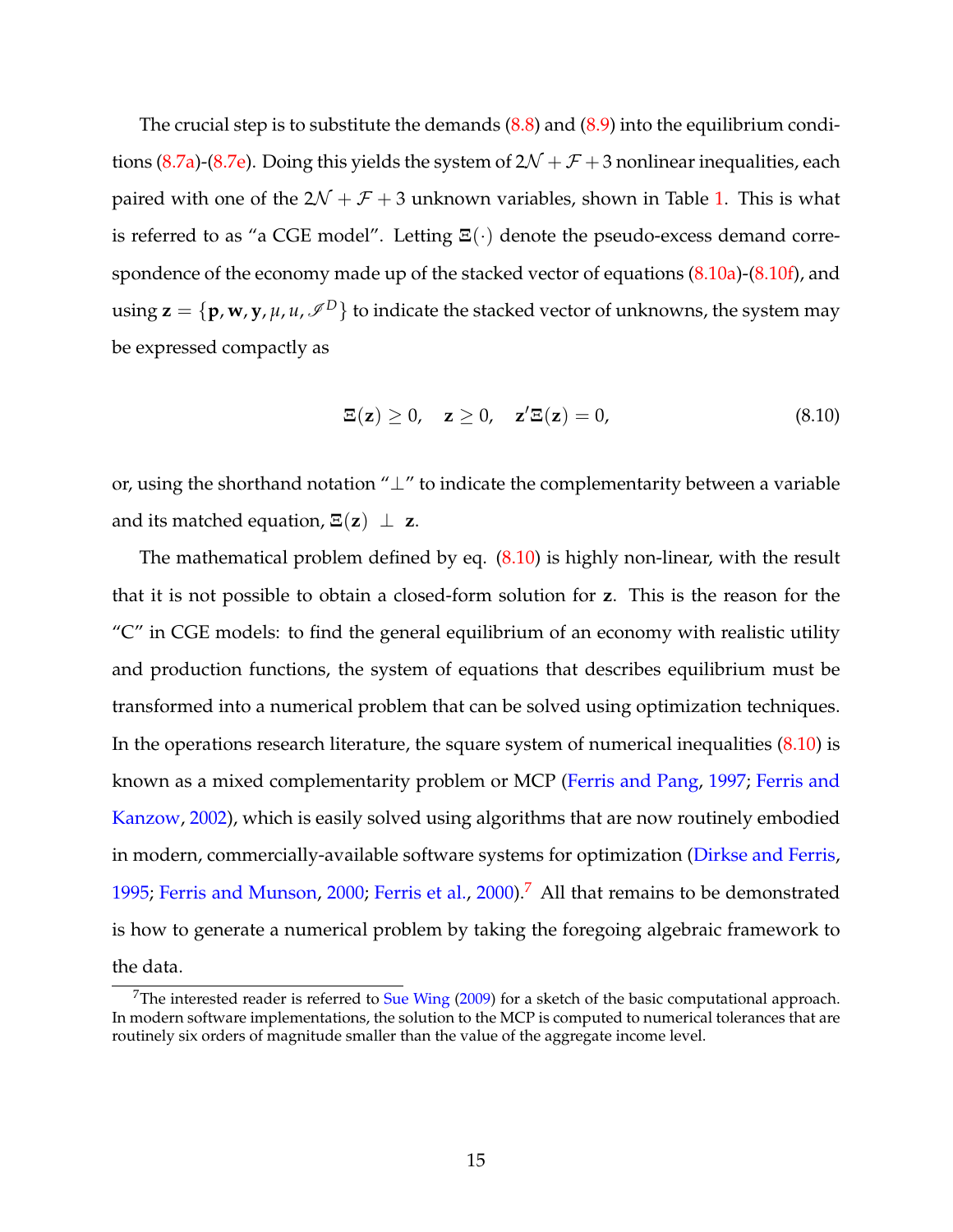### <span id="page-15-0"></span>**4 Social Accounting Matrices and Numerical Calibration**

The circular flow of an economy in instantaneous equilibrium can be completely characterized by four data matrices. The market for firms' intermediate inputs (E2) is described by an  $\mathcal{N} \times \mathcal{N}$  input-output matrix of industries' uses of commodities,  $\overline{X}$ , the factor market (D) is described by an  $\mathcal{F} \times \mathcal{N}$  matrix of primary factor inputs to industries,  $\overline{V}$ , the product market (E1) is described by an  $\mathcal{N} \times \mathcal{D}$  matrix of commodity uses by final demand activities,  $\overline{G}$ , and tax and subsidy distortions are summarized by the  $H \times N$  matrix  $\overline{T}$ .

#### [Figure [2](#page-46-0) about here]

Arranging these matrices in the manner shown in Figure [2](#page-46-0) results in an accounting tableau known as a social accounting matrix, or SAM. A SAM is the cash-flow statement for an economy in equilibrium, which gives a snapshot of the inter-industry and interactivity financial flows over an interval of time—typically one year. Each cell element is an input-output account that is denominated in the units of value of the period for which the flows in the economy are recorded, typically the value of the currency in the year in question. Each account is uniquely defined by its row and column, and records the payment from the account of a column to the account of a row. Thus, an account's components of income of (e.g., the value of receipts from the sale of a commodity or rental of a factor) appear along its row, and the components of its expenditure (i.e., the values of households' purchases or the production of a good) appear along its column [\(King,](#page-57-5) [1985;](#page-57-5) [Reinert and Roland-Holst,](#page-60-6) [1997\)](#page-60-6).

The structure the SAM reflects the principle of double-entry book-keeping, which requires that for each account, total revenue—the row total—must equal total expenditure the column total. This is apparent from Figure [2,](#page-46-0) where the sum down any column of the left-hand matrices  $\overline{X}$ ,  $\overline{V}$  and  $\overline{T}$  is equivalent to the expression for zero-profit in production  $(8.1)$ , the sum across any row in the uppermost matrices  $\bar{X}$  and  $\bar{G}$  is equivalent to the expression for goods market clearance [\(8.3\)](#page-9-0), and the sum across any row in the middle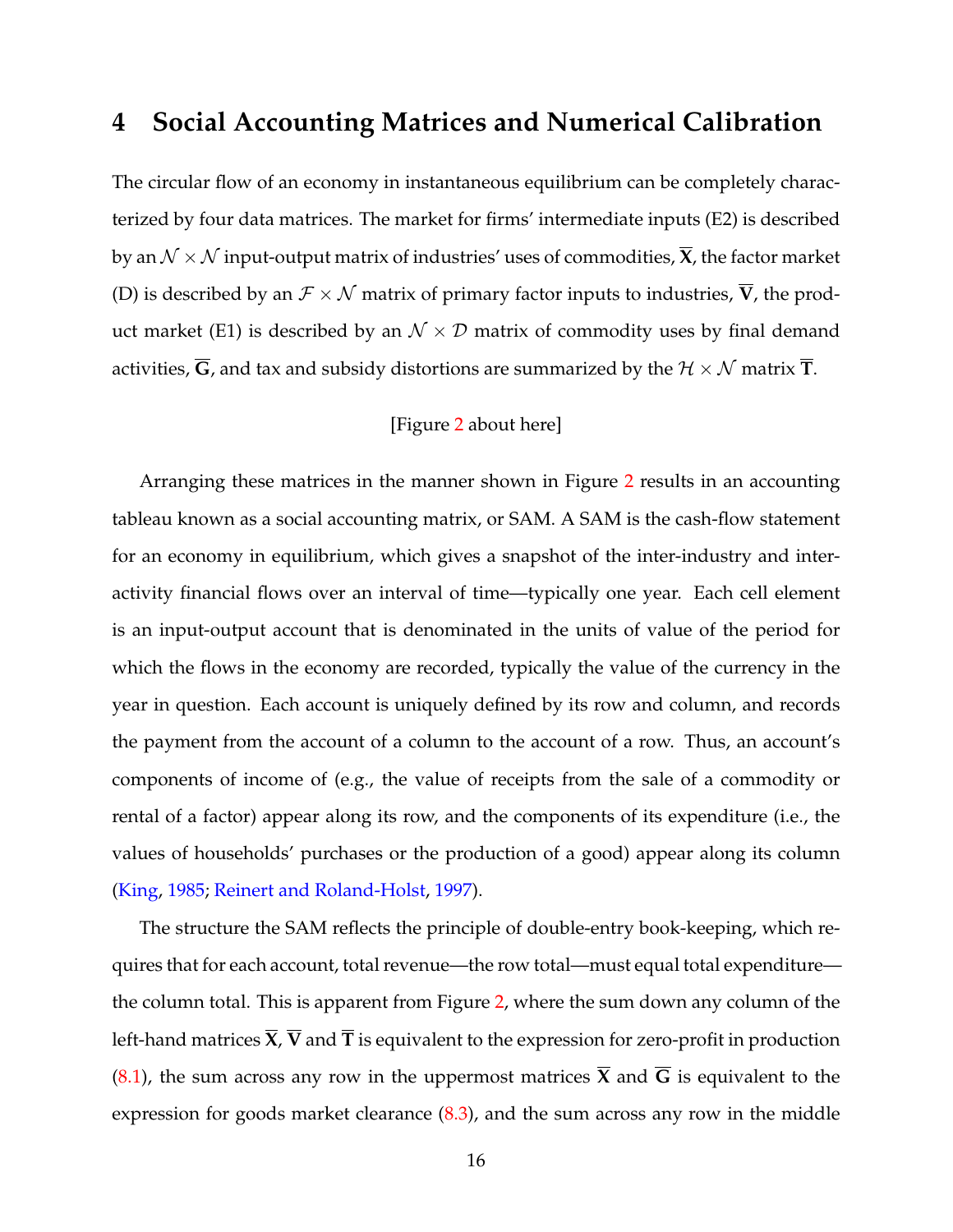array  $\overline{V}$  is equivalent to the expressions for factor market clearance  $(8.4)$ . Furthermore, once these conditions hold, the sums of the elements of  $\overline{G}$  on one hand and  $\overline{V}$  and  $\overline{T}$  on the other should equal one another, reflecting the fact that in a closed economy GDP (the sum of the components of expenditure) equals value added (the sum of the components of income), which is equivalent to the income balance condition jointly specified by eqs. [\(8.5\)](#page-9-2) and [\(8.6\)](#page-10-0). Formally:

<span id="page-16-1"></span><span id="page-16-0"></span>
$$
\overline{y}_j = \sum_{i=1}^N \overline{x}_{i,j} + \sum_{f=1}^{\mathcal{F}} \overline{v}_{f,j} + \sum_{h=1}^{\mathcal{H}} \overline{t}_{h,j},
$$
 (8.11a) 
$$
\overline{y}_i = \sum_{j=1}^N \overline{x}_{i,j} + \sum_{d=1}^{\mathcal{D}} \overline{g}_{i,d},
$$
 (8.11b)

$$
\overline{V}_f = \sum_{j=1}^{\mathcal{N}} \overline{v}_{f,j}, \qquad (8.11c) \qquad \sum_{f=1}^{\mathcal{F}} \overline{V}_f + \sum_{h=1}^{\mathcal{H}} \overline{T}_h = \sum_{i=1}^{\mathcal{N}} \sum_{d=1}^{\mathcal{D}} \overline{g}_{i,d}. \qquad (8.11d)
$$

To numerically calibrate our example CES economy, it is necessary to establish equivalence between the systems of equations  $(8.10)$  and  $(8.11)$ . [Dawkins et al.](#page-53-8)  $(2001)$  describe a variety of approaches to addressing this problem depending on what kind of information is available in addition to the SAM. For example, [Kehoe](#page-56-5) [\(1998\)](#page-56-5) describes a procedure when data exist on benchmark prices, however, more often than not such information is simply unavailable. In a typical data-constrained environment the simplest method to fit eq. [\(8.10\)](#page-14-0) to the benchmark equilibrium in the SAM is to treat the price variables as indices with benchmark values of unity:  $p_i = w_f = \mu = 1$ , and treat the activity and income variables as real values which are set equal to the entries in the SAM.

To establish the latter equivalence, observe that the simplified tax structure in our CES economy partitions  $\overline{T}$  into a vector of payments for indirect taxes by industry,  $\overline{t}_{Y,j}$  = *τ Y j pjy<sup>j</sup>* , and a matrix of tax payments associated with each industry's use of the *f* factors,  $\overline{t}_{f,j} = \tau_f^F w_f v_{f,j}.$  We may therefore write the zero profit condition [\(8.11a\)](#page-16-1) as:

$$
\overline{y}_j - \overline{t}_{Y,j} = \sum_{i=1}^N \overline{x}_{i,j} + \sum_{f=1}^{\mathcal{F}} (\overline{v}_{f,j} + \overline{t}_{f,j}).
$$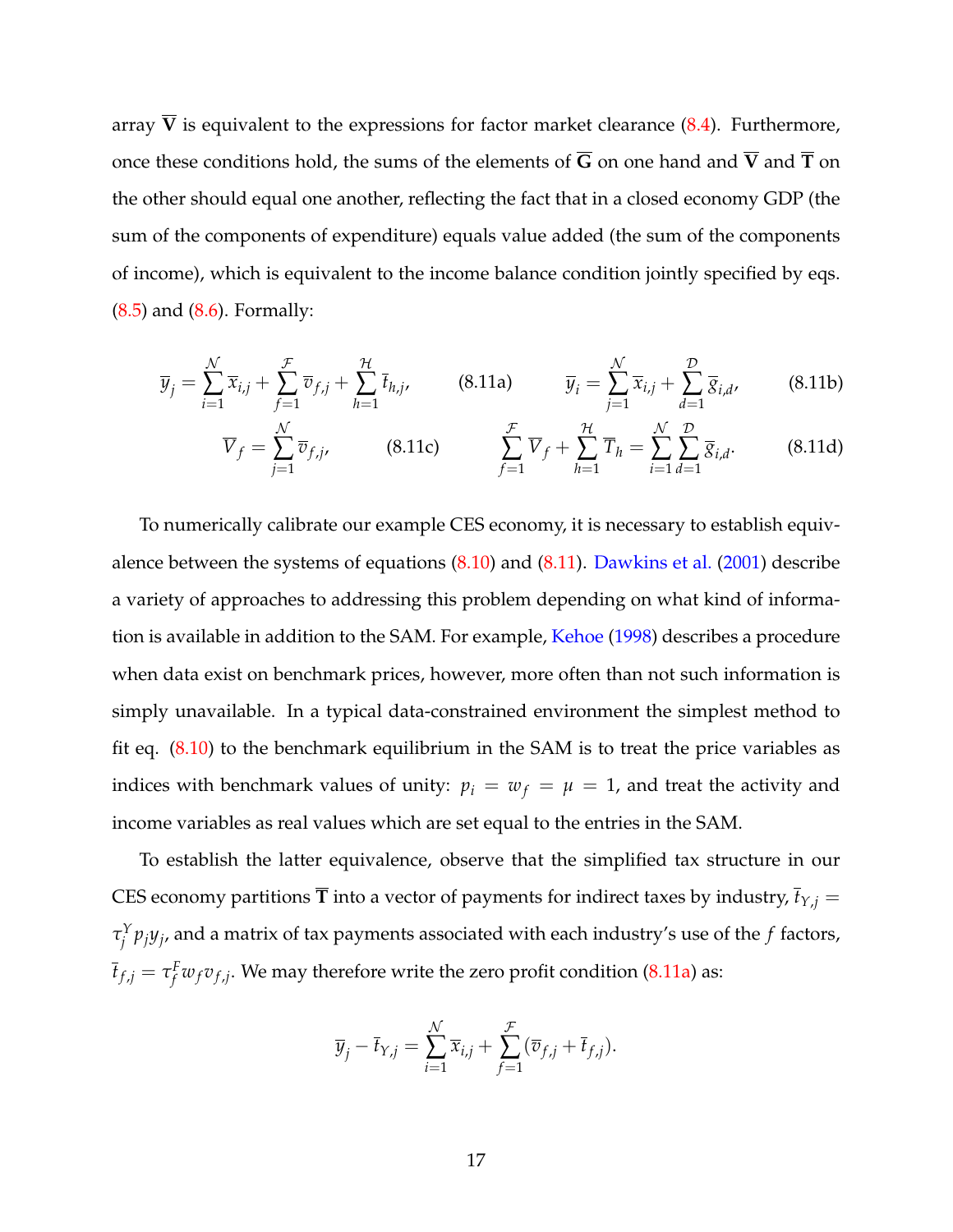in which the left-hand side gives *j*'s net-of-tax value of output, and terms on the righthand side are the gross-of-tax value of *j*'s uses of intermediate and factor inputs. At benchmark prices these imply that  $y_j = \overline{y}_j - \overline{t}_{Y,j}$ ,  $(1 + \tau_i^Y)$  $\overline{x}_{i,j}^{Y}$ ) $x_{i,j} = \overline{x}_{i,j}$  and  $(1 + \tau_f^F)$  $f^F_j$ ) $v_{f,j}$  =  $\overline{v}_{f,j}+\overline{t}_{f,j}$ , with benchmark tax rates on output and factors given by  $\overline{\tau}_j^Y=\overline{t}_{Y,j}/\overline{y}_j$  and  $\overline{\tau}_f^F=0$  $\overline{T}_f/(\overline{V}_f + \overline{T}_f)$ . Moreover, inspection of  $\overline{\bf G}$  and  $\overline{\bf V}$  reveals that  $(1 + \tau_i^Y)$  $\overline{G}_i^Y$ ) $g_{i,d} = \overline{g}_{i,d}$ ,  $u = \overline{G}_C$ and  $V_f = \overline{V}_f + \overline{T}_f$ . The technical coefficients of the cost and expenditure equations are then easily found by substituting these conditions into the demand functions [\(8.8\)](#page-13-0) and [\(8.9\)](#page-13-1):

<span id="page-17-0"></span>
$$
\alpha_{i,C} = (\overline{g}_{i,C}/\overline{G}_C)^{1/\omega},\tag{8.12a}
$$

$$
\beta_{i,j} = (\overline{x}_{i,j})^{1/\sigma_j} (\overline{y}_j - \overline{t}_{Y,j})^{-1/\sigma_j}
$$
\n(8.12b)

$$
\gamma_{f,j} = (\overline{v}_{f,j} + \overline{t}_{f,j})^{1/\sigma_j} (\overline{y}_j - \overline{t}_{Y,j})^{-1/\sigma_j}.
$$
\n(8.12c)

We draw attention to the fact that the calibrated values of the technical coefficients are not independent of the values of the elasticities of substitution. The fact that the SAM contains no information on the values of  $\sigma$  and  $\omega$  makes the calibration problem [\(8.12\)](#page-17-0) under-determined, with more free parameters than there are model equations or observations of benchmark data. This is a problem which is magnified in CGE models which specify industries' cost functions and consumers' expenditure functions using hierarchical CES functions, each of which contains multiple elasticity parameters. For this reason, elasticity parameters are almost always exogenously specified by the analyst, but because relevant empirical estimates are frequently lacking, modelers all too often resort to selecting values based on a mix of judgment and assumptions.

The ad-hoc character of this procedure has come in for criticism by some empirical economists (e.g., [Jorgenson,](#page-56-6) [1984;](#page-56-6) [McKibbin and Wilcoxen,](#page-58-8) [1998;](#page-58-8) [McKitrick,](#page-58-9) [1998\)](#page-58-9) who advocate an econometric approach to CGE modeling in which the pseudo-excess demand correspondence is built up from statistically estimated cost and expenditure functions.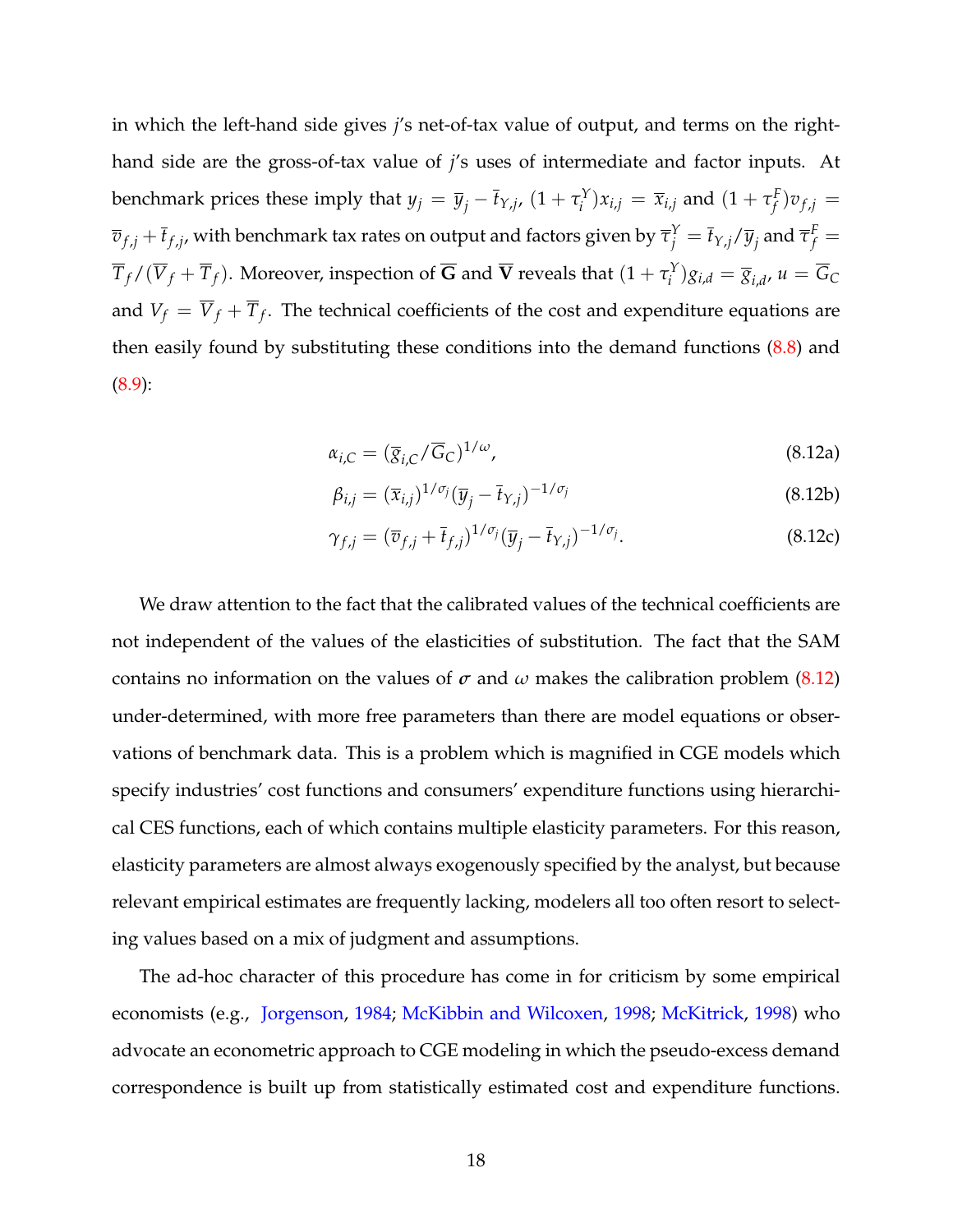However, the main drawback of this alternative is that the econometric estimations are data-intensive, requiring time-series of input-output matrices which are a challenge to construct and therefore rarely available. In response, sophisticated limited-information methods have been developed to calibrate the substitution elasticities and technical coef-ficients based on more widely available ancillary data in addition to the SAM (e.g., [Arndt](#page-48-6) [et al.,](#page-48-6) [2002\)](#page-48-6), but so far these techniques have not seen widespread adoption.

In any event, specifying values for *σ* and *ω* makes it possible to calibrate the technical coefficients and substitute these two sets of parameters into the expressions in Table [1](#page-47-0) to generate a system of numerical inequalities which constitutes the actual CGE model. We emphasize that to satisfy the resulting expressions with equality, all one has to do is simply set the price variables equal to unity and the quantity variables equal to the corresponding values in the SAM. This procedure, known as *benchmark replication*, permits the analyst to verify that the calibration is correct. The intuition is that since a balanced SAM represents the initial benchmark equilibrium of the economy, plugging the values in the SAM back into the calibrated numerical pseudo-excess demand correspondence should reproduce that equilibrium.

All our calculations thus far have assumed a realistic setting in which the economy under consideration is initially ridden with tariffs and/or subsidies. But it is worth noting that in the absence of benchmark distortions ( $\overline{\bf T}={\bf 0}$ ,  $\overline\tau_j^Y=\overline\tau_f^F=0$ ), eq. [\(8.12\)](#page-17-0) replaces the terms *α ω i*,*C* , *β σj*  $\sigma_j$ <sub>*i*,*j*</sub> and  $\gamma_{f}^{\sigma_j}$  $f_{f,j}^{f}$  in eq.  $(8.10)$  with coefficients given by the ratio of the relevant cells of the SAM and the corresponding column totals, that is, the value shares of the inputs to consumption and production. The key implication is that the values selected for the substitution elasticities have no practical impact on the benchmark equilibrium, which makes intuitive sense because the SAM completely specifies the model's initial equilibrium, which in turn is consistent with an infinite number of potential values for *σ* and  $\omega$ . The corollary is that the substitution possibilities in the economy—i.e., the degree of adjustment of economic quantities in response to changes in prices, both within and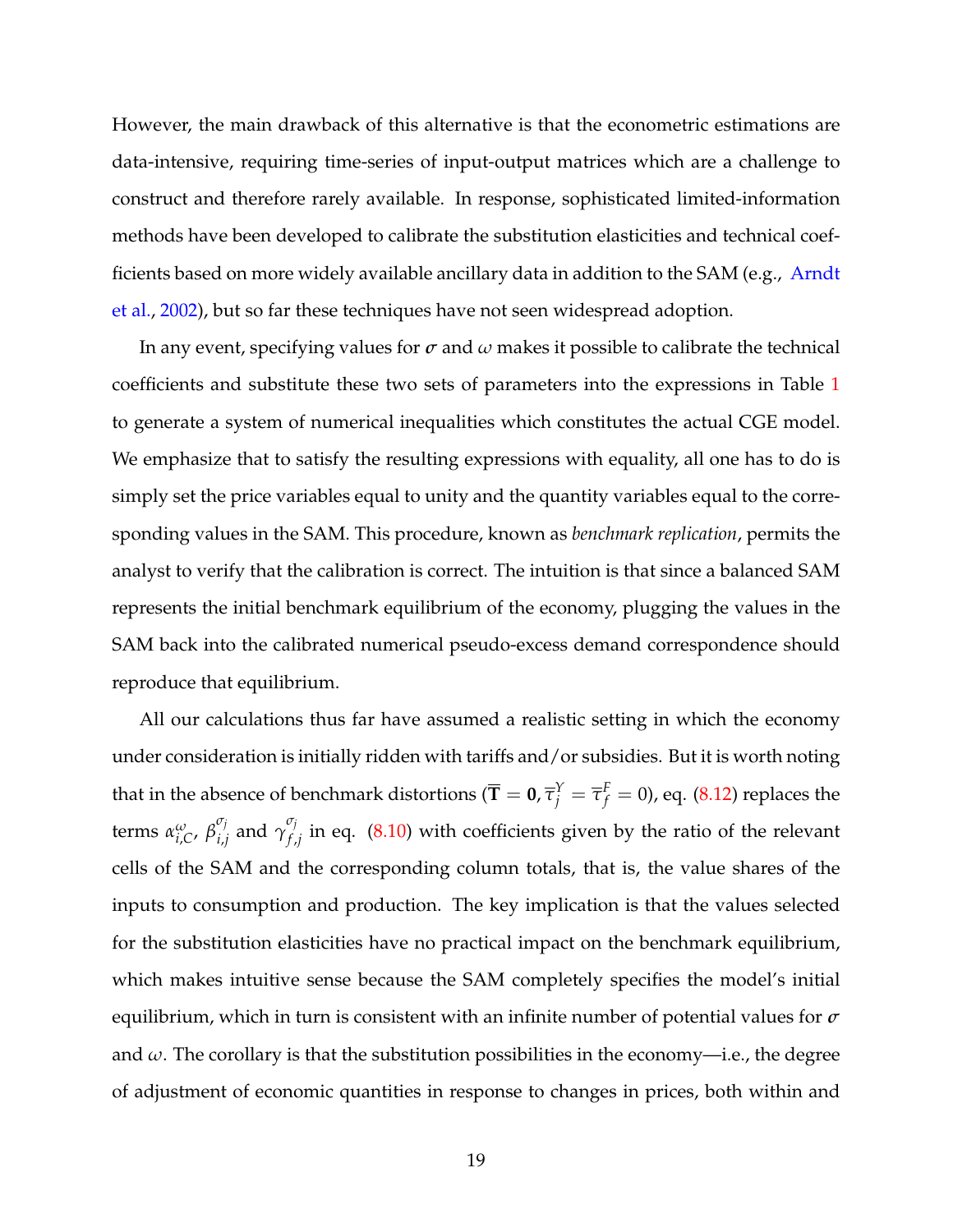between sectors—are fundamentally determined by the SAM.

## <span id="page-19-0"></span>**5 Modeling Applications: Integrating the Environment**

The astute reader will perhaps find the analysis so far unsatisfying, because all that has been done is to demonstrate how a CGE model can be constructed to replicate the economic dataset used for its calibration, without mentioning the environment. This section redresses this imbalance by elucidating several techniques for incorporating various kinds of economy-environment interactions within CGE models.

We begin with a note about data. As mentioned in the introduction, social accounting matrices compiled by statistical agencies generally do not record either the value of environmental resources or the environmental damage costs of the economy's residuals. Although there is a literature on the construction of so-called "environmentally-extended SAMs" which seek to integrate flows of resources and residuals into the traditional eco-nomic input-output framework,<sup>[8](#page-19-1)</sup> the majority of CGE studies employ satellite accounts of pollution or the use of environmental factors. This is the approach that we use below.

As a general matter, to use CGE model for any kind of research or policy analysis, the analyst must first capture the initial effect of a policy shock by perturbing one or more of the exogenous parameters of the economy, and then compute a counterfactual equilibrium based on the new parameters. To evaluate the impacts of the shock, the analyst compares the initial and counterfactual equilibrium vectors of prices and activity levels, and the level of utility, and uses the results to draw inferences about the shock's effects in the real world, subject to the caveats of the accuracy and realism of the model's assumptions.

CGE models' principal advantage is their ability to measure the ultimate impact of the shock on consumers' aggregate well-being in a theoretically consistent way, by quan-

<span id="page-19-1"></span><sup>8</sup>See, e.g., [Alarcón et al.](#page-48-7) [\(2000\)](#page-48-7); [Xie](#page-63-2) [\(2000\)](#page-63-2); [Lenzen and Schaeffer](#page-57-6) [\(2004\)](#page-57-6); [Martínez de Anguita and Wagner](#page-57-7) [\(2010\)](#page-57-7).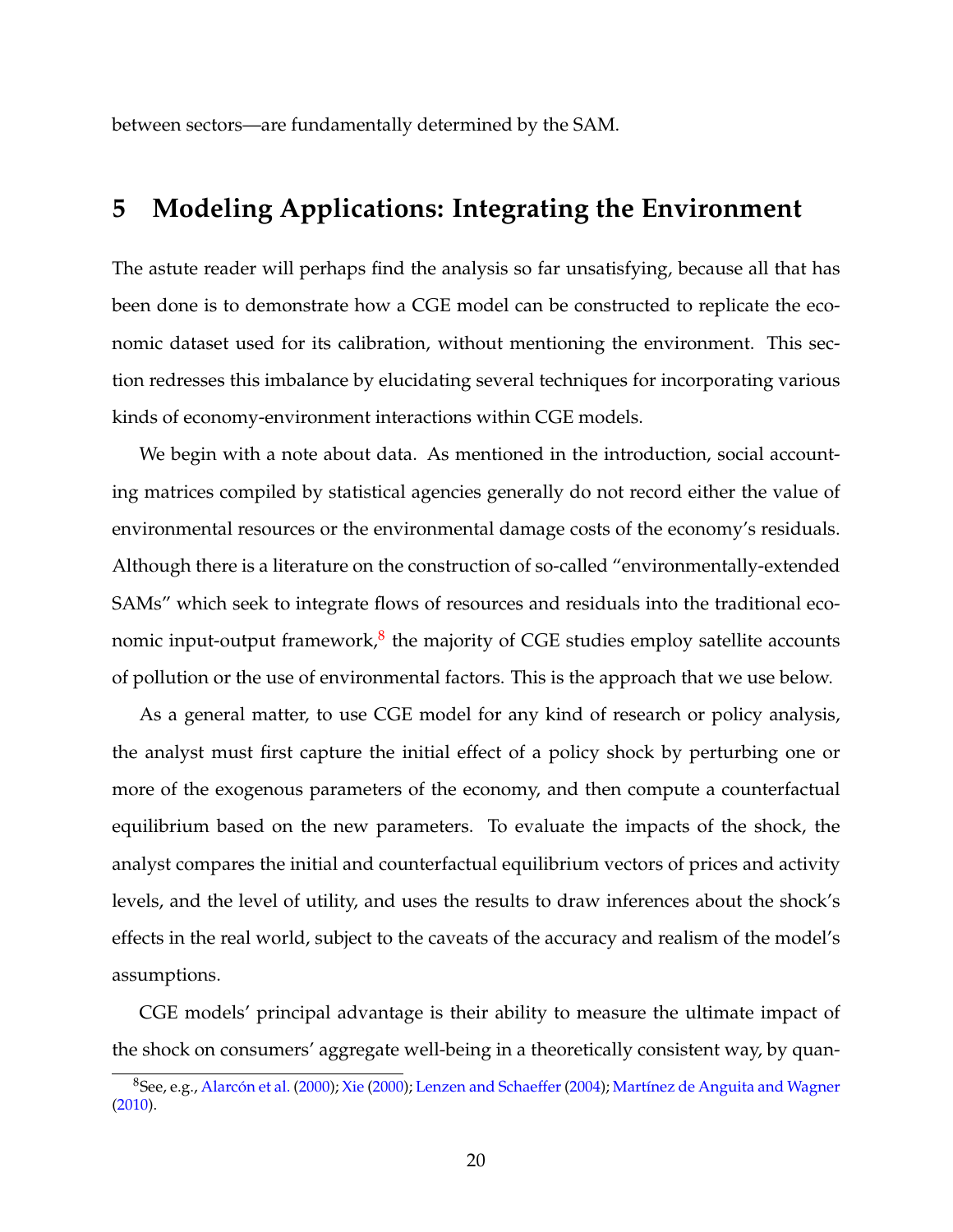tifying the changes in the consumption of the representative agent which result from the myriad supply-demand adjustments across the various markets in the economy. In particular, given an initial level of utility  $\bar{u}$  implied by the SAM, a counterfactual level of utility *u'*, and unit expenditure set as the numeraire, the welfare change  $(u'/\overline{u}-1)$  measures the impact of the shock in terms of equivalent variation, expressed as a percentage of initial expenditure.

But ironically, it is this very functionality which exposes the kernel of truth to the black box criticism articulated in the introduction. CGE models' comprehensive representation of the economy, combined with their popularity as a tool for prospective policy analysis, has earned them a reputation as a sort of economic crystal ball. Table [1](#page-47-0) emphasizes that the non-linearity and dimensionality of the pseudo-excess demand correspondence often make it difficult to intuitively understand the net impact of a change in a single parameter, even in models that are structurally simple and represent only a modest number of sectors and/or households. A rigorous accounting of the myriad interactions that determine the character of the counterfactual equilibrium can therefore entail a substantial amount of sensitivity analysis and testing, with the result that ex-post evaluations of the veracity of model projections are rare. Moreover, the few such assessments point to a disturbingly poor forecasting record, $9$  which suggests that CGE models' usefulness as a research tool owes less to their predictive accuracy than their ability to elucidate the mechanisms responsible for the transmission of price and quantity adjustments among markets. CGE models should therefore be properly regarded as computational laboratories within which to study the dynamics of the economy-environment interactions and the manner in which they ultimately give rise to welfare impacts.

With this admonition, we outline how the environment may be integrated into the CES economy in Table [1.](#page-47-0) We consider two types of externalities, pollution and the depletion of nominally unpriced non-market environmental goods and services used as inputs

<span id="page-20-0"></span> $^{9}$ e.g., [Panagariya and Duttagupta](#page-59-8) [\(2001\)](#page-59-8); [Kehoe](#page-56-7) [\(2005\)](#page-56-7); [Valenzuela et al.](#page-62-9) [\(2007\)](#page-62-9).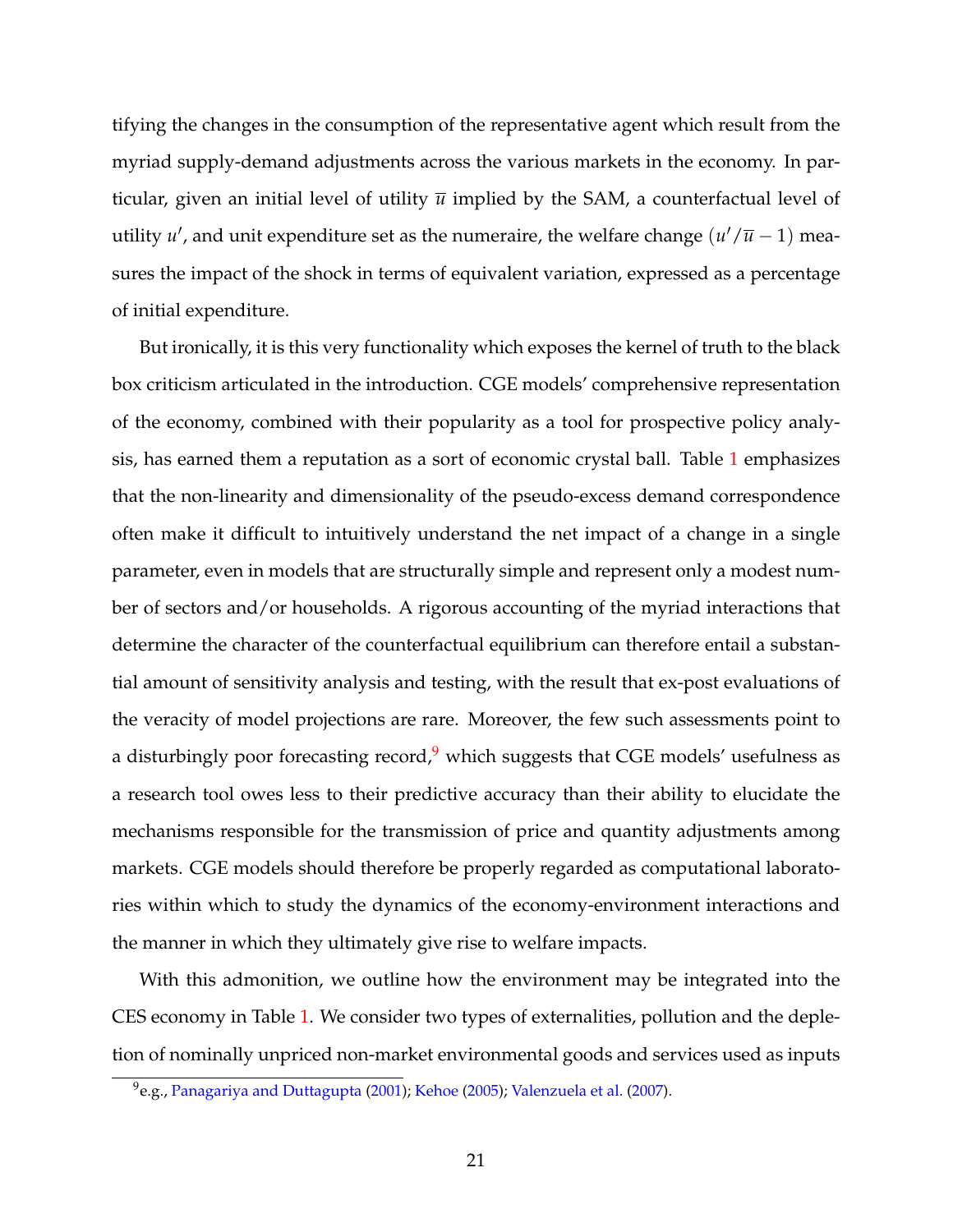to production. Our first step is to specify the link between economic activity and each externality. Pollution is easily represented, with the most common modeling device being exogenously specified emission coefficients, which, when multiplied by (for example) the outputs of dirty industries represented in the model, yield the sectoral and aggregate pollution loads associated with economic activity. Using  $e \subset j$  and  $\phi_e$  to indicate the polluting subset of sectors and their associated emission coefficients implies sectoral emissions  $\varepsilon_e = \phi_e y_e$  and an overall pollution level  $\mathcal{E} = \sum_e \varepsilon_e$ . The use of non-market environmental factors is more challenging to represent because the aggregate demand for such inputs—say,  $\varrho$ —must be specified as a function of endogenous variables within the model. In particular, if firms are able to substitute market inputs for non-market factors, then it becomes necessary to adjust the model's the core algebraic framework and its calibration procedures. An example below provides a detailed illustration of the kinds of changes involved.

The second step is to capture the initiating impulse of shocks. It is common to represent these through exogenous parameters whose values may be specified by the analyst. By far the most important of these is the endowment of primary non-reproducible factors, *V<sup>f</sup>* , which is nominally determined by the row totals of the factor supply matrix in the SAM and defines the overall scale of economic activity, thereby playing the role of a boundary condition in the resulting equilibrium. Other parameters are policy variables which may be price-based—taxes and subsidies, as we have seen, or quantity-based e.g., constraints on commodity and factor demand and/or supply. They can also take the form of technology parameters which represent improvements in productivity, changes in the rate and/or bias of technical progress, or even structural shifts in consumers' preferences.

The third step is to propagate the shock through the economy. In most cases the equilibrium in the SAM implies benchmark values for the types of shock parameters discussed above, so that a counterfactual scenario may be simulated by simply changing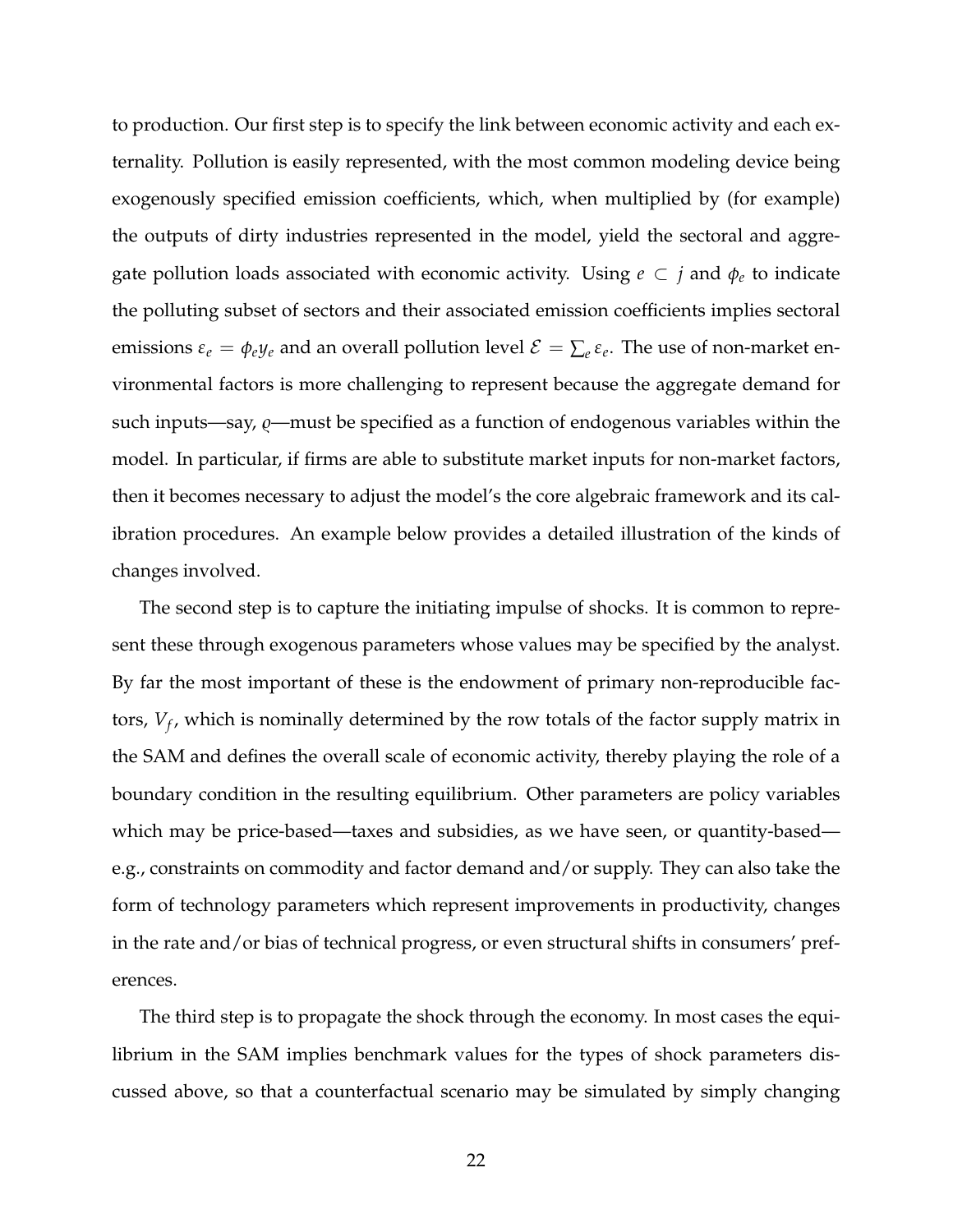the values of these parameters and solving the CGE model for a new equilibrium. The impact of the various shocks on environmental quality may then be computed in an openloop fashion. In the case of pollution the emission coefficients may be applied to the new industry activity levels to make an ex-post calculation of the pollution load, while the change in demand for non-market inputs will typically be computed as part of the counterfactual simulation.

The final step in the analysis is to evaluate the welfare impact of the shock in question. The disutility of pollution and depletion of environmental factors may be represented through the specification of an environmental damage function,  $\mathscr{D}$ , denominated over  $\mathscr{E}$ or  $\varrho$ , which is exogenous to the general equilibrium problem. This device permits aggregate welfare to be computed as  $(u - \mathcal{D})$ , and then compared across benchmark and counterfactual scenarios. Fundamental to this approach is the implicit treatment of environmental damage as separable from other economic variables, principally consumption. However, [Espinosa and Smith](#page-54-8) [\(1995\)](#page-54-8) and [Carbone and Smith](#page-52-7) [\(2008\)](#page-52-7) demonstrate that this assumption, which is ubiquitous in the literature is not innocuous—alternative assumptions of complementarity or substitutability between environmental quality and consumption or leisure can result in a given shock having dramatically different welfare impacts.

In line with our focus on CGE models as a research tool we go on to provide step-bystep examples of model formulation, specification and calibration in the four archetypical research areas surveyed in the introduction:

- (i). The consequences of liberalization and expansion of the economy for pollution and the demand for unpriced environmental resources (section [5.1\)](#page-23-0),
- (ii). The economic impacts of policies for environmental resource conservation (section [5.2\)](#page-26-0) and pollution control (sections [5.4](#page-30-0)[-5.7\)](#page-37-0),
- (iii). The impacts of changes in environmental conditions and availability of resources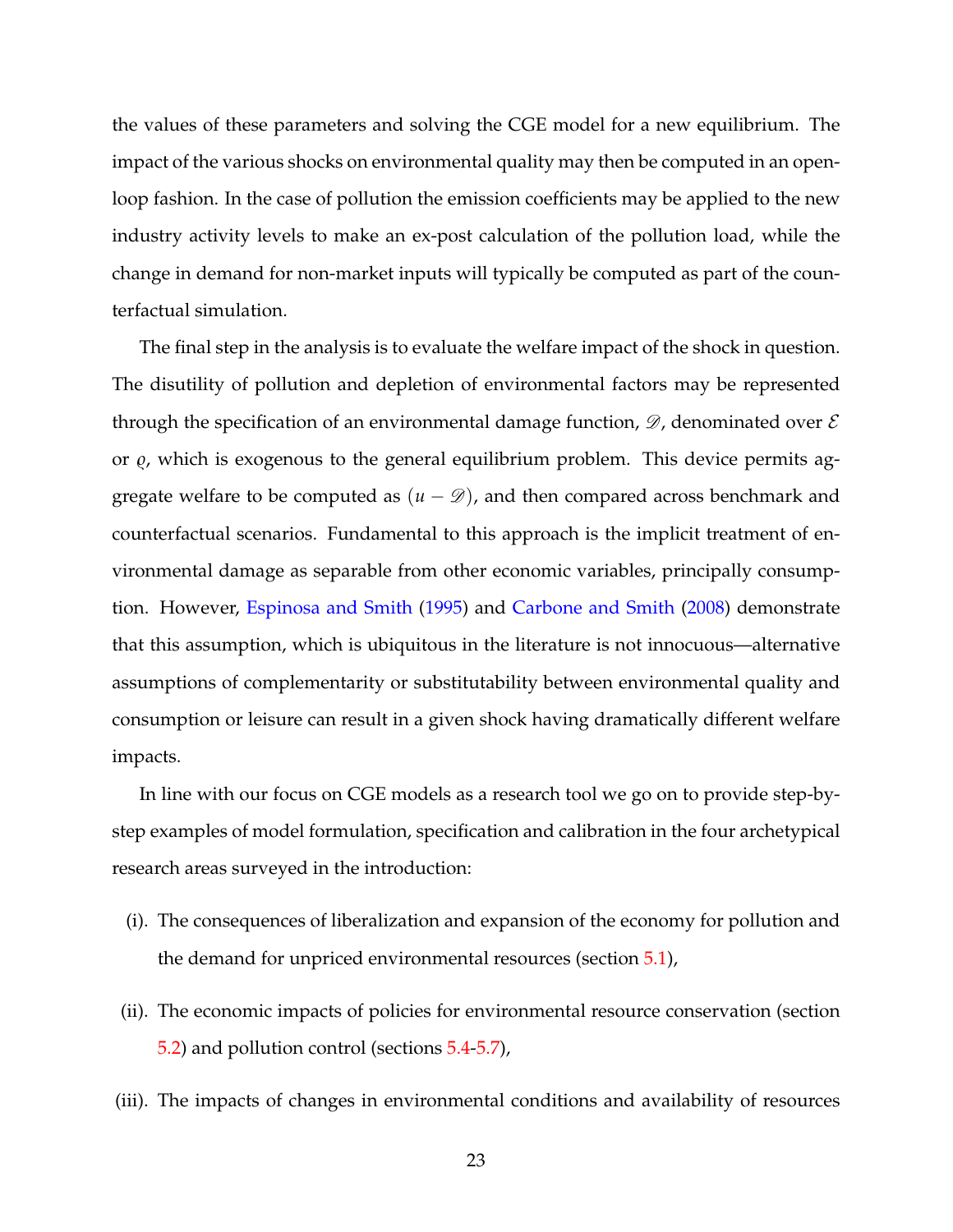on the equilibrium of the economy (section [5.3\)](#page-28-0), and

(iv). Full integration of an environmental amenity within the general equilibrium framework (section [5.8\)](#page-41-0).

#### <span id="page-23-0"></span>**5.1 Environmental consequences of liberalization and growth**

Our first example examines the consequences of economic liberalization and expansion for pollution and the consumptive use of environmental resources. Given the present closed-economy setting, it is only possible to simulate the effects of trade liberalization in the most heuristic of ways. In the case where the exogenous commodity demands *gi*,*<sup>O</sup>* represent net exports, the partial impacts of balance-of-payments shocks on goods market clearance and aggregate income can be modeled by applying augmentation factors  $A_i^O > 0$  to the benchmark values of these demands in the SAM, i.e.,  $g_{i,O} = A_i^O$  $\frac{C}{i}$ <sub> $\overline{g}$ <sub>*i*</sub>, $\overline{g}$ . Ex-</sub> ogenous reductions in import demand and increases in export supply can therefore be modeled by setting  $A_i^O \geq 1$  if  $\overline{g}_{i,O} \geq 0$ . Liberalization of the domestic economy is easily simulated by reducing the tax rates  $\tau^Y$  and  $\tau^F$  from their benchmark calibrated values or, where these values are negative, setting them to zero to model the elimination of subsidies. Expansion of the economy is typically captured through increases in the supplies of labor and capital (indicated by the subscripts *L* and *K*), implemented by augmenting these components of the endowment vector relative to the values given by the SAM. This is easily accomplished by introducing aggregate productivity growth parameters  $A^V_L$  $_{L}^{V}$ ,  $A_{K}^{V} > 1$ , which relax the boundary condition for the economy:  $V_f = A_f^V \overline{V}_f$   $(f = L, K)$ . Efficiencyimproving technical progress which reduces the industries' unit production costs can be modeled in the same fashion, by multiplying the sectoral cost functions by neutral productivity parameters  $A_j^Y < 1$ .

As mentioned earlier, the equilibrium in the SAM implies benchmark values of unity for the elements of  $A^O$ ,  $A^V$  and  $A^Y$ . Perturbing these parameters and solving the model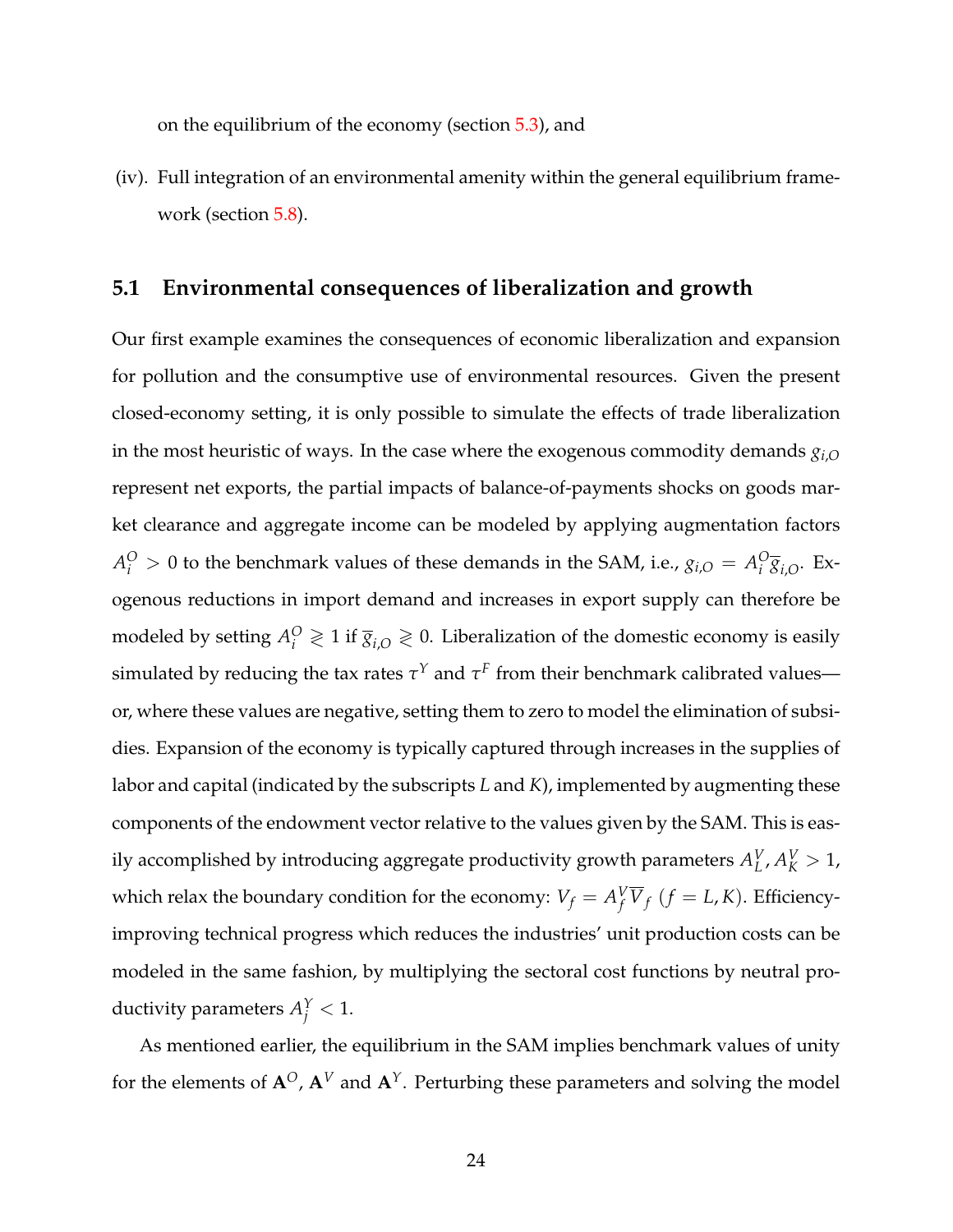yields counterfactual values of industry outputs from which the new level of pollution and associated environmental damage,  $\mathcal{D}(\mathcal{E})$ , may be computed. Modeling the impacts of shocks on the use of unpriced environmental resources is more complicated because the failure of the SAM to record the value of these inputs implies that their use by firms entails an unmeasured cost of production. Although the symmetry of the SAM indicates that the latter constitutes missing factor returns, these neither redound to the households nor exert income effects on consumption. CRTS in market inputs therefore suggests that industries' production technology is subject to diminishing returns once non-market inputs are accounted for. Our exposition deals with the simplest case of a single non-market factor, whose effect on equilibrium may be captured by including an additional term in the sectoral cost functions. Then, assuming that the resource has a "virtual price"  $\varpi$  and a production coefficient *δ<sup>j</sup>* , the industry zero profit and commodity market clearance con-ditions become:<sup>[10](#page-24-0)</sup>

<span id="page-24-1"></span>
$$
p_j \le A_j^Y \left( \sum_i \beta_{n,j}^{\sigma_j} \left( (1 + \tau_i^Y) p_i \right)^{1 - \sigma_j} + \sum_j \gamma_{f,j}^{\sigma_j} \left( (1 + \tau_f^F) w_f \right)^{1 - \sigma_j} + \delta_j^{\sigma_j} \omega^{1 - \sigma_j} \right)^{1/(1 - \sigma_j)} \perp y_j \quad (8.13a)
$$
  

$$
w \ge \sum A_j^Y \beta_{j}^{\sigma_j} \left( (1 + \tau_j^Y) p_j \right)^{-\sigma_j} p_{j}^{\sigma_j} w + \gamma_{j} \omega_{j} \left( (1 + \tau_j^Y) p_j \right)^{-\omega} w_{j}^{\omega} + \gamma_{j} \gamma_{j} \quad (8.13c)
$$

<span id="page-24-2"></span>
$$
y_i \geq \sum_j A_j^Y \beta_{i,j}^{v_j} \left( (1 + \tau_i^Y) p_i \right)^{-v_j} p_j^{v_j} y_j + \alpha_{i,C}^{\omega} \left( (1 + \tau_i^Y) p_i \right)^{-\omega} \mu^{\omega} u + g_{i,O} \qquad \perp p_i \quad (8.13c)
$$

Now, by Shepard's Lemma, eq. [\(8.13a\)](#page-24-2) implies the additional market clearance condition:

<span id="page-24-5"></span><span id="page-24-4"></span><span id="page-24-3"></span>
$$
\varrho \ge \sum_{j} \delta_j^{\sigma_j} \varpi^{-\sigma_j} p_j^{\sigma_j} y_j \qquad \qquad \perp \varpi \qquad (8.13g)
$$

In a manner analogous to eq.  $(8.10d)$ , this expression casts the variable  $\rho$  in the role of an

<span id="page-24-0"></span><sup>&</sup>lt;sup>10</sup>These expressions highlight the need for care when modifying the equilibrium conditions of the model, as consistency among the conditions typically requires that a change in any one equation be matched by adjustments in one or more of the other model equations.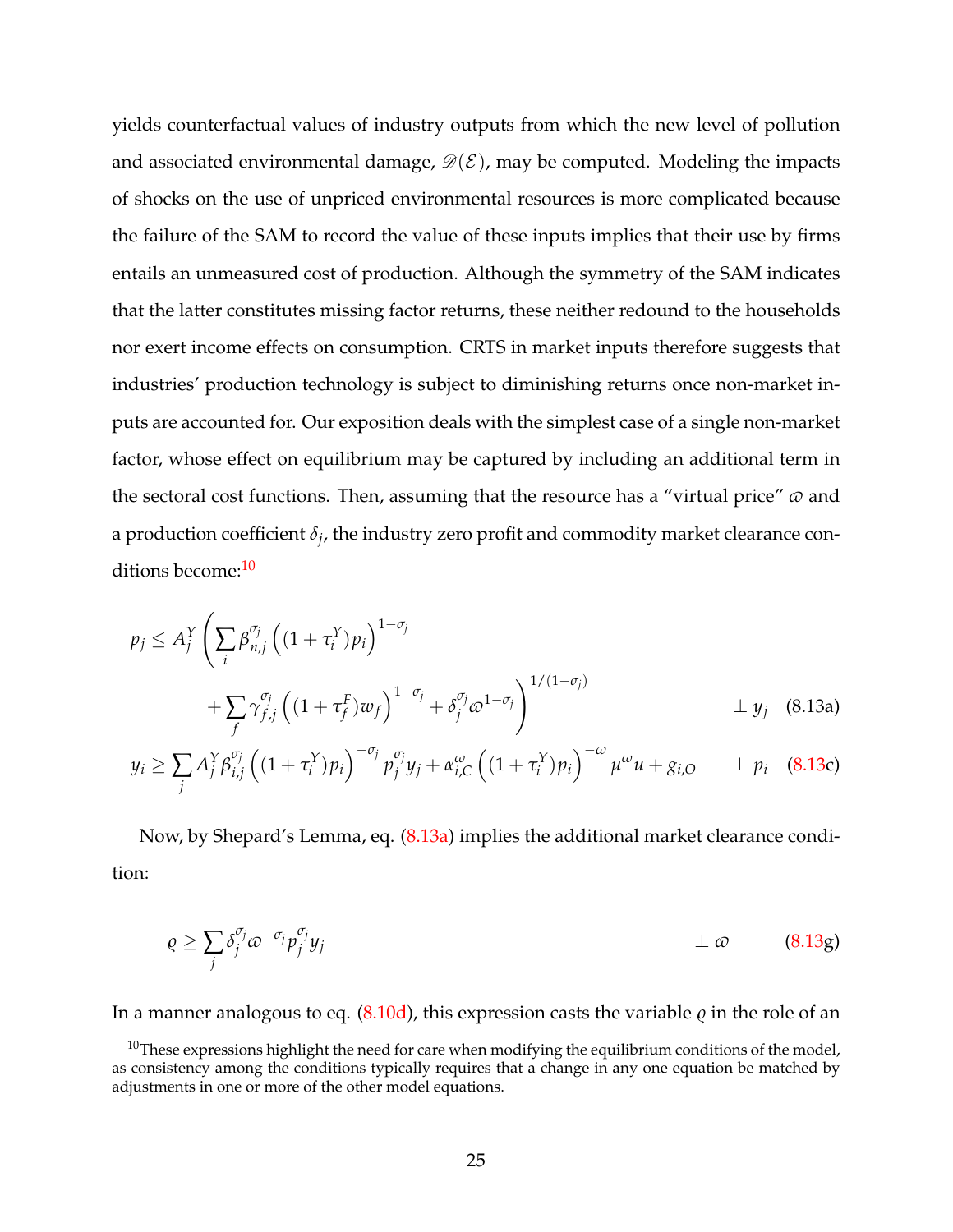exogenously-determined endowment of the environmental resource. But our purposes require a different sort of boundary condition: to investigate how the use of the resource adjusts endogenously to shocks, we need to transform  $\varrho$  from a fixed factor into one that is in perfectly elastic supply at a constant virtual price. This price level is a fundamental unknown: zero is incompatible with the computation of general equilibrium because it permits the supply of the environmental factor—and therefore the size of the economy to grow arbitrarily large, while economic theory provides no guidance on what the appropriate positive level should be. A reasonable assumption is that the private opportunity cost of a nominally unpriced input will be one or more orders of magnitude smaller than the prices of market goods. We therefore assume an arbitrary target price, denoted by the exogenous parameter  $\omega \ll 1$ , which constitutes a price constraint with respect to which  $\varrho$  exhibits complementary slackness. The assumption is that a virtual price higher than  $\omega$  chokes off demand for the resource, so that either  $\omega > \omega$ ,  $\rho = 0$  or  $\omega = \omega$ ,  $\rho > 0$ , expressed as the additional auxiliary equation:

<span id="page-25-0"></span>
$$
\varpi \geq \underline{\varpi} \tag{8.13h}
$$

The CGE model with non-market resources is made up of the three conditions [\(8.13a\)](#page-24-2),  $(8.13c)$ ,  $(8.13g)$  and  $(8.13h)$  in conjunction with eqs.  $(8.10b)$  and  $(8.10d)$ - $(8.10f)$ , which we re-label [\(8.13b](#page-24-1)) and [\(8.13d](#page-24-1))-[\(8.13f](#page-24-1)). The resulting algebraic structure can be calibrated by applying the techniques in section [4](#page-15-0) to a standard SAM, setting  $\rho = \omega = 0$ . The technical coefficient on the non-market input may be calibrated using the share of the non-market factor in the true (i.e., market + non-market) cost of industry *j*'s production, given by *δ σj*  $\int_j^{\sigma_j}$ /(1+ $\delta_j^{\sigma_j}$  $j'$ ), whose value can be assumed or imputed from the results of valuation studies. The key numerical trick is to calibrate the implicit baseline quantity of resource use,  $\overline{\varrho}$ , while approximating the benchmark equilibrium in the SAM. This is done by solving the calibrated model with  $\omega$  set close to zero (say 0.001). Counterfactual scenarios may then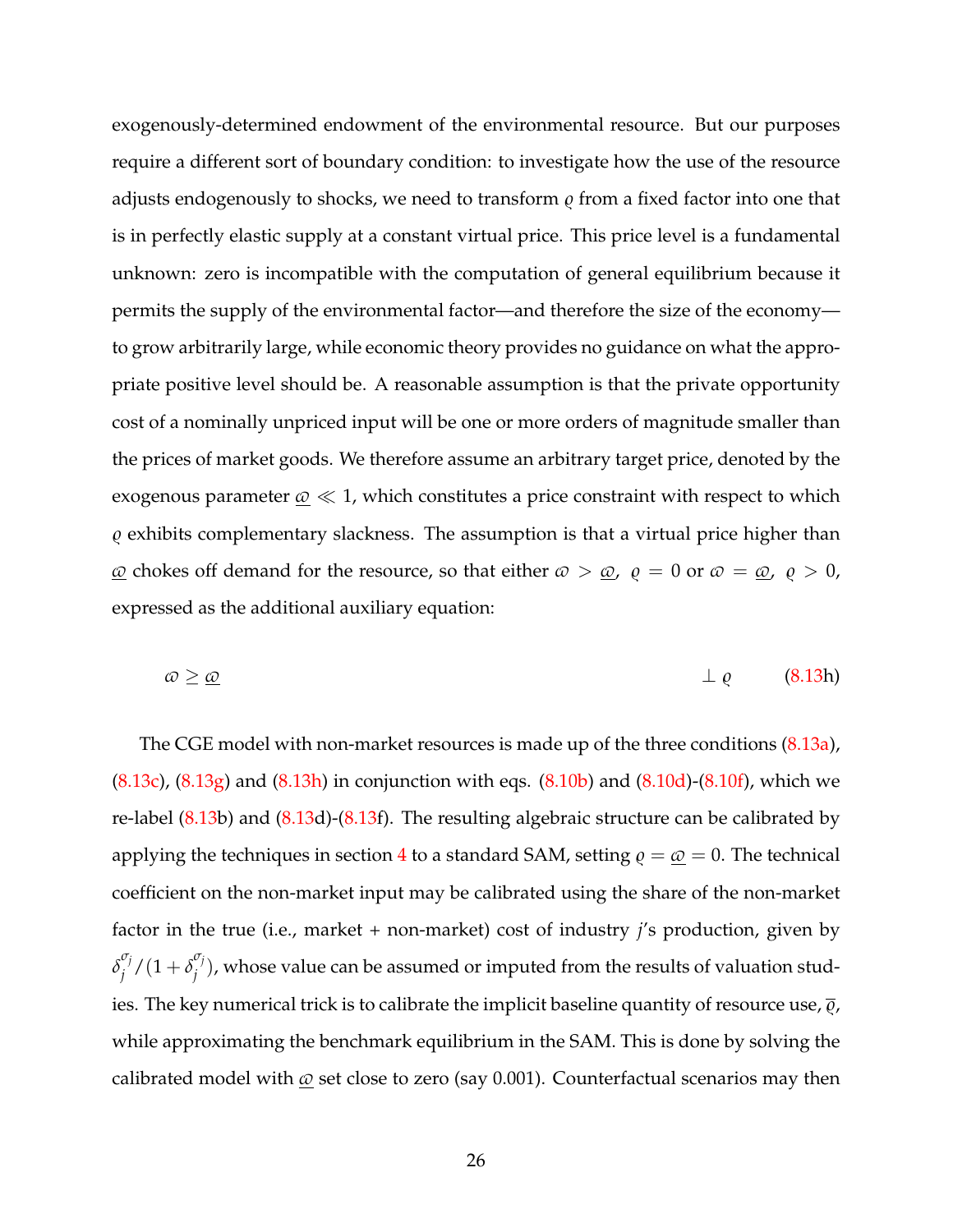be simulated using the procedure outlined above, with ex-post evaluation focusing on the impact of shocks on  $\rho$  relative to its baseline value. A damage function,  $\mathscr{D}(\rho)$ , which is sufficiently steeply sloped admits the possibility that economic expansion facilitated by increased use of non-market environmental factors is welfare-diminishing.

#### <span id="page-26-0"></span>**5.2 Environmental resources: scarcity and conservation**

Our second topical example is resource scarcity and management, which the model in eq. [\(8.13\)](#page-24-1) is eminently suited to examine. Scarcity of the environmental factor is easily introduced by replacing the target price level in the auxiliary constraint [\(8.13h\)](#page-25-0) with an upward-sloping supply curve, Ψ:

<span id="page-26-1"></span>
$$
\omega \ge \Psi(\varrho) \qquad \qquad \bot \varrho \qquad (8.13h')
$$

The function Ψ may be specified is different ways to model a diverse array of economyenvironment interactions, in particular the economic implications of critical thresholds in resource use. We may want to examine situations where exceeding such a threshold, indicated by the parameter  $\varrho^*$ , causes the private opportunity cost of the environmental factor to rise steeply enough to exert a non-negligible drag on economic activity. A classic example is a fishery where rapid declines in fish stocks warrant increasing expenditures on search and harvesting effort. Parameterizing the effect of the threshold as

$$
\Psi = \underline{\omega} \left[ 1 + \psi_1 (\varrho / \varrho^*)^{\psi_2} \right], \quad \text{with} \quad 0 < \psi_1 \ll 1, \psi_2 \gg 1
$$

leads to increases in  $\varphi$  inducing substitution of capital, labor and intermediate goods for fish stocks in fish production, and, ultimately, choking off demand for  $\rho$ . The crucial piece of information provided by the model is how far in excess of the threshold this equilibrium lies.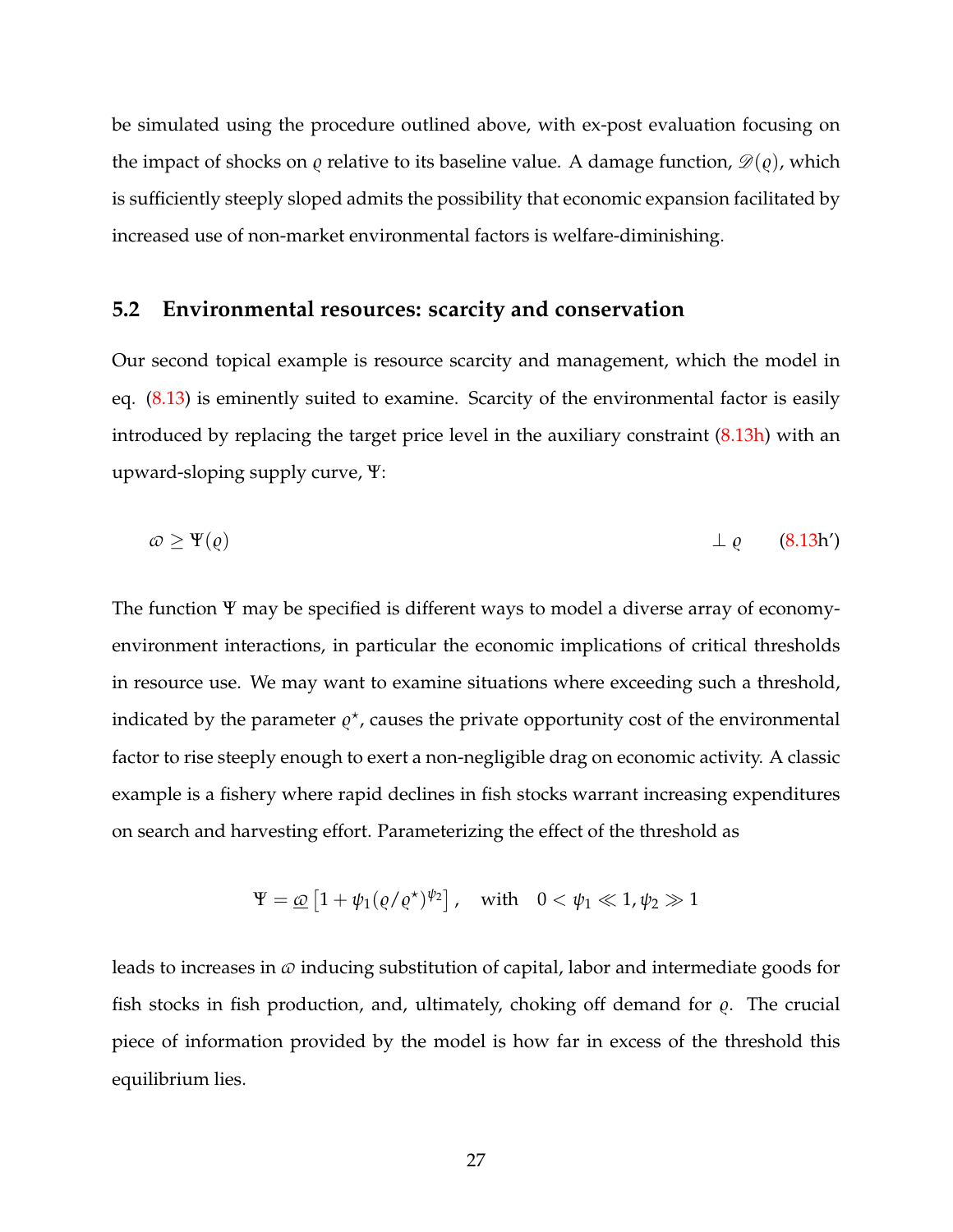Policies to manage resources may be modeled in an analogous fashion. A pigovian tax that narrows the gap between the private and social opportunity costs of the non-market resource can be introduced on the right-hand side of both eqs. [\(8.13h\)](#page-25-0) and [\(8.13h'\)](#page-26-1) through the addition of a tax parameter,  $τ$ <sup>*e*</sup>, whose value is specified by the analyst. This change necessitates a corresponding adjustment to the definition of income to account for the effects of the revenue raised by the tax on the consumption of the representative agent:

<span id="page-27-0"></span>
$$
\mathscr{I}^D = \sum_f w_f V_f - \sum_i (1 + \tau_i^Y) p_i g_{i,O} + \sum_f \tau_f^F w_f V_f + \sum_j \tau_j^Y p_j y_j + \tau^Q \varrho \quad \perp \mathscr{I}^D \tag{8.13f'}
$$

The resource management CGE model is made up of  $(8.13a)$ - $(8.13e)$  $(8.13e)$ ,  $(8.13f')$  and  $(8.13g)$ , along with either [\(8.13h\)](#page-25-0) or [\(8.13h'\)](#page-26-1) inclusive of  $\tau^\varrho$ . By solving for the counterfactual equilibria associated with a range of values of  $\tau^\varrho$  and tracing out the resulting sectoral and aggregate reductions in the environmental factor, one can construct marginal abatement cost (MAC) curves which not only identify which industries respond most elastically to the tax but also indicate the direct cost of conservation.<sup>[11](#page-27-1)</sup> The same procedure also makes it possible to characterize the dual welfare impacts of bringing non-market environmental factors within the ambit of the price system. In addition to the intuitive beneficial effect of reduced environmental demand on  $\mathscr{D}$ , there is the income effect of recycled tax revenue in eq. [\(8.13f'\)](#page-27-0), whose impact is ambiguous. Resource tax payments constitute a new stream of income which offsets the rising price of market goods due to higher costs of environmental inputs, and attenuate the reduction in *u*. Simultaneously, however, increases in the unit production costs and declines in the output of relatively resource-intensive industries are likely to reduce revenue from pre-exisiting taxes on output, amplifying welfare losses.

This framework also allows us to compute the optimal pigovian tax, which should

<span id="page-27-1"></span><sup>&</sup>lt;sup>11</sup>The total direct cost of conservation is approximated by the area under the MAC curve up to the observed quantity of resource reduction.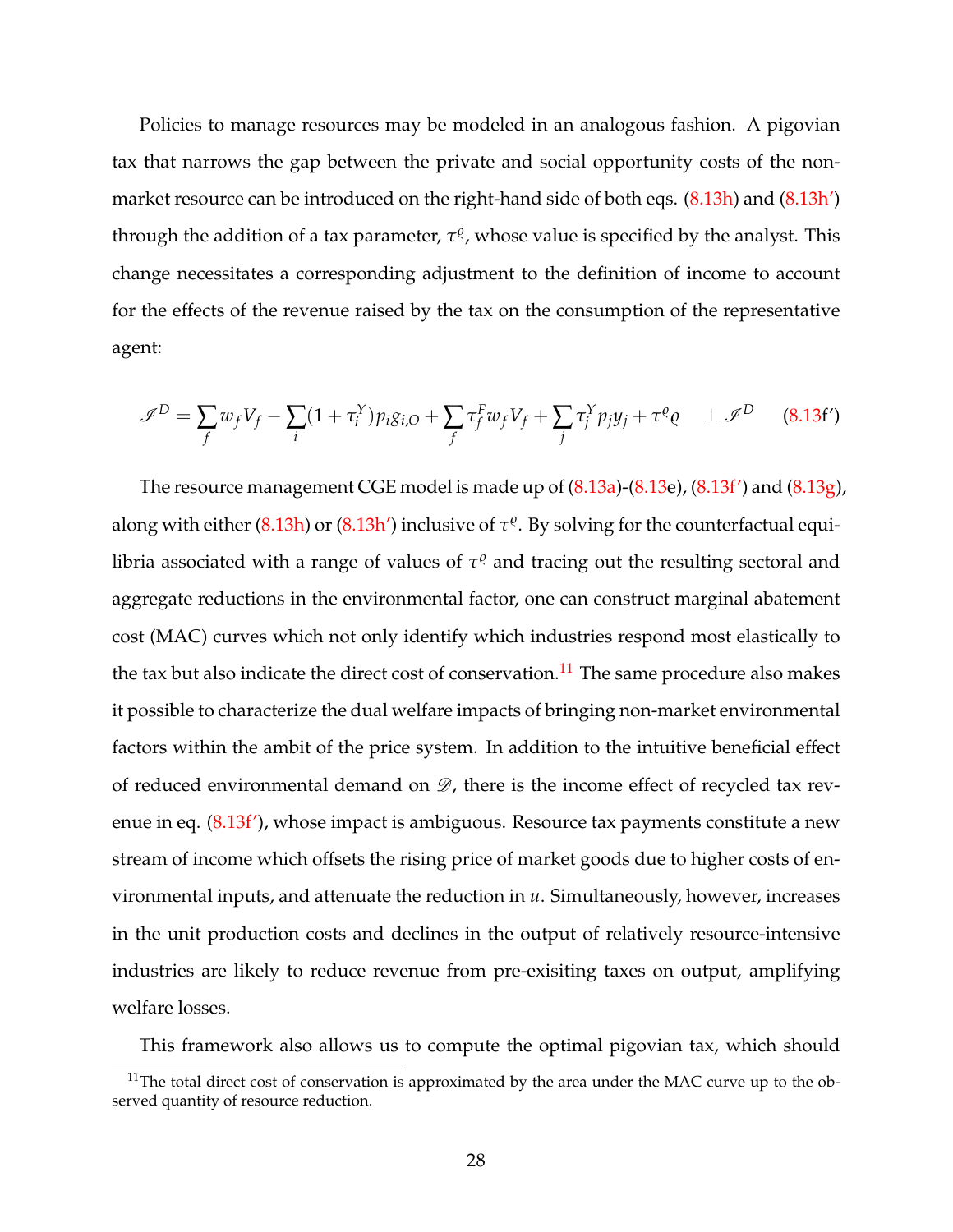equal the marginal environmental damage of resource extraction,  $\mathscr{D}'(\varrho).$  Somewhat heuristically, it is convenient to think of the tax itself as exhibiting complementary slackness with respect to this condition, which can be exploited to transform  $τ<sup>ρ</sup>$  into an endogenous variable through the following auxiliary equation:<sup>[12](#page-28-1)</sup>

<span id="page-28-3"></span>
$$
\tau^{\varrho} = \mathscr{D}'(\varrho) \qquad \qquad \bot \tau^{\varrho} \qquad (8.13i)
$$

In principle, including this condition as an additional component of the pseudo-excess demand correspondence allows the optimal value of  $τ<sup>ρ</sup>$  to be computed along with the other economic variables. However, in practice introducing such a constraint can make a CGE model difficult to solve.<sup>[13](#page-28-2)</sup> A less elegant put potentially more effective alternative is to keep τ<sup>ο</sup> exogenous, use brute-force computational power to repeatedly solve the model over a grid of values of this parameter, and finally select the value of the tax at which  $(u - \mathcal{D})$  is maximized.

#### <span id="page-28-0"></span>**5.3 Climate impacts and environmental disasters**

In contrast to the bi-directional interaction in the previous example, environmental changes are generally be modeled as exerting a one-way influence on the economy. These kinds of shocks can operate through several channels, including induced changes in consumer expenditure patterns (e.g., increased demand for space conditioning and residential energy use due to greater temperature extremes arising from climatic change), changes in the

<span id="page-28-1"></span><sup>&</sup>lt;sup>12</sup>Of course, the real problem we wish to solve is max<sub> $\rho$ </sub>( $u - \mathcal{D}$ ), but the resulting first-order condition  $u'(\varrho)=\mathscr{D}'(\varrho)$  cannot be used in eq. [\(8.13i\)](#page-28-3) because no closed-form expression exists for the marginal utility of the resource.

<span id="page-28-2"></span><sup>&</sup>lt;sup>13</sup>The underlying problem is  $\max_{\tau^{\varrho}}(u-\mathscr{D})$  subject to [\(8.13a\)](#page-24-2)-[\(8.13h'\)](#page-26-1), which is known as a mathematic program with equilibrium constraints, or MPEC. Optimal tax problems of this kind pose a challenge for numerical optimization algorithms because the correspondence between  $u$  and  $\tau^\varrho$  may not be smooth or even locally monotonic in the presence of pre-existing distortions  $\tau^Y$  and  $\tau^F$ . One important reason is discrete jumps in the values of the tax revenue components of income induced by a marginal change in  $τ<sup>ρ</sup>$  as firms' and households' substitution patterns determine the economy's price and quantity allocations, which can seriously degrade the performance of gradient-based iterative schemes like Newton's method. The development of methods for the specification and solution of these sorts of problems is an active area of computational economic research.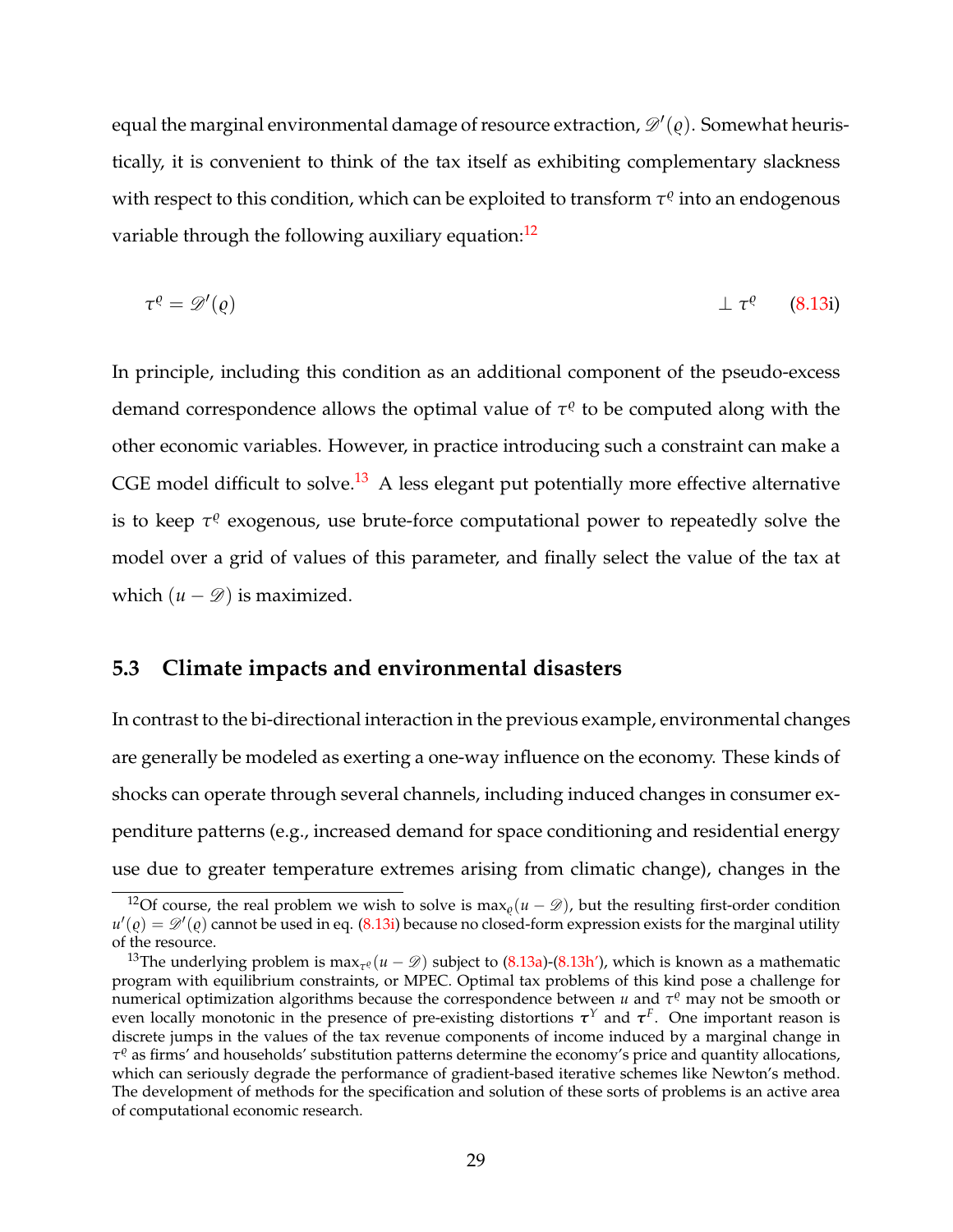productivity of primary factors in various industries (e.g., increases or decreases in crop yields due to shifting temperature or precipitation regimes), and reductions in the aggregate endowments of capital and labor (e.g., disaster-related property losses and morbidity or mortality). We capture these three types of influences within the model by introducing shock parameters  $A_i^C$ *i* , *A F*  $f_{f,j}$  and  $A_f^V$  $\frac{V}{f}$  into the representative agent's expenditure function, industry sectors' cost functions, and the market clearance condition for factors, respectively.

The second and third channels are important for modeling large shocks such as extreme climate impacts, the incidence of which is likely to be concentrated in a small number of vulnerable activities. The CES economy's treatment of inputs to production and consumption as fungible, combined with the assumption of perfect intersectoral factor mobility, suggests that a significant adverse shock to industrial productivity or factor supplies may generate only modest increases in the unit costs of exposed industries. By contrast, concerns about irreversible climate impacts center on *specific* inputs with limited substitution possibilities.<sup>[14](#page-29-0)</sup> A convenient way of implementing the latter within a CGE model is to introduce sector-specific factors which are subject to environmental shocks. By designating a subset of primary factors as intersectorally immobile through the index  $s$  ⊂  $f$ , whose elements may be assigned to sectors,  $j'(s)$ , we may perturb the endowments of specific factors in the same way as in the model of economic growth:  $V_s = A_s^V \overline{V}_s$ , except with  $A_s^V < 1$ . Letting  $s' = j \$ s indicate intersectorally mobile factors, the unit cost

<span id="page-29-0"></span> $14$ e.g., sites of special cultural, historical, ecological or aesthetic significance in the tourism sector, and specific combinations of climate and arable land in the production of various kinds of crops.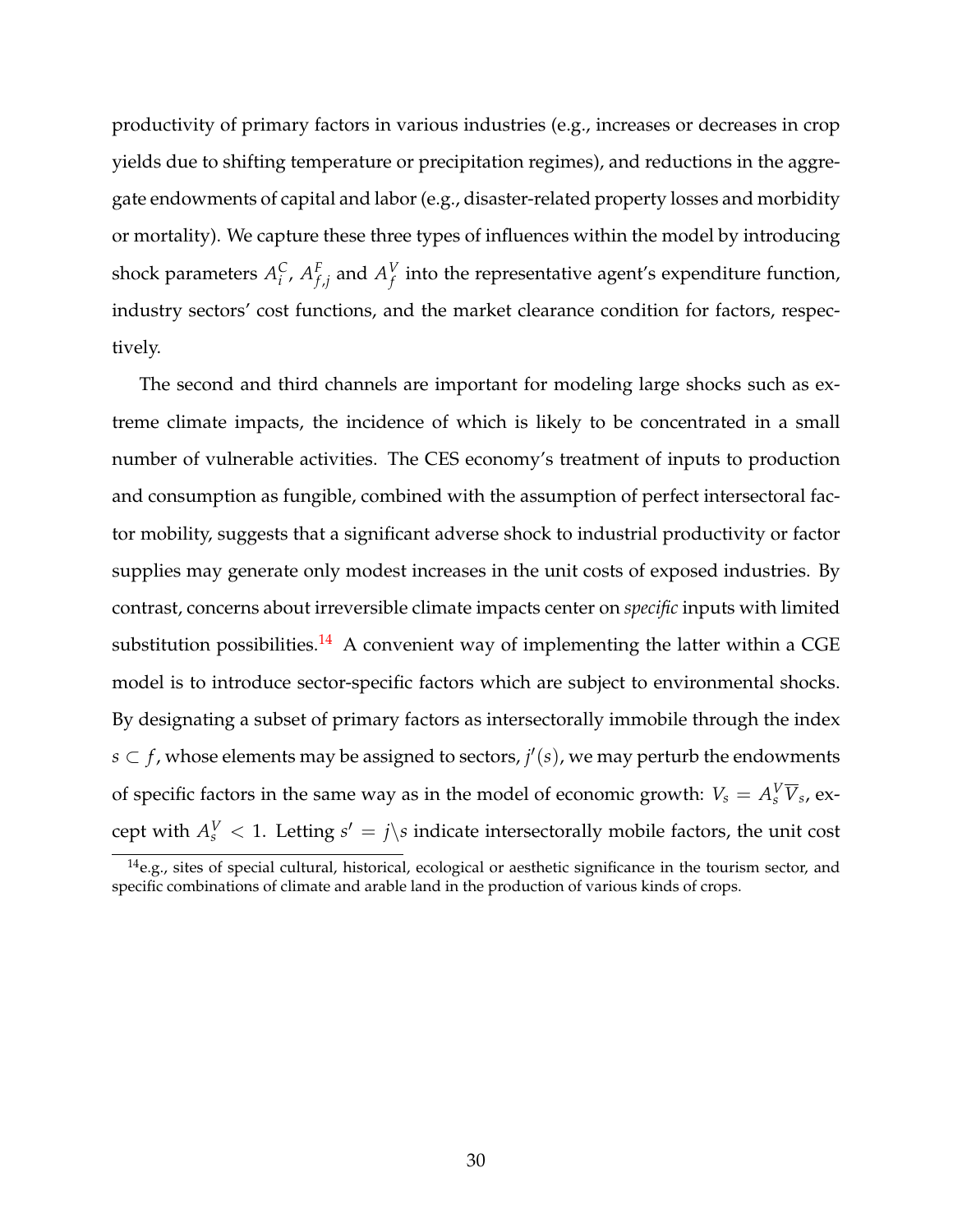and expenditure functions and the factor market clearance condition become:

<span id="page-30-1"></span>
$$
p_j \leq \left(\sum_i \beta_{n,j}^{\sigma_j} \left((1+\tau_i^Y)p_i\right)^{1-\sigma_j} + \sum_f A_{f,j}^F \gamma_{f,j}^{\sigma_j} \left((1+\tau_f^F)w_f\right)^{1-\sigma_j}\right)^{1/(1-\sigma_j)} \perp y_j \quad (8.14a)
$$

$$
\mu \leq \left(\sum_{i} A_i^C \alpha_{i,C}^{\omega}\left((1+\tau_i^Y)p_i\right)^{1-\omega}\right)^{1/(1-\omega)} \perp u \quad (8.14b)
$$

$$
y_i \ge \sum_j \beta_{i,j}^{\sigma_j} \left( (1 + \tau_i^Y) p_i \right)^{-\sigma_j} p_j^{\sigma_j} y_j + A_i^C \alpha_{i,C}^{\omega} \left( (1 + \tau_i^Y) p_i \right)^{-\omega} \mu^{\omega} u + g_{i,O} \qquad \perp p_i \quad (8.14c)
$$

<span id="page-30-2"></span>
$$
V_f \geq \begin{cases} A_{s,j}^F \gamma_{s,j'}^{\sigma_{j'}} \left( (1 + \tau_s^F) w_s \right)^{-\sigma_{j'}} p_{j'}^{\sigma_{j'}} y_{j'} & s \subset f, j' = j'(s) \\ \sum_j A_{s',j}^F \gamma_{s',j}^{\sigma_j} \left( (1 + \tau_{s'}^F) w_{s'} \right)^{-\sigma_j} p_j^{\sigma_j} y_j & s' \subset f \end{cases} \qquad \qquad \perp w_f \quad (8.14d)
$$

The environmental impact CGE model is made up of eqs. [\(8.14a\)](#page-30-1)-[\(8.14d\)](#page-30-2), with remaining conditions  $(8.14e)$  $(8.14e)$  and  $(8.14f)$  $(8.14f)$  identical to  $(8.10e)$  and  $(8.10f)$ , and can be calibrated in the usual way with the parameters  $A^C$ ,  $A^F$  and  $A^V$  set to unity. In cases where the factor account in the SAM does not record the payments to sector-specific factors, it is customary for the latter to be imputed as a proportion of the benchmark capital remuneration in the relevant industries, often based on a combination of judgment and ancillary data. The productivity-reducing impacts of environmental shocks are simulated as increases in the values of various elements of  $A_i^C$  $_i^C$  and  $A_f^F$  $f_{f,j'}$  and reductions in  $A_f^V$  $_{f}^{\nu}$ , with the analyst controlling the sectoral specificity of the shock through the values of the parameters  $A_s^V$ . As this type of application typically does not consider damage to the environment, the welfare impact is easily calculated as the decline in *u* that results from the income effects of diminished factor supplies and the substitution effects of commodity price changes.

#### <span id="page-30-0"></span>**5.4 Pollution control: pigovian taxation**

We now turn to a model of the aggregate costs of reducing pollution, using the classic case of a pigovian tax  $\tau^\varepsilon$  as a starting point. Under the assumption that emissions are linked to output,  $\tau^{\varepsilon}$  translates into a vector of industry-specific output tariffs  $\phi_e\tau^{\varepsilon}$ , each element of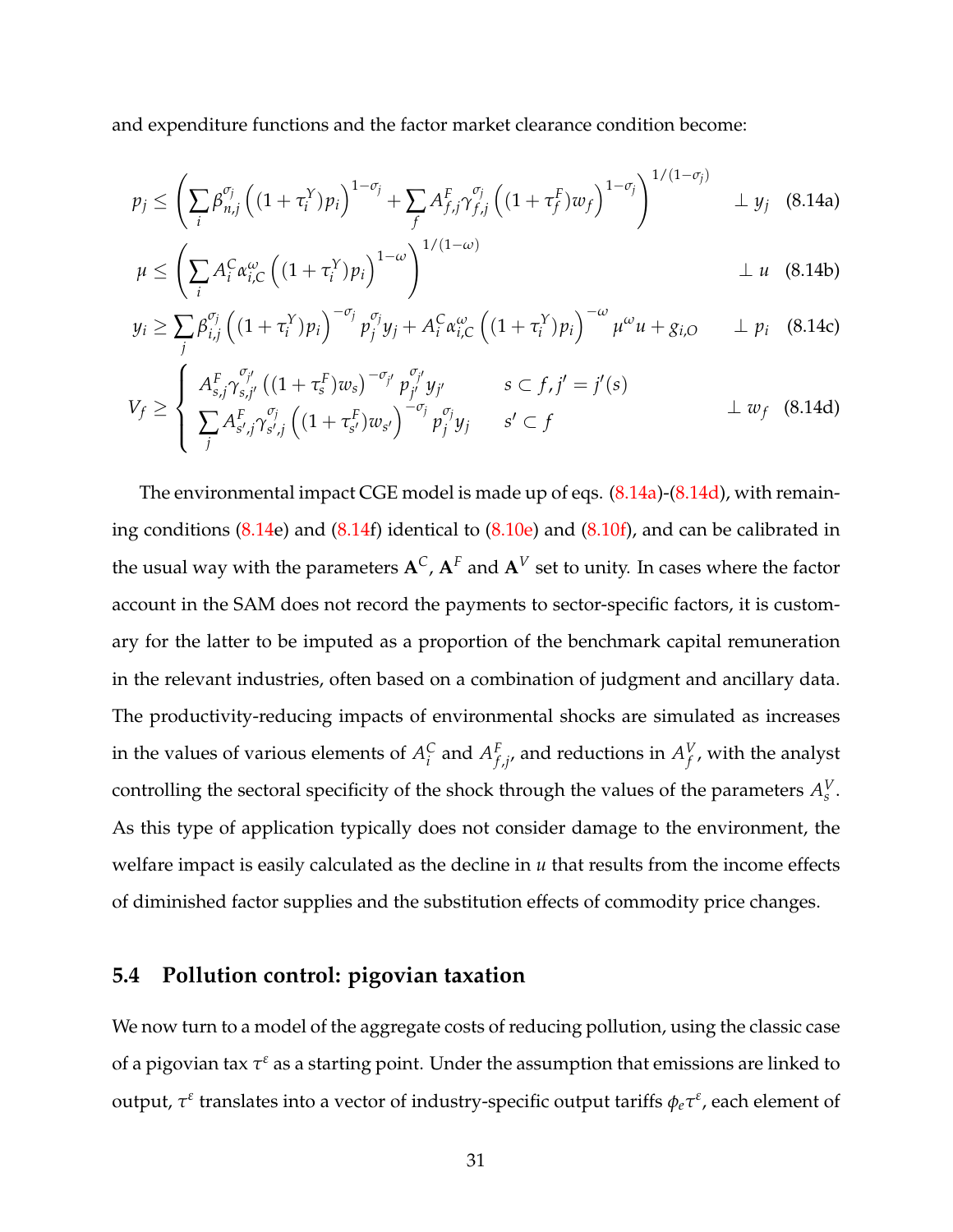which constitutes an additional markup on the gross-of-tax consumer price of dirty good *e*, and generates a stream of tax receipts to households in the total amount  $\sum_e \phi_e \tau_e^\varepsilon y_e$ .

To incorporate the tax into the model in a way that minimizes notational clutter we introduce an additional variable,  $\widehat{p}_j$ , to denote the pigovian tax-inclusive consumer price of commodity *j*. For polluting goods,  $\hat{p}_e = (1 + \tau_e^Y)p_e + \phi_e \tau_e^z$ , while for the subset of clean goods which emit no pollution, indexed by  $e' = i \backslash e$ , the consumer price is the same as in eq. [\(8.10\)](#page-14-0):  $\hat{p}_{e'} = (1 + \tau_{e'}^Y)$  $(e^{i}) p_{e'}$ . In the same way that each industry's activity level exhibits complementary slackness with respect to its zero-profit condition, we must introduce an additional variable*,*  $\widehat{y}_j$ *,* which indicates the aggregate demand for  $j$ 's output and is complementary to the definition of  $\widehat{p}_j$ . Furthermore, in the same way that each commodity's price exhibits complementary slackness with respect to its market-clearance condition, we must explicitly state that  $\hat{p}_i$  is complementary to the aggregate supplydemand balance for good i:  $y_i = \hat{y}_i$ . Intuitively, we can think of  $\hat{y}_e$  as representing the activity level of a vacuous "toll-booth" sector whose sole purpose is to convert each unit of untaxed dirty good at a price  $p_e$  into the same quantity of taxed dirty good at a price  $(1 +$  $\tau_e^Y$ ) $p_e + \phi_e \tau_e$ . These adjustments imply the new pseudo-excess demand correspondence:

<span id="page-31-2"></span><span id="page-31-0"></span>
$$
p_j \leq \left(\sum_i \beta_{i,j}^{\sigma_j} \widehat{p}_i^{1-\sigma_j} + \sum_f \gamma_{f,j}^{\sigma_j} \left((1+\tau_f^F)w_f\right)^{1-\sigma_j}\right)^{1/(1-\sigma_j)} \perp y_j \qquad (8.15a)
$$

<span id="page-31-3"></span><span id="page-31-1"></span>
$$
\mu \leq \left(\sum_{i} \alpha_{i,C}^{\omega} \widehat{p}_i^{1-\omega}\right)^{1/(1-\omega)} \qquad \qquad \perp u \qquad (8.15b)
$$

<span id="page-31-4"></span>
$$
\widehat{y}_i \geq g_{i,O} + \sum_j \beta_{i,j}^{\sigma_j} \widehat{p}_i^{-\sigma_j} p_j^{\sigma_j} y_j + \alpha_{i,C}^{\omega} \widehat{p}_i^{-\omega} \mu^{\omega} u \qquad \qquad \perp p_i \qquad (8.15c)
$$

$$
\mathscr{I}^D = \sum_f w_f V_f - \sum_i \widehat{p}_i g_{i,O} + \sum_f \tau_f^F w_f V_f + \sum_j \tau_j^Y p_j y_j + \sum_e \phi_e \tau^e \widehat{y}_e \qquad \perp \mathscr{I}^D \tag{8.15f}
$$

with the remaining conditions  $(8.15d)$  $(8.15d)$  and  $(8.15e)$  $(8.15e)$  identical to eqs.  $(8.10d)$  and  $(8.10e)$ , and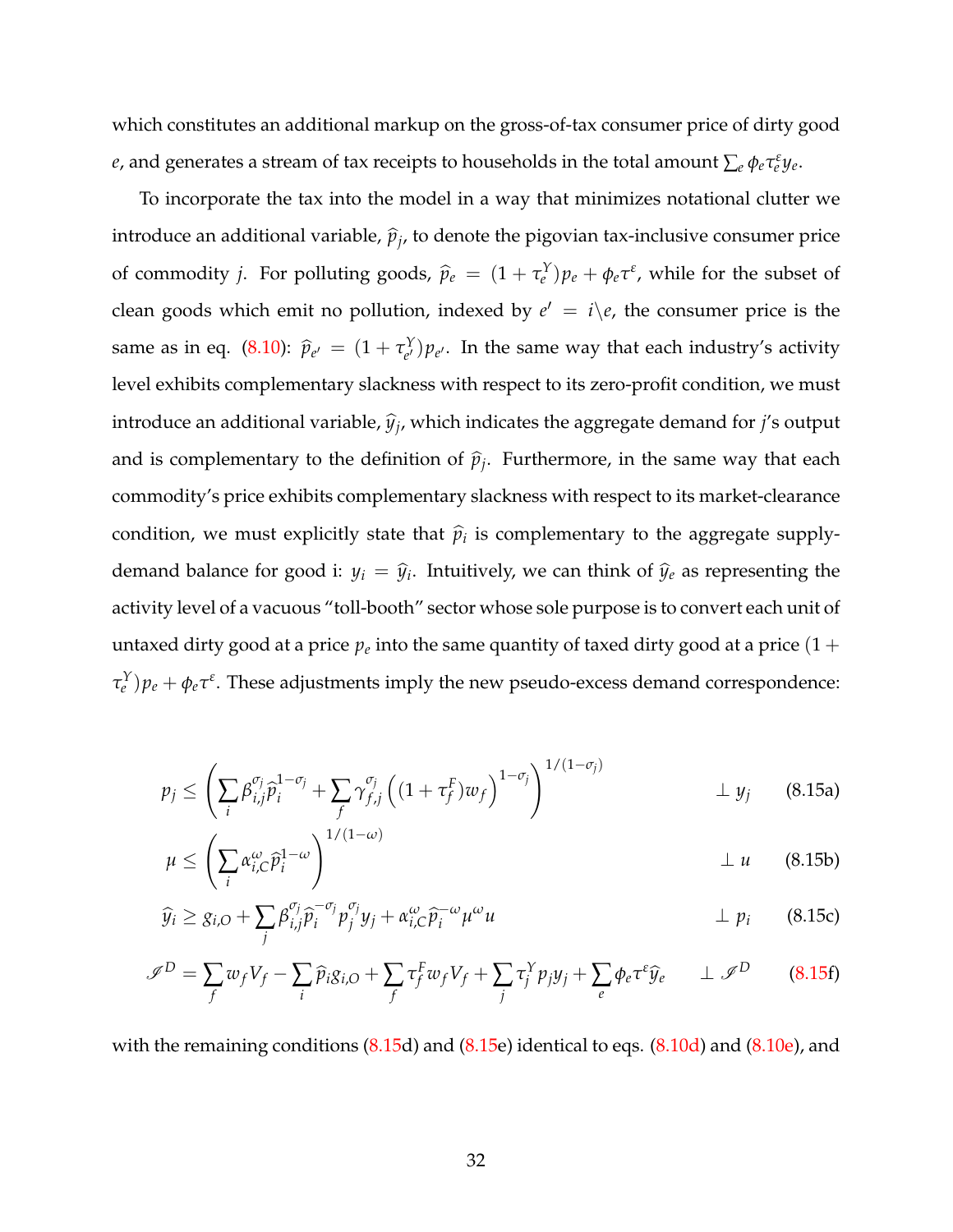the two additional equations:

<span id="page-32-2"></span>
$$
\widehat{p}_j \leq \begin{cases}\n(1 + \tau_e^Y) p_e + \phi_e \tau^{\varepsilon} & e \subset j \\
(1 + \tau_{e'}^Y) p_{e'} & e' \subset j\n\end{cases} \qquad \qquad \perp \widehat{y}_j \qquad (8.15g)
$$

<span id="page-32-3"></span>
$$
y_i = \hat{y}_i \qquad \qquad \perp \hat{p}_i \qquad \qquad (8.15h)
$$

which together make up the pigovian pollution control CGE model. Per the discussion in section [5.1,](#page-23-0) *τ <sup>ε</sup>* may be varied over a range of values to generate equilibria which can be employed to compute MAC curves for pollution as well as the optimal tax on emissions.

#### **5.5 Pollution control: quantitative emission targets**

A simple modification transforms the previous model into a test-bed for the analysis of quantitative pollution control measures such as performance standards and tradable permit systems. We introduce the primal variable  $\underline{\mathcal{E}}$  to indicate the constrained aggregate pollution load associated with the dual pigovian tax. This allows us interpret the tax as the Lagrange multiplier on a limit on emissions,  $\sum_e \phi_e \hat{y}_e \leq \underline{\mathcal{E}}$ , which is essentially a market clearance condition for pollution with respect to which *τ ε* exhibits complementary slackness:

<span id="page-32-1"></span><span id="page-32-0"></span>
$$
\sum_{e} \phi_{e} \widehat{y}_{e} \leq \underline{\mathcal{E}} \tag{8.15i}
$$

This expression enables the analyst to specify the emission limit  $\underline{\mathcal{E}}$  as a policy parameter, which in turn transforms the tax into an endogenous variable, the implicit "quotaequivalent" price of pollution. Finally, notice that the performance target could as easily have been specified in terms of the pollution intensity of aggregate income by dividing the left-hand side of  $(8.15i)$  by  $\mathcal{I}^D$ .

The variable  $\tau^{\varepsilon}$  can also be interpreted as the endogenous market-clearing price of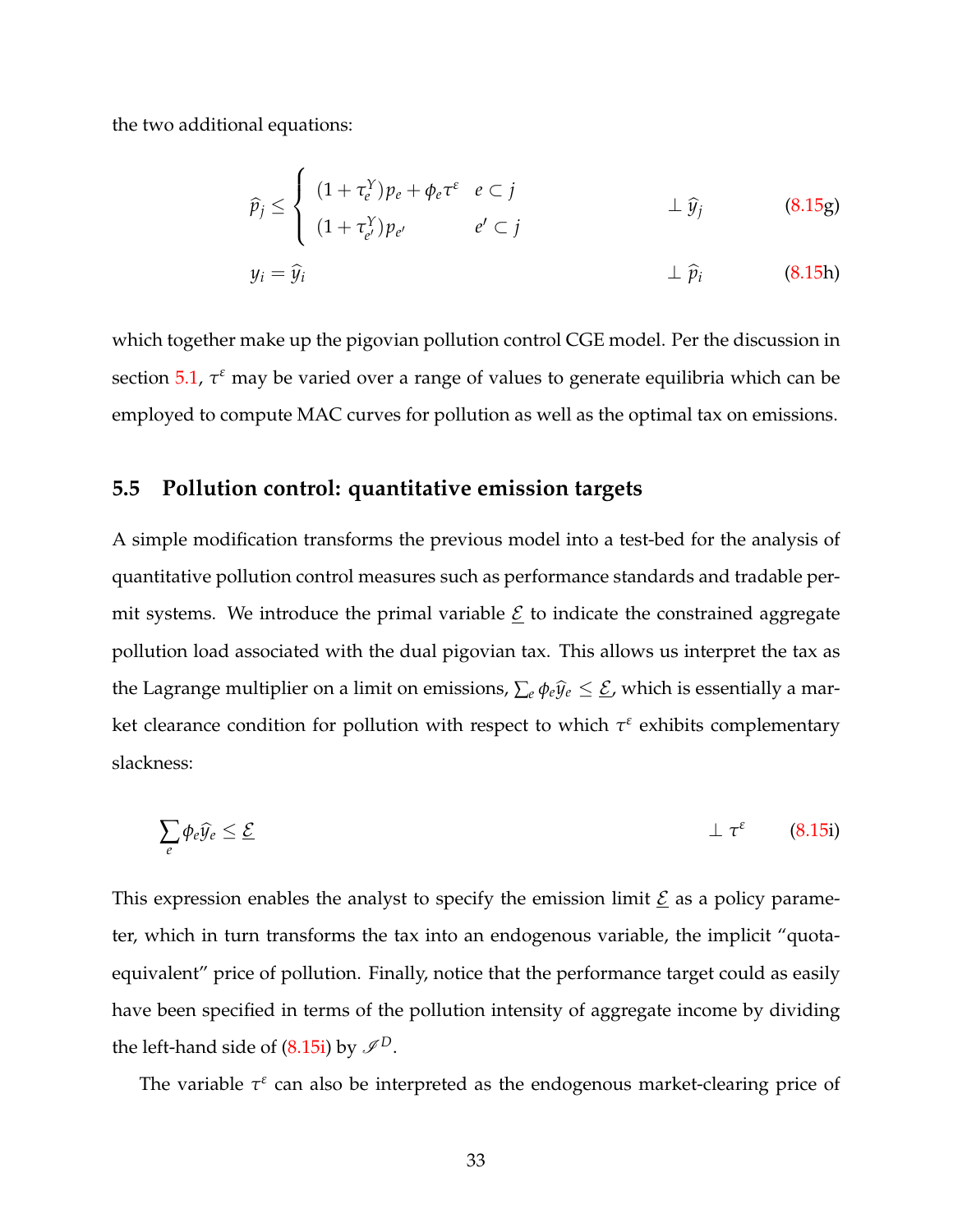emission allowances in an economy-wide cap-and-trade scheme. Interestingly, in the present representative-agent setting the two main methods for allocating allowances auctioning by the government and grandfathering to firms—are identical in their algebraic expression and economic impacts. Grandfathering allowances is equivalent to defining a new factor of production, which, while notionally improving firms' profitability, is actually owned by their shareholders, so that the returns accrue as income to the representative agent. Likewise, auctioning allowances generates additional government revenue which is then immediately recycled to the representative agent in a lump sum. This is the fundamental symmetry of general equilibrium: a given value of  $\tau^{\varepsilon}$ , or the constrained pollution level  $E$  consistent with this value, will generate identical general equilibrium allocations of emissions, production activity, prices, and welfare.

#### **5.6 Pollution control: elastic factor supply and the double dividend**

Up until this point in the chapter taxes on primary factors have played a minor role in the determination of equilibrium. The reason is that all of the models thus far assume that factors of production are in perfectly inelastic supply, with the result that factor taxes have no income effects, and only serve to distort industries' demands for different factors in accordance with the relative magnitudes of the elements of  $\bm{\tau}^{F.15}$  $\bm{\tau}^{F.15}$  $\bm{\tau}^{F.15}$  This is highly unrealistic, especially in the case of labor, a fact which is the key to the voluminous literature on the "double dividend" of environmental taxation. Payroll taxes distort labor supply decisions by inducing households to over-allocate their endowment of time to the consumption of leisure. However, the revenue raised by taxing pollution may be used to partially replace payroll tax receipts, facilitating revenue-neutral reductions in payroll taxes which generate welfare improvements that offset the macroeconomic costs of abating pollution. In this setting the double dividend refers to the dual benefits of reduced environmental

<span id="page-33-0"></span><sup>&</sup>lt;sup>15</sup>Full employment is known as a neoclassical macro closure rule. The alternative Keynesian closure rule assumes perfectly elastic labor supply with the wage which fixed at its benchmark level. See, e.g., [Robinson](#page-60-7) [\(2006\)](#page-60-7).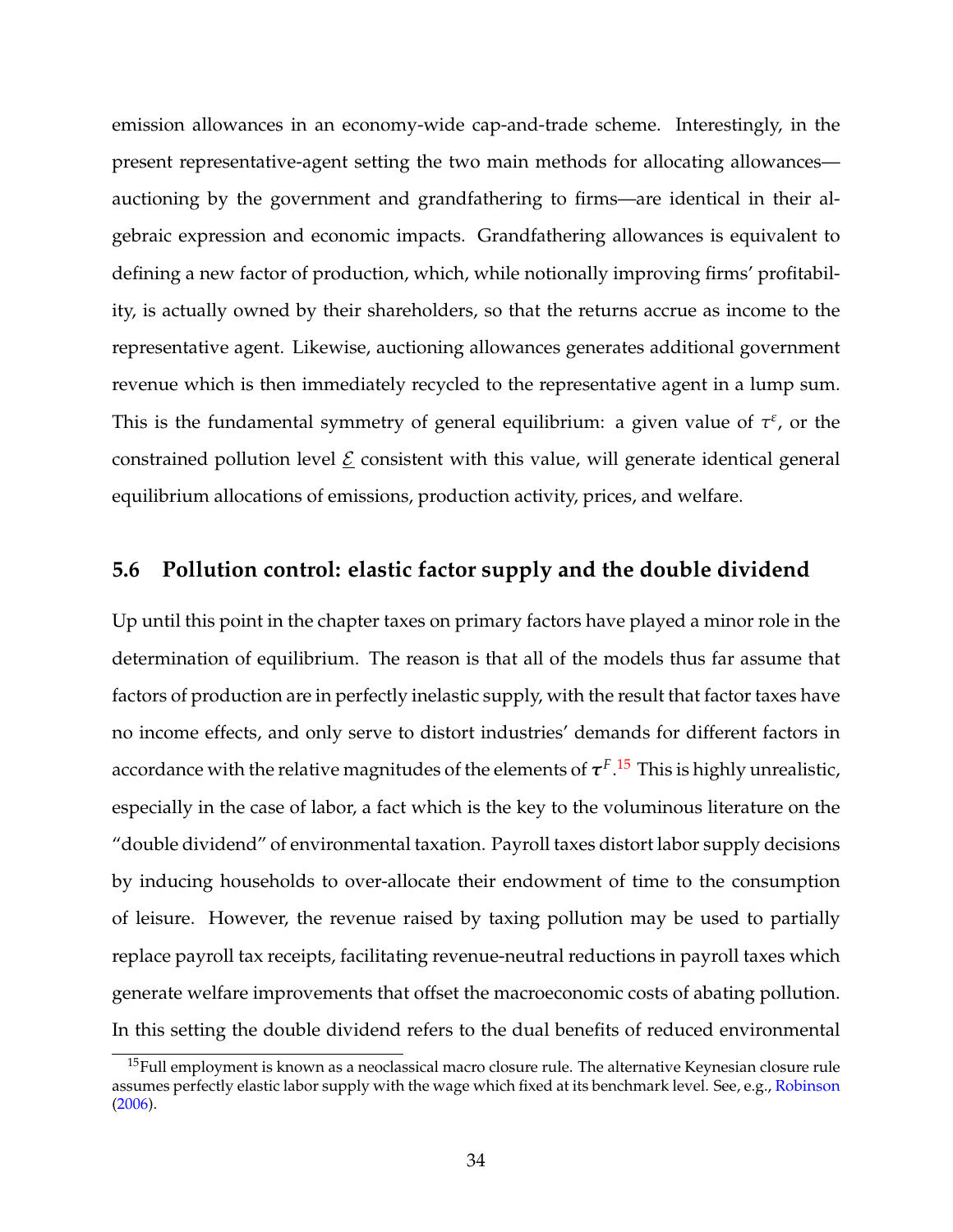damage and the efficiency gain from labor-market liberalization. The magnitude of the latter depends crucially on the tax elasticity of labor supply, which in a CGE model is determined by the coefficient on leisure and the substitutability of leisure for goods in consumers' utility functions.

To simulate the choice between leisure and supplying labor into the framework of the pigovian CGE model, we assume that the representative agent possesses an exogenous endowment of time,  $\mathcal T$ , of which an endogenous quantity  $\ell$  is consumed as leisure. This implicitly defines the economy's aggregate labor endowment as an endogenous variable,  $T \geq V_L + \ell$ . Leisure substitutes for the consumption of commodities in the generation of utility, which we model by specifying the representative agent as having a two-tiered nested utility function whose lower tier is a CES sub-utility function denominated over goods consumption similar to eq. [\(8.15b\)](#page-31-1), and whose upper tier is a CES aggregation of consumption of commodities and leisure. The upper tier's indexes of activity and unit expenditure are  $u$  and  $\mu$ , as in [\(8.15\)](#page-31-0), and we assume that leisure has a technical coefficient *λ* an elasticity of substitution *ξ* with the composite of consumed goods. The lower tier's indexes of activity and unit expenditure are  $\hat{u}$  and  $\hat{\mu}$ . The upper and lower tiers of the corresponding dual expenditure function are complementary to the activity levels *u* and  $\hat{u}$ , while the supply-demand balance for  $\hat{u}$  is complementary to  $\hat{\mu}$ , the demand for utility *u* is the same as eq. [\(8.15e](#page-31-0)), and the supply-demand balance for leisure is complementary to its own activity level. The distorting effect of a payroll tax (*τ F L* ) is the wedge that it drives between the consumer prices of labor and leisure: the representative agent demands leisure at the pre-tax wage while firms demand labor at the tax-inclusive wage. The implication is that the value of the representative agent's endowment of leisure is *w*<sub>L</sub> $\ell$ , while her income from wages and recycled payroll tax receipts are  $w_L(T - \ell)$  and  $\tau_L^F w_L(\mathcal{T} - \ell).$ 

The CGE model with a pigovian pollution tax and labor-leisure choice is given by the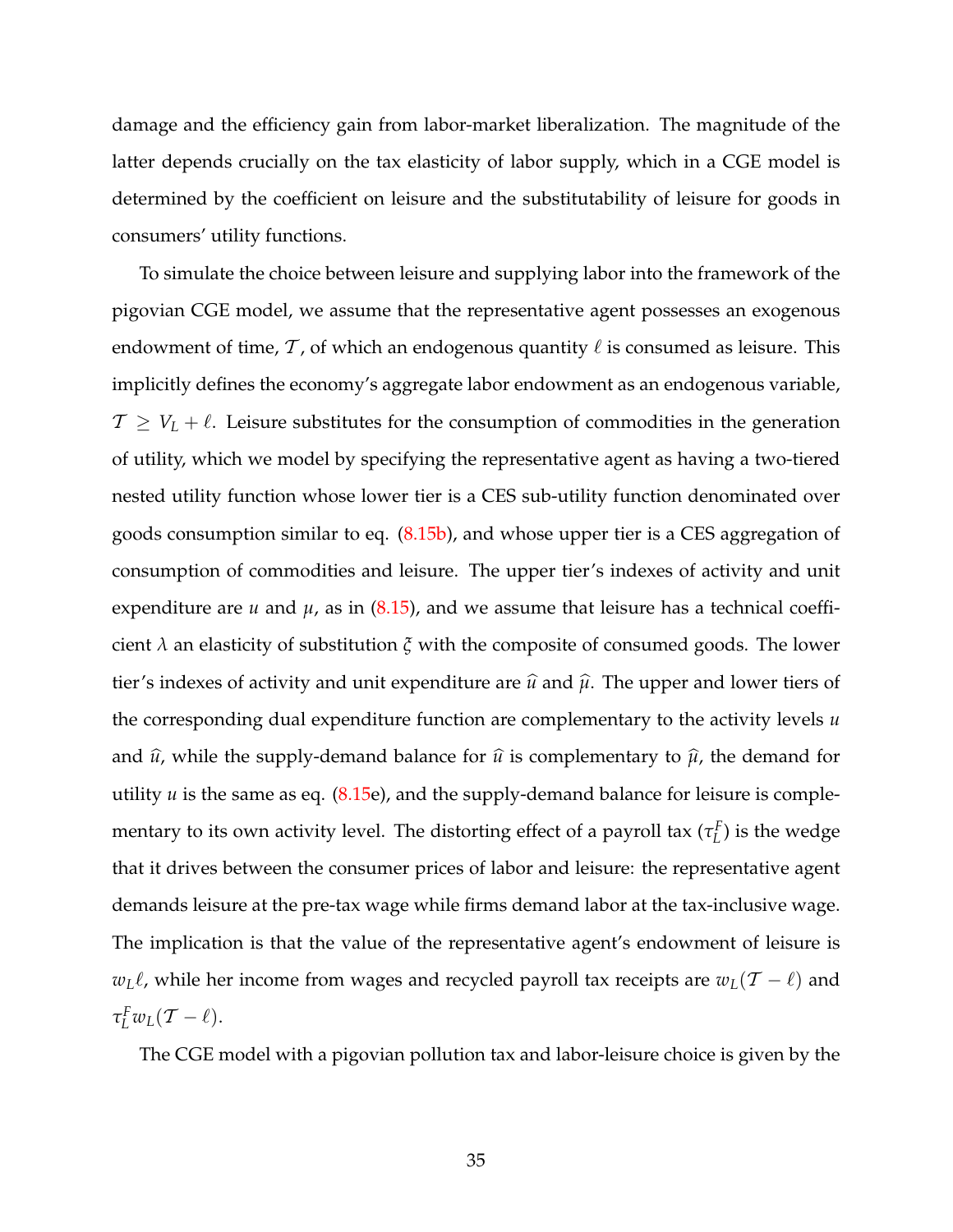following equations:

$$
\widehat{\mu} \le \left(\sum_{i} \alpha_{i,C}^{\omega} \widehat{p}_i^{1-\omega}\right)^{1/(1-\omega)} \perp \widehat{u} \qquad (8.16b)
$$
\n
$$
V_c \ge \sum_{i} \alpha_{i}^{\sigma_j} \left((1+\tau_i^F)w_c\right)^{-\sigma_j} n^{\sigma_j} u \qquad f \ne I
$$

<span id="page-35-0"></span>
$$
V_f \geq \sum_j \gamma_{f,j}^{v_j} \left( (1 + \tau_f^F) w_f \right)^{-1} p_j^{v_j} y_j \qquad f \neq L
$$
  
\n
$$
T \geq \sum_j \gamma_{L,j}^{v_j} \left( (1 + \tau_L^F) w_L \right)^{-\sigma_j} p_j^{\sigma_j} y_j + \ell
$$
\n(8.16d)

$$
\mathscr{I}^D = \sum_{f \neq L} w_f V_f - \sum_i \widehat{p}_i g_{i,O} + \sum_{f \neq L} \tau_f^F w_f V_f + \sum_j \tau_j^Y p_j y_j
$$
  
+  $w_L T + \tau_L^F w_L (T - \ell) + \sum_e \phi_e \tau^e \widehat{y}_e$   $\perp \mathscr{I}^D$  (8.16f)

$$
\mu \le \left(\lambda^{\xi} w_L^{1-\xi} + (1-\lambda)^{\xi} \widehat{\mu}^{1-\xi}\right)^{1/(1-\xi)} \qquad \qquad \perp u \tag{8.16i}
$$

<span id="page-35-1"></span>
$$
\widehat{u} \ge (1 - \lambda)^{\xi} \widehat{\mu}^{-\xi} \mu^{\xi} u \qquad \qquad \perp \widehat{\mu} \qquad (8.16)
$$

$$
\ell \ge \lambda^{\xi} w_L^{-\xi} \mu^{\xi} u \qquad \qquad \perp \ell \qquad (8.16k)
$$

along with eqs. [\(8.15a\)](#page-31-2), [\(8.15c\)](#page-31-3), [\(8.15e](#page-31-0)) and [\(8.15g\)](#page-32-2)-[\(8.15h\)](#page-32-3), which we re-label [\(8.16a](#page-32-1)),  $(8.16c)$  $(8.16c)$ ,  $(8.16e)$  $(8.16e)$  and  $(8.16g)$  $(8.16g)$ - $(8.16h)$  $(8.16h)$ . The double dividend is modeled by reducing the labor tax burden to the point where the additional pollution tax revenue just offsets the loss in payroll tax revenue, so that the sum of pollution and labor tax receipts remains at the benchmark level,  $\overline{T}_L$ . As this condition is satisfied by appropriately decrementing the labor tax rate for a given value of  $\tau^{\varepsilon}$ , we model  $\tau^F_L$  $L<sup>L</sup>$  as an endogenous variable which exhibits complementary slackness with respect to the revenue neutrality constraint, which is implemented as an auxiliary equation:

$$
\overline{T}_L = \tau_L^F w_L(\mathcal{T} - \ell) + \sum_e \phi_e \tau^e \widehat{y}_e \qquad \qquad \perp \tau_L^F \qquad (8.161)
$$

The critical uncalibrated parameters in this model are the benchmark time endowment, the coefficient on leisure and the goods-leisure substitution elasticity, whose values are traditionally calculated from ancillary data on the uncompensated labor supply elas-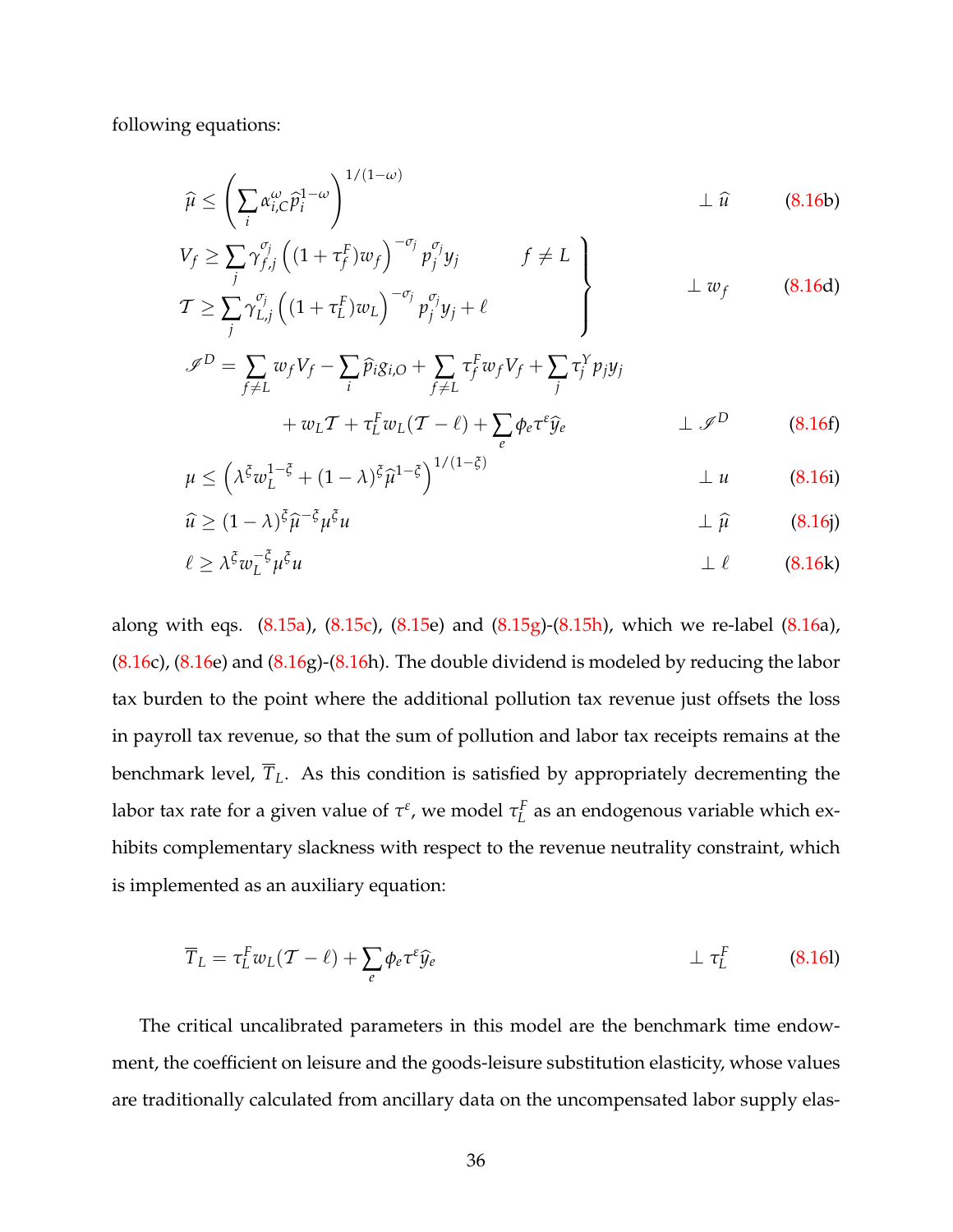ticity, *η S L* , and the ratio of the representative agent's time endowment to her labor supply,  $\mathcal{R} = \mathcal{T}/(\mathcal{T} - \ell)$ . Multiplying the numerator and denominator of  $\mathcal{R}$  by the wage yields the benchmark values of the time endowment and leisure demand,  $\overline{T} = \mathcal{R} \overline{V}_L$ and  $\bar{\ell} = (\mathcal{R} - 1)\bar{V}_L$ . Using eqs. [\(8.16d\)](#page-35-0) and [\(8.16k\)](#page-35-1), the labor supply elasticity can be expressed as:

$$
\eta_L^S = \frac{w_L}{\mathcal{T} - \ell} \frac{\partial (\mathcal{T} - \ell)}{\partial w_L} = \xi \left( \frac{\ell}{\mathcal{T} - \ell} \right) \left[ \frac{(1 - \lambda)^{\xi} \hat{\mu}^{1 - \xi}}{\lambda^{\xi} w_L^{1 - \xi} + (1 - \lambda)^{\xi} \hat{\mu}^{1 - \xi}} \right],
$$

in which the fraction in parentheses is  $\mathcal{R}$  – 1, the ratio of the benchmark values of leisure and labor income, and the term in square braces is the share of commodities in the value of total (leisure plus non-leisure) consumption, which at benchmark prices is simply  $\overline{G}_C/(\overline{G}_C+w_L\ell)=\overline{G}_C/(\overline{G}_C+(\mathcal{R}-1)\overline{V}_L).$  The elasticity of goods-leisure substitution and the coefficient on leisure may then be calibrated as:

$$
\xi = \eta_L^S \frac{\overline{G}_C + (\mathcal{R} - 1)\overline{V}_L}{(\mathcal{R} - 1)\overline{G}_C} \quad \text{and} \quad \lambda = \left[ \frac{(\mathcal{R} - 1)\overline{V}_L}{\overline{G}_C + (\mathcal{R} - 1)\overline{V}_L} \right]^{1/\xi}.
$$

We close our discussion of this topic with two observations. First, the time endowment ratio is a key uncertain parameter, so that given its importance for the value of the calibrated parameters—and, ultimately, the magnitude of the double dividend—it is fre-quently the object of sensitivity analysis.<sup>[16](#page-36-0)</sup> Second and more substantively, implicit in the foregoing analysis is the strong assumption of no *in*voluntary unemployment, which in CGE models is typically the result of wage rigidities that drive a wedge between households' time endowment and their labor supply. Crucially, there is no utility benefit associated with these non-leisure*,* non-work hours, which we denote  $\mathcal{T}^{U}.$ 

Perhaps the simplest way of operationlizing involuntary unemployment is to spec-

<span id="page-36-0"></span><sup>&</sup>lt;sup>16</sup>[Ballard et al.](#page-49-5) [\(1985,](#page-49-5) p. 135) set  $R = 1.75$  "...to reflect that individuals typically work a forty-hour, out of a possible seventy-hour week." [Ballard](#page-49-6) [\(2000\)](#page-49-6) shows that in CGE studies this parameter can range from as low as 1.5 to as high as 5, and develops a calibration technique which uses econometrically-estimated values of compensated and uncompensated labor supply elasticities in place of R.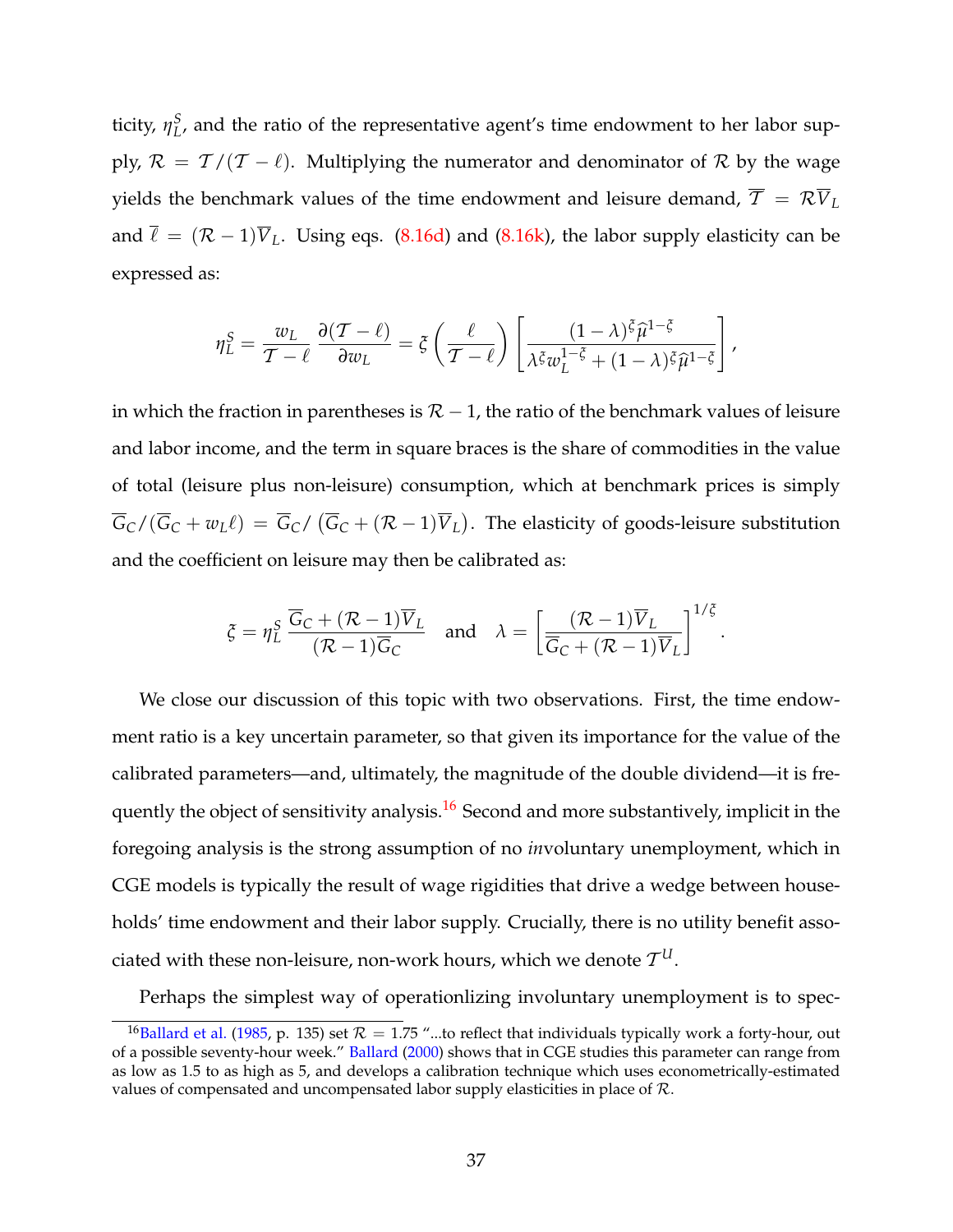ify the quantity of "dead time" as the dual of a minimum wage, *w<sup>L</sup>* , via the auxiliary complementarity condition:<sup>[17](#page-37-1)</sup>

$$
w_L \ge \underline{w}_L \tag{8.16m}
$$

Integrating this with our previous formulation necessitates an adjustment of the market clearance condition for hours [\(8.16d\)](#page-35-0) to accommodate unemployed time:

$$
\mathcal{T} \ge \sum_{j} \gamma_{L,j}^{\sigma_j} \left( (1 + \tau_L^F) w_L \right)^{-\sigma_j} p_j^{\sigma_j} y_j + \ell + \mathcal{T}^U \qquad \qquad \perp w_f \tag{8.16d'}
$$

and also a change in the calibration formulas. The attractive feature of this approach is that ancillary information on the level of unemployment,  $\mathcal U$ , may be used to approximate the unobserved quantity of unemployed time in the benchmark as  $\overline{\mathcal{ T}}^{U} = \mathscr{U}/(1-\mathscr{U})\overline{V}_L.$ From there, a redefinition of the time-endowment ratio to include unemployed time,  $\mathcal{R} = \mathcal{T}/(\mathcal{T} - \mathcal{T}^{U} - \ell)$ , allows the representative agent's endowment of time to remain the same, with a reduced initial leisure endowment:  $\bar{\ell} = (\mathcal{R} - \frac{\mathcal{U}}{1-\mathcal{U}} - 1)\bar{V}_L$ . Updated values for the goods-leisure elasticity and the coefficient on leisure may then be derived by following the calibration procedure outlined above.

#### <span id="page-37-0"></span>**5.7 Pollution control: technology policies**

Another shortcoming of the canonical model of pollution control is its implicit assumption of a Leontief (fixed-coefficients) relationship between pollution and output. While this formulation correctly represents the stoichiometric relationship between carbon diox-ide and fossil fuels in analyses of climate policy (e.g., [Goulder et al.,](#page-55-8) [1999\)](#page-55-8), is not generally applicable to most pollutants, which are often capable of being at least partially abated through investments in pollution control. Availability of the control option means that the *e*<sup>th</sup> polluting industry faces the choice of either abating pollution and associated tax

<span id="page-37-1"></span><sup>&</sup>lt;sup>17</sup>For an alternative specification, see [Balistreri](#page-49-7) [\(2002\)](#page-49-7).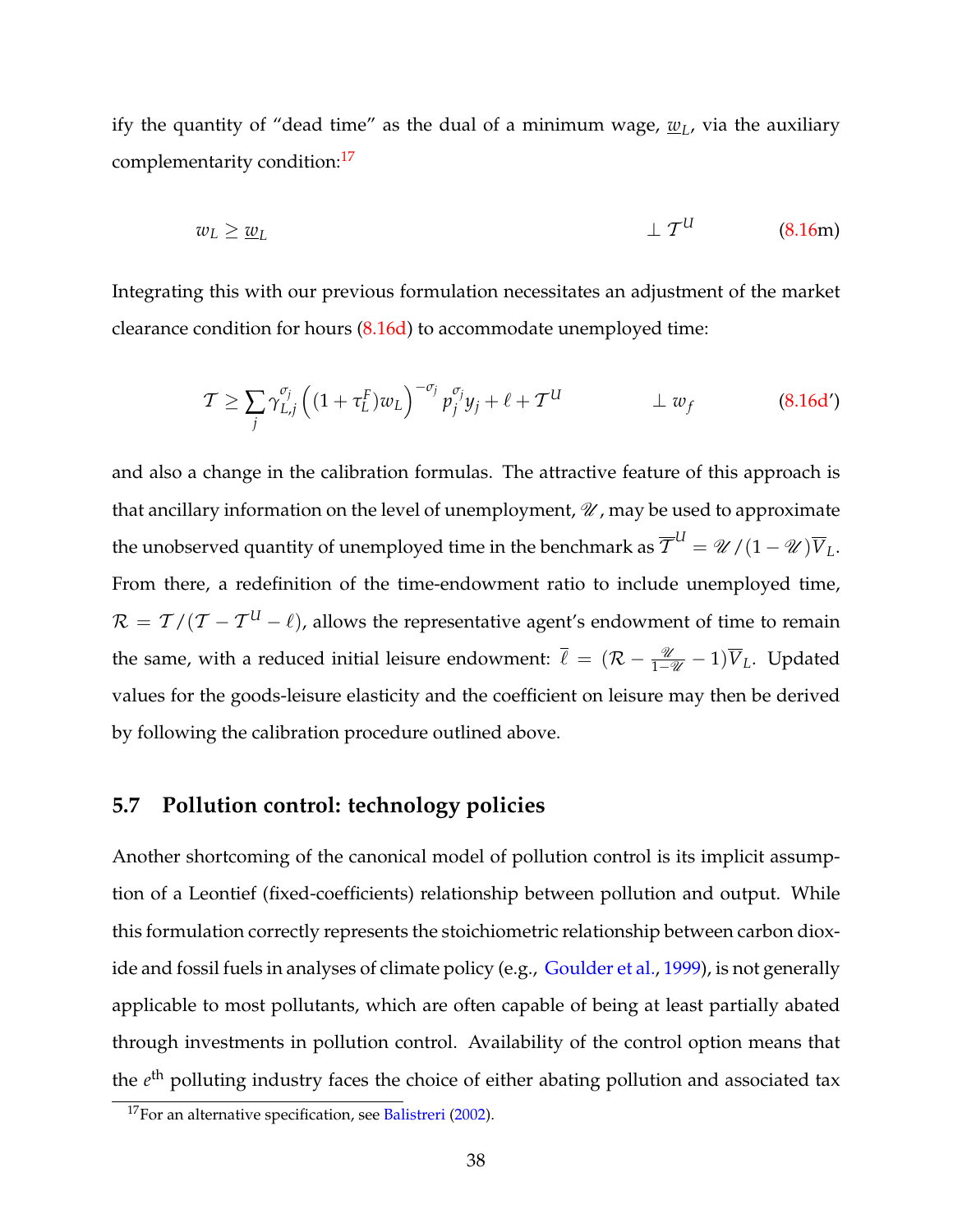liabilities on residual emissions by reducing output—and revenue, or installing pollution control capital. Cost minimization implies that the industry will choose to undertake the latter up to the point where the marginal cost of installation equals the marginal revenue savings from the ability to expand output.

Representing the outcome of this process requires us to specify the pollution control technology, which for the sake of simplicity we model as a CRTS Leontief transformation technology which combines inputs of abatement capital and the dirty good to produce "remediated", i.e., pollution-free, output. Abatement generated by tax-induced output reductions and by pollution control are assumed to be perfect substitutes. Therefore the control activity is modeled as demanding inputs at their ad-valorem tax-inclusive consumer prices while supplying output at the pigovian tax-inclusive price of the dirty good in question. Assuming a production coefficient  $\chi$  on the use of capital for pollution control, this formulation implies the zero profit condition  $\hat{p}_e \leq \chi(1 + \tau_K^F)$  $K^K(K)w_K + (1 - \chi)(1 +$  $\tau_{e}^{Y}) p_{e}$ . As in prior models, this condition must be specified as complementary to a primal activity level. We therefore introduce the variable  $\hat{q}_e$  to indicate the operating activity of sectors' pollution controls, which in turn determines the input demands for capital and the dirty good,  $\chi q_e$  and  $(1 - \chi)q_e$ .

A few points about this formulation are worth noting. The most important is that the pollution control activity competes with the dummy toll-booth activity mentioned above, as they both demand the output of dirty sector *e* as an input while their outputs jointly satisfy aggregate demand for dirty good *e*. The effect of pollution control will be to shift industry *e*'s MAC curve downward over some portion of its domain, but the specifics depend on the capital intensity of the control technology (determined by  $\chi$ ) as well as ancillary information, without which it is not possible to make *a priori* predictions about the extent to which  $\widehat{q}_e$  will displace  $\widehat{y}_e$ . The latter is found by simulating the model, which is easiest to do in the case where pollution is uncontrolled in the benchmark equilibrium. This sidesteps the potentially significant complications that attend the calibration of pol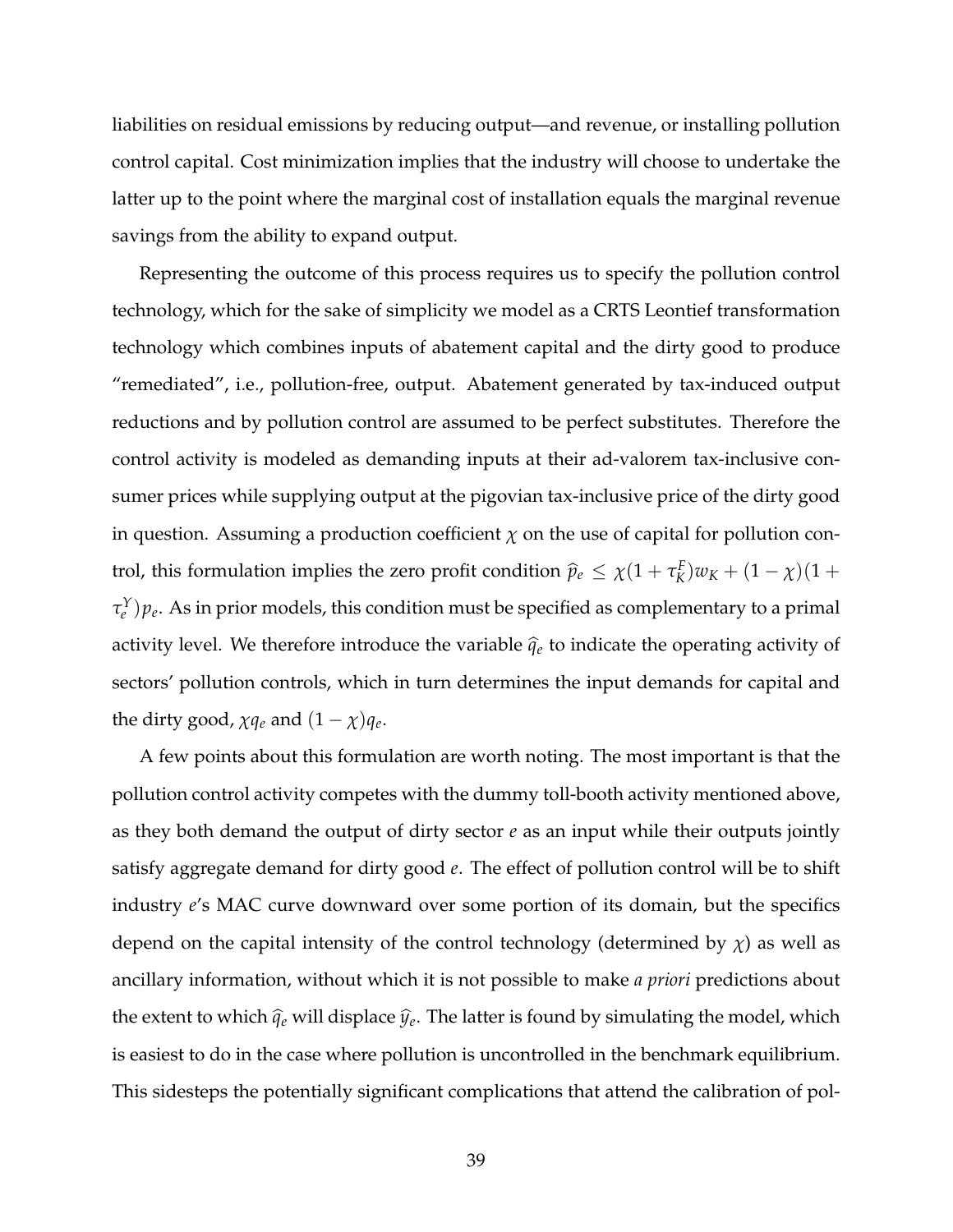lution control technology as a sub-component of the dirty sectors.<sup>[18](#page-39-0)</sup> But in either situation care must be exercised in accounting for emissions: here the toll-booth sector should be thought of as the source of pollution, in the form of residual emissions released after each dirty industry abates up to the point where the marginal cost of doing so equals the pigovian tax.[19](#page-39-1)

We therefore specify the model with the pollution control activity as a counterfactual alternative, by replacing eqs.  $(8.15c)$ ,  $(8.15d)$  $(8.15d)$  and  $(8.15h)$  with

<span id="page-39-2"></span>
$$
\begin{aligned}\n\widehat{q}_{e} + \widehat{y}_{e} &\geq g_{e,O} + \sum_{j} \beta_{e,j}^{\sigma_{j}} \widehat{p}_{e}^{-\sigma_{j}} p_{j}^{\sigma_{j}} y_{j} + \alpha_{e,C}^{\omega} \widehat{p}_{e}^{-\omega} \mu^{\omega} u & e \subset i \\
\widehat{y}_{e'} &\geq g_{e',O} + \sum_{j} \beta_{e',j}^{\sigma_{j}} \widehat{p}_{e'}^{-\sigma_{j}} p_{j}^{\sigma_{j}} y_{j} + \alpha_{e',C}^{\omega} \widehat{p}_{e'}^{-\omega} \mu^{\omega} u & e' \subset i \\
V_{f} &\geq \left\{ \begin{array}{l}\n\gamma_{K,j}^{\sigma_{j}} \left( (1 + \tau_{K}^{F}) w_{K} \right)^{-\sigma_{j}} p_{j}^{\sigma_{j}} y_{j} + \sum_{e} \chi \widehat{q}_{e} \\
\gamma_{f,j}^{\sigma_{j}} \left( (1 + \tau_{f}^{F}) w_{f} \right)^{-\sigma_{j}} p_{j}^{\sigma_{j}} y_{j} \n\end{array} \right. & f \neq K\n\end{aligned}\n\qquad\n\begin{aligned}\n&\text{(8.17c)} \\
&\downarrow \text{p}_{i} \quad \text{(8.17d)} \\
&\downarrow \text{p}_{j} \quad \text{(8.17d)} \\
&\downarrow \text{p}_{j} \quad \text{(8.17d)} \\
&\downarrow \text{p}_{j} \quad \text{(8.17e)}\n\end{aligned}
$$

and including the remaining equations  $(8.15a)$ ,  $(8.15b)$ ,  $(8.10e)$ ,  $(8.15f)$ , and  $(8.15g)$ —which we relabel  $(8.17a)$  $(8.17a)$ ,  $(8.17b)$  $(8.17b)$ ,  $(8.17e)$  $(8.17e)$ ,  $(8.17f)$  $(8.17f)$  and  $(8.17g)$  $(8.17g)$ , along with the additional condition of zero profit in pollution control

<span id="page-39-3"></span>
$$
\widehat{p}_e \leq \chi (1 + \tau_K^F) w_K + (1 - \chi)(1 + \tau_e^Y) p_e \qquad \qquad \perp \widehat{q}_e \qquad (8.17)
$$

The present structure opens up a wealth of possible applications. Especially relevant in the context of U.S. environmental policy is the general equilibrium benefit-cost assessment of controlling pollution through technology mandates. This instrument is modeled

<span id="page-39-0"></span><sup>&</sup>lt;sup>18</sup>See, e.g., the methodology developed by [Hyman et al.](#page-56-8) [\(2003\)](#page-56-8) to calibrate technologies for non-CO<sub>2</sub> GHG emission control using marginal abatement cost curves derived from bottom-up engineering analyses.

<span id="page-39-1"></span><sup>19</sup>This is the reason for *not* specifying the left-hand side of eq. [\(8.15i\)](#page-32-0) as ∑*<sup>e</sup> φey<sup>e</sup>* , which in the present setting overstates emissions.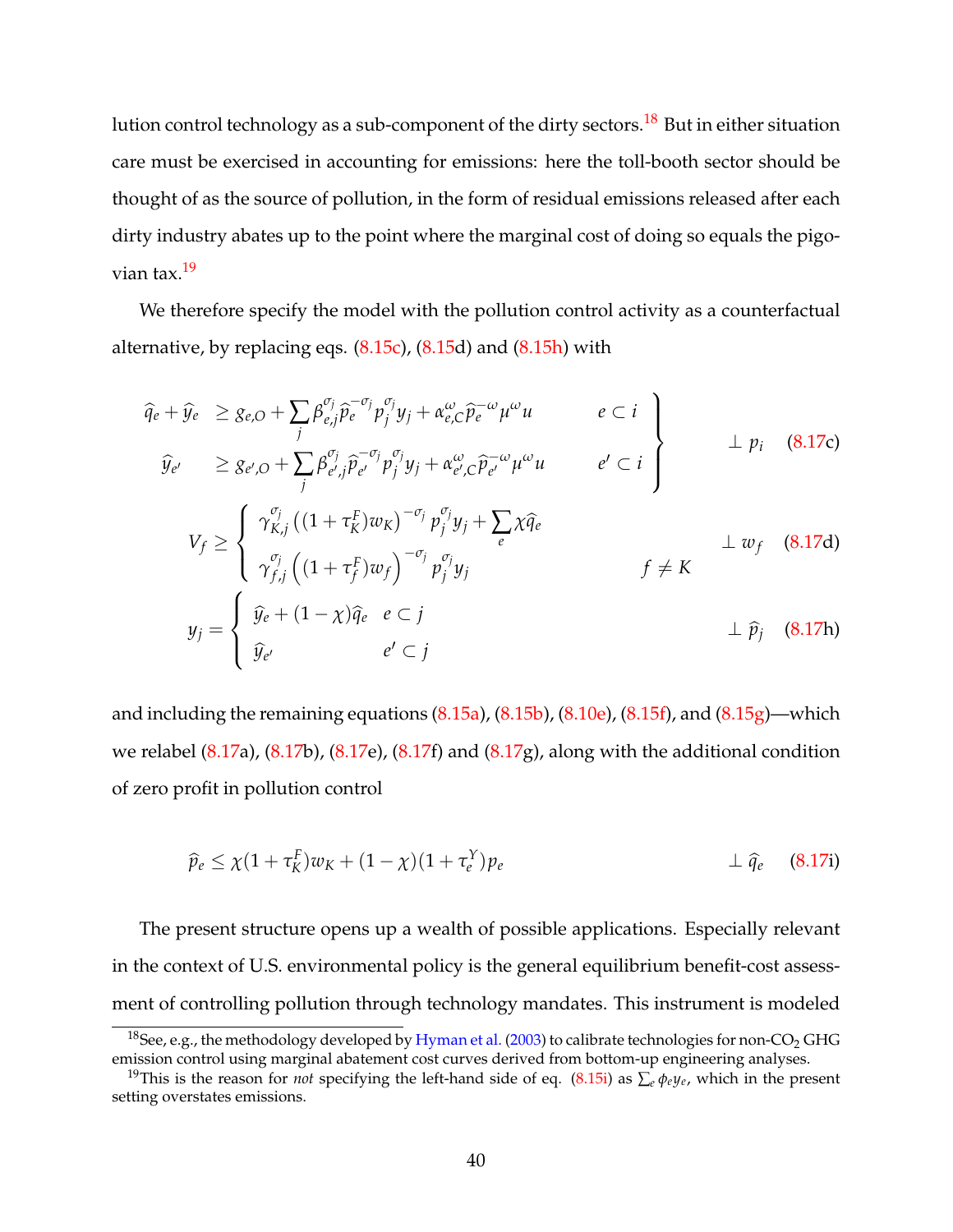by replacing eq. [\(8.15i\)](#page-32-0) with a constraint that specifies an upper bound, say *ϑ*, on the fraction of each dirty industry's output which may be produced without control technology. The associated complementary variable is the shadow price on the standard,  $\tau_{e}^{\widehat{q}}$ , which may be interpreted as an implicit subsidy on the (more expensive) production with pollution control. The associated rents represent a transfer of revenue from dirty production to the pollution control activity, and are revenue-neutral with respect to both the government and the income balance of households. We therefore drop the terms in  $\tau^{\epsilon}$  from the tax-inclusive goods price and income definition equations  $(8.15g$  and  $8.15f)$ , and add the cost-reducing effect of the subsidy to the pollution control activity's zero-profit condition  $(8.17h)$ . The resulting technology mandate model is made up of eqs.  $(8.17a)-(8.17e)$  $(8.17a)-(8.17e)$  $(8.17a)-(8.17e)$  $(8.17a)-(8.17e)$  and [\(8.17h\)](#page-39-3), along with the following equations:

$$
\mathscr{I}^D = \sum_f w_f V_f - \sum_i \widehat{p}_i g_{i,O} + \sum_f \tau_f^F w_f V_f + \sum_j \tau_j^Y p_j y_j \qquad \perp \mathscr{I}^D \tag{8.17f'}
$$

$$
\widehat{p}_j \le (1 + \tau_j^Y) p_j \qquad \qquad \perp \widehat{y}_j \qquad \qquad (8.17 \text{g}')
$$

$$
\widehat{p}_e \leq \chi (1 + \tau_K^F) w_K + (1 - \chi)(1 + \tau_e^Y) p_e - \tau_e^{\widehat{q}} \qquad \qquad \perp \widehat{q}_e \qquad (8.17i')
$$

$$
\widehat{q}_e \geq \vartheta(\widehat{q}_e + \widehat{y}_e) \qquad \qquad \perp \tau_e^{\widehat{q}} \qquad \qquad (8.17j')
$$

Lastly, it is also possible to extend the basic pollution control model to a encompass a range of discrete technology options, some of which may be operated in the benchmark equilibrium, some of which may be unprofitable and inactive—as in the present example—but may become active in response to changes in relative prices induced by policy or other kinds of shocks. While the latter are comparatively easy to model, and indeed are a mainstay of prospective technological analyses (e.g., [Sue Wing,](#page-61-6) [2006\)](#page-61-6), the former are more difficult to calibrate because of the need to reconcile the economic accounts in the SAM with often incommensurate engineering descriptions of technologies' operating characteristics and performance (e.g., [Sue Wing,](#page-61-7) [2008;](#page-61-7) [Böhringer and Ruther](#page-51-8)[ford,](#page-51-8) [2008\)](#page-51-8).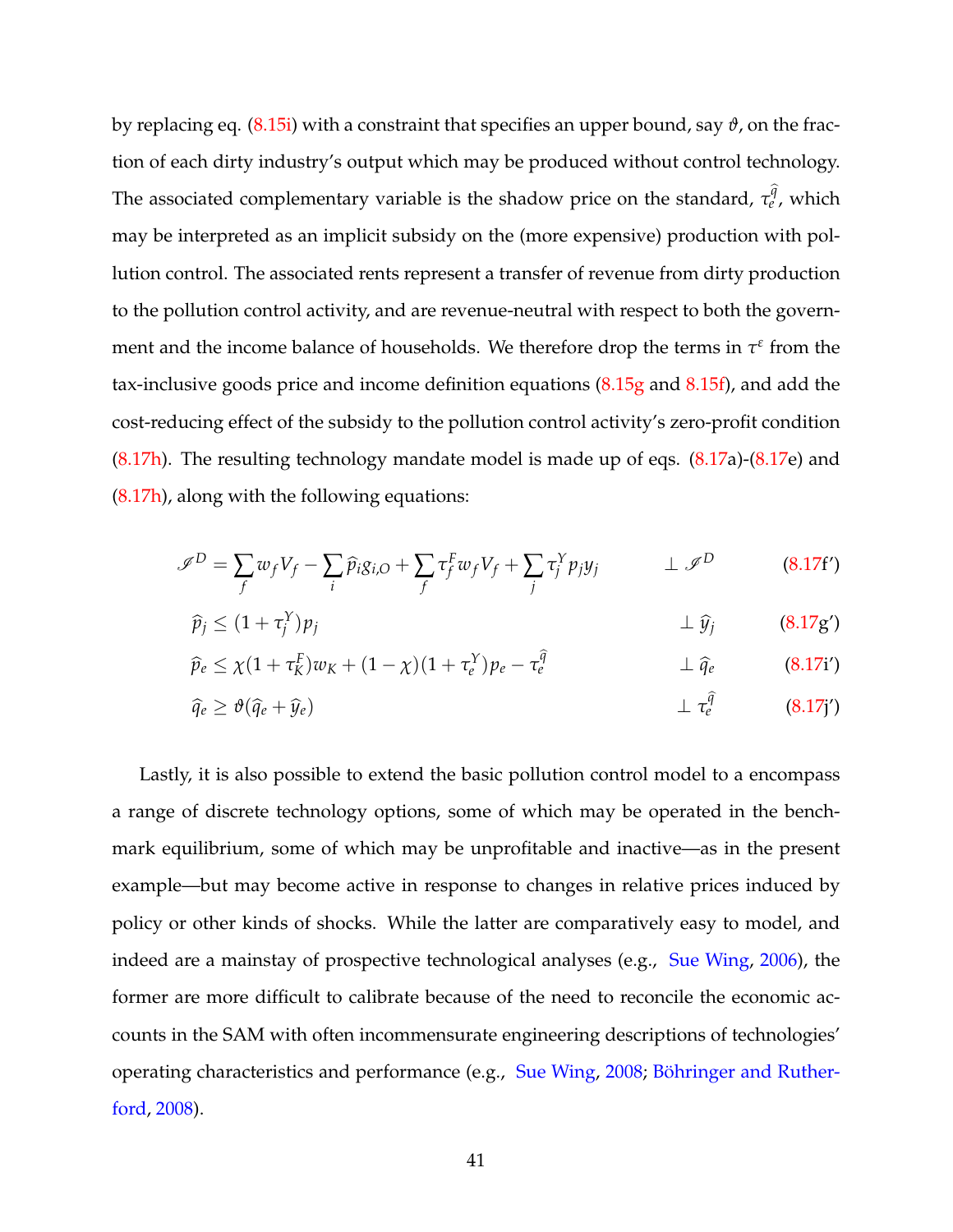#### <span id="page-41-0"></span>**5.8 A non-separable environmental amenity**

Our final example illustrates the challenges which attend modeling of both the benefits as well as the costs of pollution control when the latter are non-separable from consumption. Following [Carbone and Smith](#page-52-7) [\(2008\)](#page-52-7), we introduce an environmental amenity as a public good within the general equilibrium framework of [\(8.10\)](#page-14-0). The amenity (in [Carbone](#page-52-7) [and Smith,](#page-52-7) air quality) has an activity level  $\mathscr A$ , defined as the inverse of the aggregate pollution load (1/E), and a dual marginal willingness to pay, or virtual price, *θ*. To keep the exposition simple we assume that the amenity is a substitute for aggregate goods consumption, and enters the utility function in the same manner as leisure in the model of eq. [\(8.16\)](#page-32-1). In the resulting two-level nested CES utility function, we use *ζ* to denote the elasticity of substitution between goods and the amenity and *ν* to denote technical coefficient on the amenity. Finally, the value of the amenity to the representative agent is reflected as an additional term in the income definition equation, which points to the interpretation of  $\mathscr{I}^D$  as "virtual income", i.e., market income plus the value of environmental quality.

The non-separable amenity CGE model is made up of the following equations,

<span id="page-41-3"></span><span id="page-41-1"></span>
$$
\widehat{\mu} \leq \left(\sum_{i} \alpha_{i,C}^{\omega}\left((1+\tau_i^Y)p_i\right)^{1-\omega}\right)^{1/(1-\omega)} \perp \widehat{u} \quad (8.18b)
$$

$$
\mathscr{I}^D = \sum_f w_f V_f - \sum_i (1 + \tau_i^Y) p_i g_{i,O} + \sum_f \tau_f^F w_f V_f + \sum_j \tau_j^Y p_j y_j + \theta \mathscr{A} \quad \perp \mathscr{I}^D \tag{8.18f}
$$

$$
\mu \le \left(\nu^{\zeta}\theta^{1-\zeta} + (1-\nu)^{\zeta}\widehat{\mu}^{1-\zeta}\right)^{1/(1-\zeta)} \qquad \qquad \perp u \quad (8.18g)
$$

$$
\widehat{u} \ge (1 - \nu)^{\zeta} \widehat{\mu}^{-\zeta} \mu^{\zeta} u \qquad \qquad \perp \widehat{\mu} \qquad (8.18h)
$$

$$
\mathscr{A} \geq \nu^{\zeta} \theta^{-\zeta} \mu^{\zeta} u \qquad \qquad \perp \theta \qquad (8.18i)
$$

<span id="page-41-2"></span>
$$
\mathscr{A} = \left(\sum_{e} \phi_e y_e\right)^{-1} \qquad \qquad \perp \mathscr{A} \qquad (8.18j)
$$

in addition to eqs.  $(8.10a)$  and  $(8.10c)$ - $(8.10e)$ , which we relabel  $(8.18a)$  $(8.18a)$  and  $(8.18c)$  $(8.18c)$ - $(8.18e)$  $(8.18e)$ . In contrast to the double-dividend model, calibrating the present structure requires that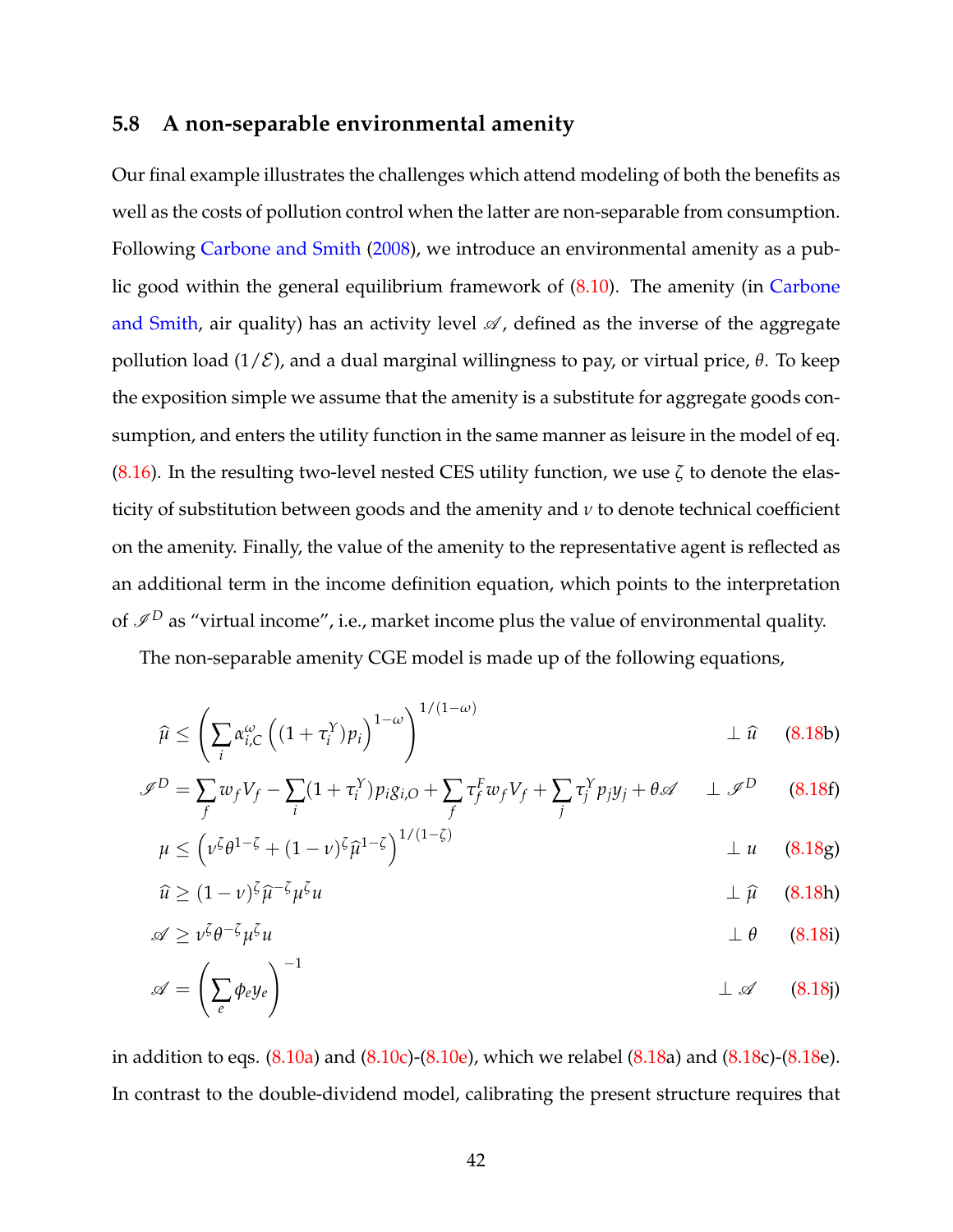the analyst make a number of ad-hoc assumptions. Chief among these is the substitutability of the amenity for goods consumption, which is currently a wide open empirical question that renders the value of  $\zeta$  a matter of judgment.<sup>[20](#page-42-0)</sup> The public good character of the amenity implies that its benchmark virtual price  $\bar{\theta}$  is the value of marginal willingness to pay for the amenity (e.g., as estimated by econometric studies), summed over the number of individuals or households in the economy, while the benchmark quantity of the amenity,  $\overline{\mathscr{A}}$ , is simply the inverse of the ambient pollution load estimated for the benchmark year. The technical coefficient on the amenity may then be calibrated as  $\nu = (\overline{\theta\mathscr{A}}/(\overline{G}_\mathcal{C} + \overline{\theta\mathscr{A}}))^{1/\zeta}.$ 

In this example, increasing taxes on the output of dirty industries  $e \subset i$  from their benchmark levels (say to some  $\tau_{e}^{Y}$  $\sigma' > \tau_e^Y$ ) will by [\(8.18j\)](#page-41-2) and the last term in [\(8.18f\)](#page-41-3) generate an extra positive income effect that offsets the increases in dirty commodities' consumer prices, potentially creating a net welfare gain. The payoff to this integrated approach is that it obviates an external environmental damage function. Indeed, just about any analogue of  $\mathscr{D}(\mathcal{E})$  can be used to construct eq. [\(8.18j\)](#page-41-2). Moreover, studies such as [Böhringer et al.](#page-50-9) [\(2007\)](#page-50-9) demonstrate the potential for replacing this expression in its entirety with the output of a detailed natural-science simulation run in tandem with the CGE model, in a scheme where the two models pass values of  $\mathcal E$  and  $\mathcal A$  back and forth to one another in an iterative fashion until their solutions converge. The environment in Figure [1](#page-45-0) is represented by the natural-science simulation, which computes the physicallyderived quantity of the amenity based on inputs of the pollution load generated by the CGE model (H1). The quantity of the amenity thus computed is then used as an input to the next iteration of the CGE model (H2). Such a scheme is made necessary by the feedback of the income and substitution effects of changes in  $\mathscr A$  on the demand for dirty goods, the activity levels of dirty industries, and, ultimately, the level of pollution.

<span id="page-42-0"></span><sup>&</sup>lt;sup>20</sup>It seems reasonable to assume  $0 < \zeta < 1$ , which ensures that goods and the amenity are both necessary inputs to consumption.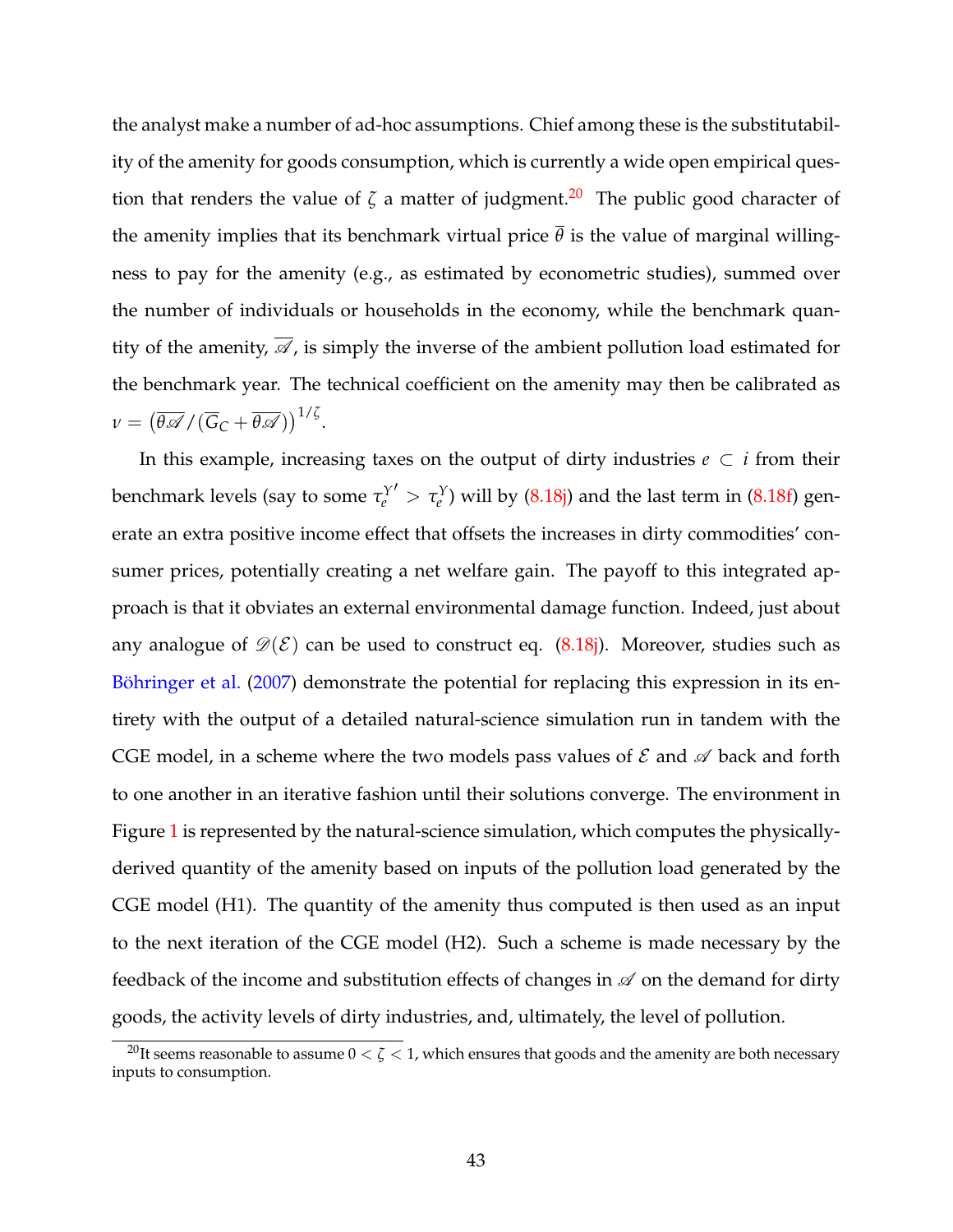## <span id="page-43-0"></span>**6 Summary, Caveats and Future Research Directions**

This chapter has provided a lucid, rigorous and hands-on introduction to the fundamentals of computable general equilibrium models and their application in natural resource and environmental economics. The objective has been to de-mystify CGE models by developing a simple, transparent and comprehensive framework within which to conceptualize their structural underpinnings, numerical parameterization, mechanisms of solution and techniques of application. The circular flow of the economy was used as the starting point to develop the equilibrium conditions of a CGE model, and it was demonstrated how imposing the axioms of producer and consumer maximization on this conceptual edifice facilitate the complete algebraic specification of an economy of arbitrary sectoral dimension. There followed a description of the techniques of numerical calibration and an overview of the general procedures for the use of the resulting numerical model as an analytical tool.

The meat of the chapter focused on techniques of application, illustrating a range of structural modifications that enable CGE models to project the implications of changes in the circular flow for environmental quality or resource use, as well as to analyze the economy-wide impacts of environmental change and resource scarcity, and to evaluate the incidence of policies for limiting pollution and conserving environmental resources. Throughout, the exposition has been kept deliberately simple for the sake of practicality: with a only minimal data gathering beyond the SAM presented in [Sue Wing](#page-61-5) [\(2009,](#page-61-5) Fig. 14.6), it is a straightforward task to specify all of the models discussed herein a highlevel language such as GAMS [\(Brooke et al.,](#page-52-8) [1998\)](#page-52-8) and and solve the resulting numerical problems as an MCP. Moreover, different elements of the template models showcased above may be easily combined, facilitating the analysis of a range of problems arising in natural resource and environmental economics.

But in spite of the broad swath of intellectual territory covered by this chapter, space constraints have precluded discussion of many important topics. The chapter's closed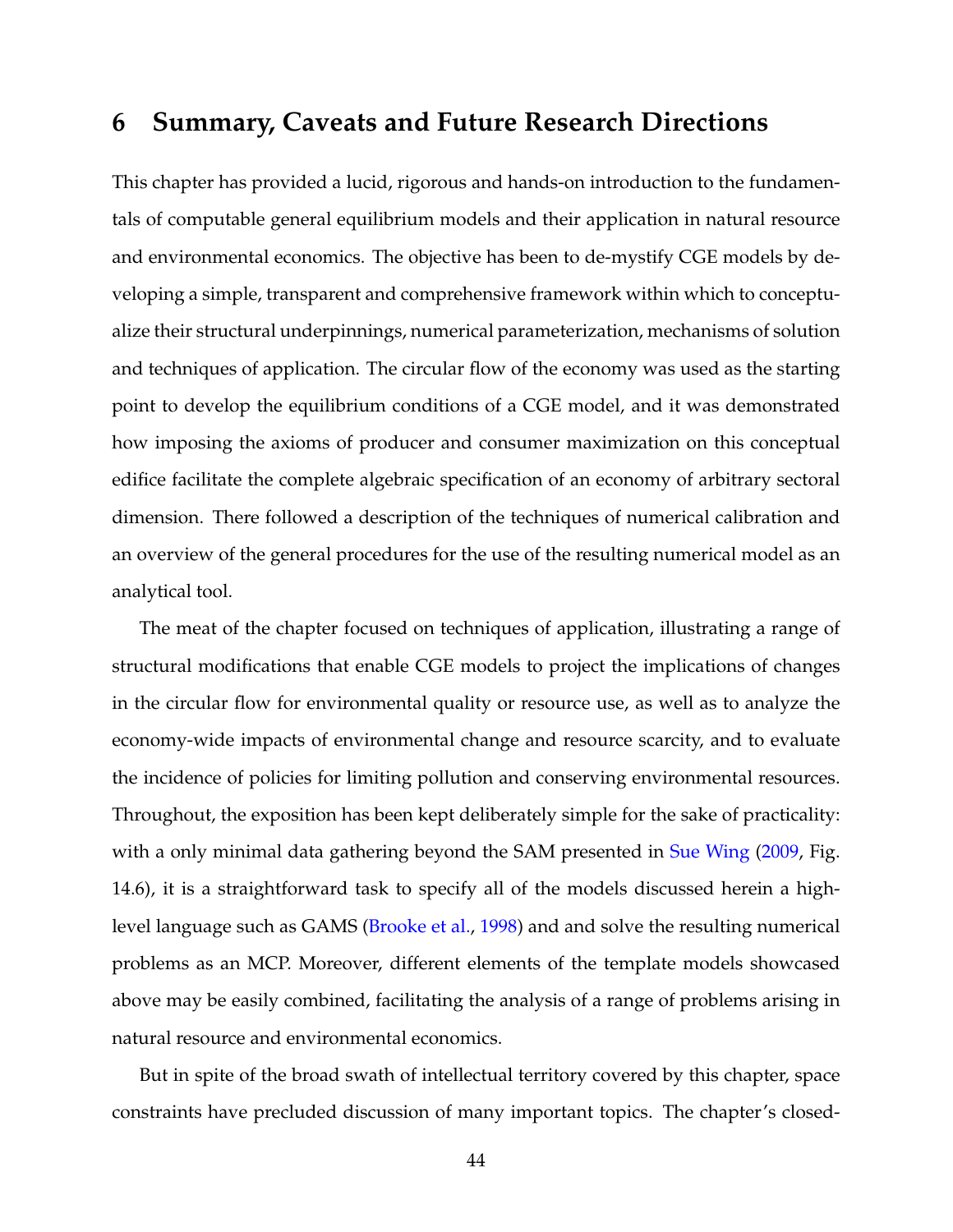economy focus has paid scant attention to the specification and calibration of multi-region models which combine SAMs for individual economies with data on trade flows, and their application to transboundary environmental issues such as policy coordination, abatement coalition formation, and emission leakage. We have also given short shrift to the *intra*-regional distribution of the burden of environmental protection or resource conservation, which can be implemented by generalizing our simple CES economy to incorporate multiple households with different levels of income and endowment of traditional and environmental factors. As well, our models' maintained assumption of frictionless competitive markets has precluded consideration of the important role of market imperfections—particularly imperfect competition—in influencing both externalities and the level and distribution of the economy-wide costs of internalizing them. The multiplicity of methods available for representing imperfect competition within CGE models [\(Con](#page-52-0)[rad,](#page-52-0) [2002\)](#page-52-0), coupled with the divergence of the results generated by different formulations [\(Roson,](#page-60-8) [2006\)](#page-60-8), highlights the need for methodological reconciliation. An even less adequately served area of study is the analysis of natural resource depletion using forward-looking CGE models specified in the complementarity format outlined here (cf. [Lau et al.,](#page-57-8) [2002\)](#page-57-8), into which the Hotelling model has not yet been incorporated. Calibrating such a model is especially challenging, so much so that prior analyses have relied either on recursive-dynamic simulations (e.g., [Bailey and Clarke,](#page-49-8) [2000\)](#page-49-8), or dynamic models with alternative specifications of the depletion process [\(Babiker et al.,](#page-49-9) [2009\)](#page-49-9). A final research frontier which lies well beyond the scope of this review is the application of the general equilibrium framework to environmental science, in particular the study of trophic interactions within ecosystems [\(Tschirhart,](#page-62-6) [2000\)](#page-62-6), which raises the exciting prospect of the development of integrated economic-ecological CGE models (e.g., [Tschirhart,](#page-62-8) [2003\)](#page-62-8). Hopefully, the base of practical and theoretical knowledge developed here helps lay the groundwork for the reader to go on to apply CGE models in these and other areas of environmental and resource economics.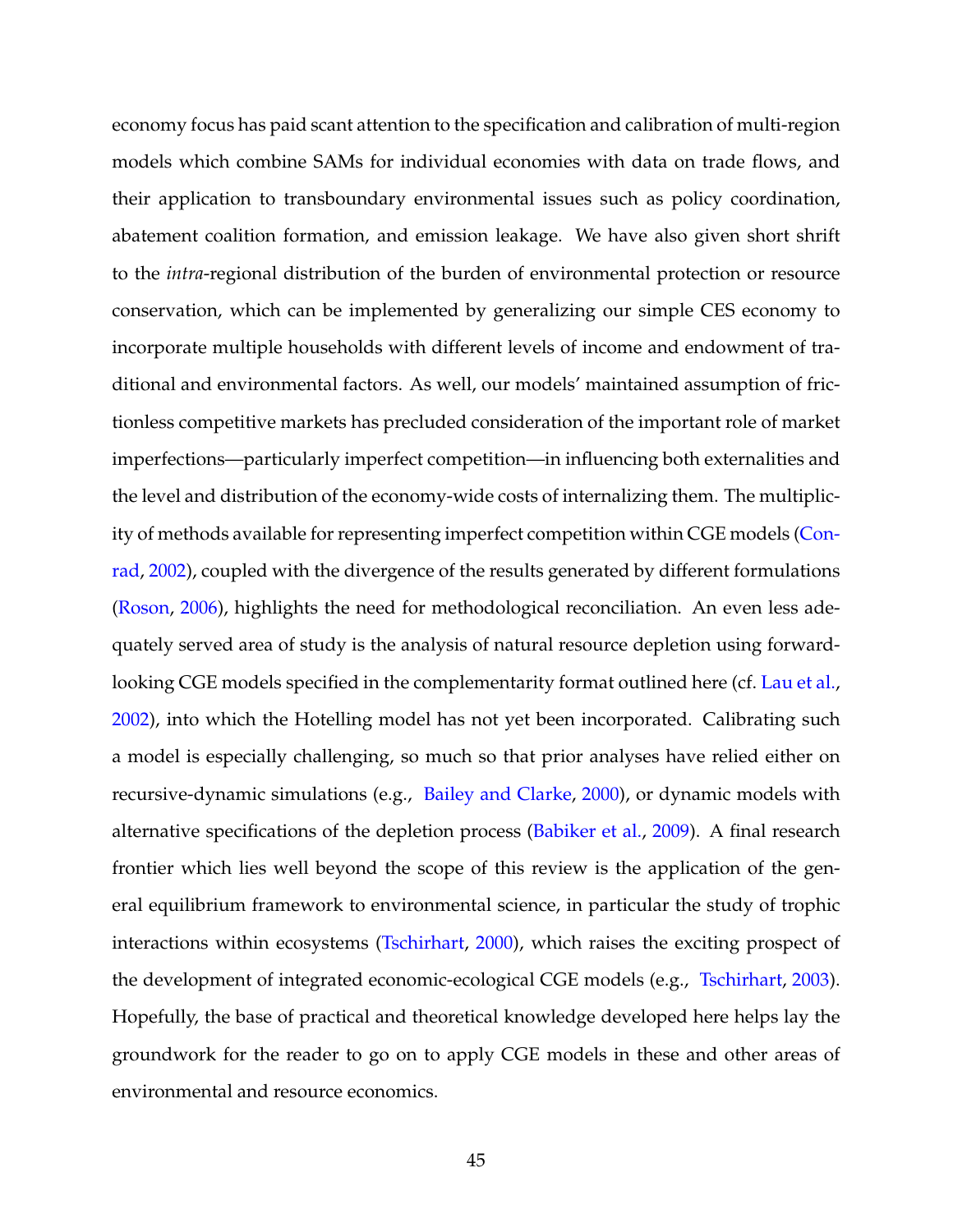<span id="page-45-0"></span>

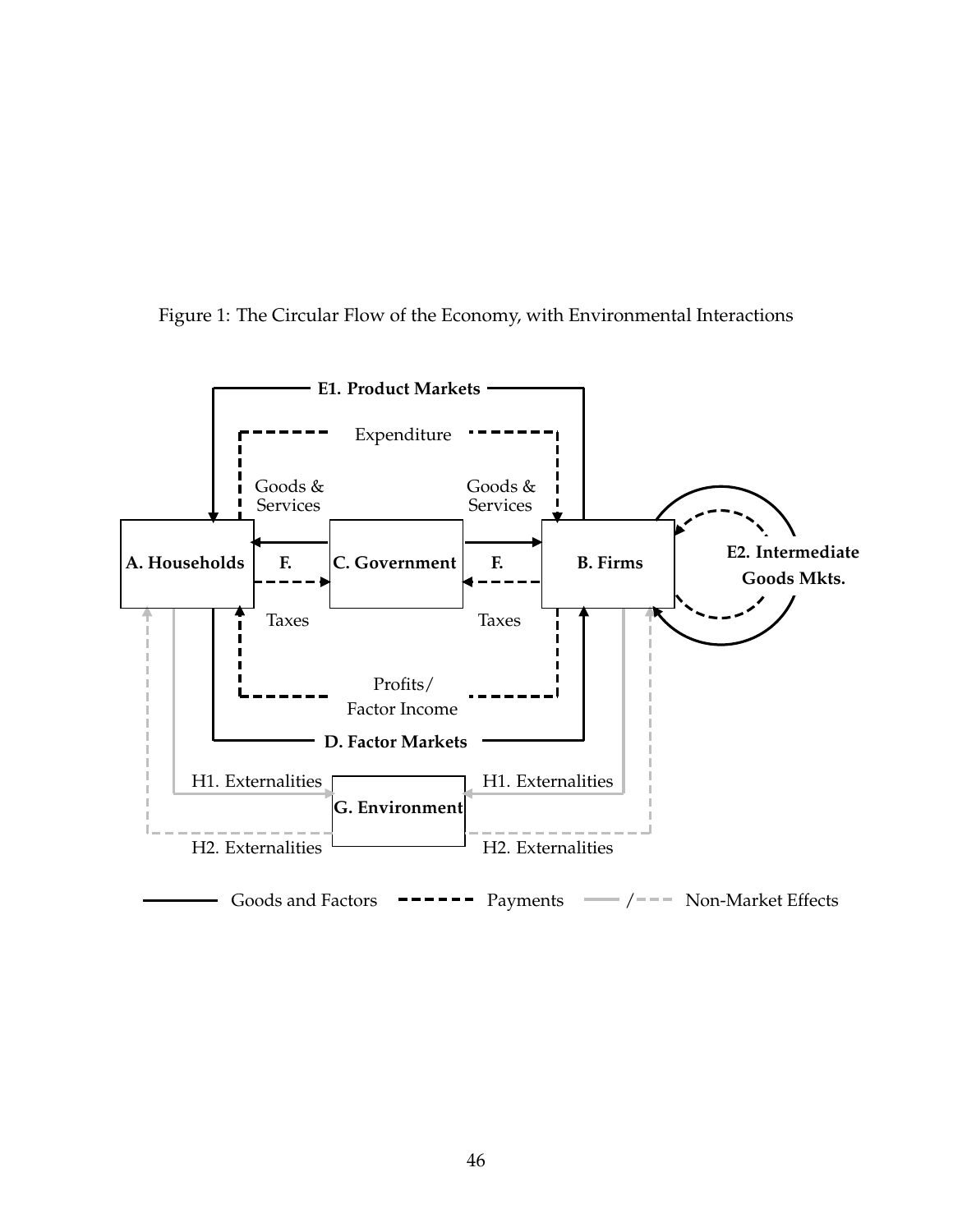<span id="page-46-0"></span>

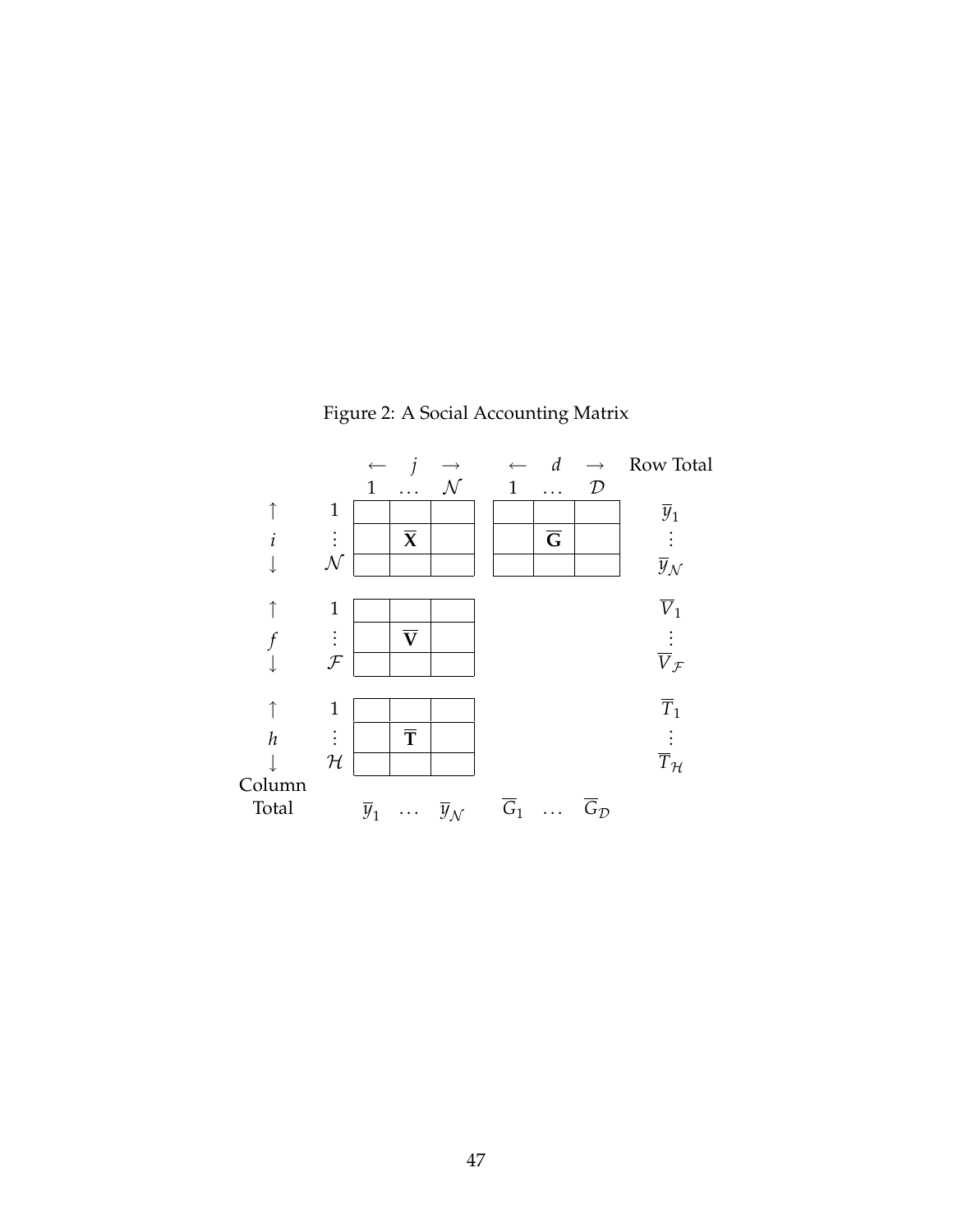<span id="page-47-6"></span><span id="page-47-5"></span><span id="page-47-4"></span><span id="page-47-3"></span><span id="page-47-2"></span><span id="page-47-1"></span><span id="page-47-0"></span>Zero Popfit:

\n
$$
p_{j} \leq \left(\sum_{i=1}^{N} \beta_{ij}^{p_{j}} \left( (1+\tau_{i}^{p}) p_{i} \right)^{1-q_{j}}
$$
\n
$$
p_{j} \leq \left(\sum_{i=1}^{N} \beta_{ij}^{p_{j}} \left( (1+\tau_{i}^{p}) p_{i} \right)^{1-q_{j}}
$$
\n
$$
+ \sum_{j=1}^{p} \gamma_{ij}^{p_{j}} \left( (1+\tau_{j}^{p}) p_{j} \right)^{1-q_{j}}
$$
\nMaxet Cderamence:

\n
$$
w \geq 0, \quad w \left[ w - \left( \sum_{i=1}^{N} \beta_{ij}^{p_{ij}} \left( (1+\tau_{i}^{p}) p_{j} \right)^{1/q_{j}} \right] = 0
$$
\nMaxet Cderamence:

\n
$$
y_{i} \geq \sum_{j=1}^{N} \beta_{ij}^{p_{j}} \left( (1+\tau_{i}^{p}) p_{j} \right)^{1-q_{j}} p_{j}^{p_{j}} y_{j}
$$
\n
$$
y_{i} \geq \sum_{j=1}^{N} \beta_{ij}^{p_{j}} \left( (1+\tau_{i}^{p}) p_{j} \right)^{1-q_{j}} p_{j}^{p_{j}} y_{j}
$$
\n
$$
y_{j} \geq \sum_{j=1}^{N} \beta_{ij}^{p_{j}} \left( (1+\tau_{i}^{p}) p_{j} \right)^{1/q_{j}} p_{j}^{p_{j}} y_{j}
$$
\n
$$
w \geq 0, \quad w \left[ w - \phi_{ij}^{p_{ij}} \left( (1+\tau_{i}^{p}) p_{j} \right)^{-q_{j}} p_{j}^{p_{j}} y_{j} \right]
$$
\n
$$
w \geq 0, \quad w \left[ w - \phi_{ij}^{p_{ij}} \left( (1+\tau_{i}^{p}) p_{j} \right)^{-q_{j}} p_{j}^{p_{j}} y_{j} \right]
$$
\nExample 0: (8.10a)

\nExample 1: (1.11b)

\n
$$
w \geq \sum_{j=1}^{N} \beta_{ij}^{p_{ij}} \left( (1+\tau_{i}^{p}) p_{j} \right)^{1-q_{j}}
$$
\n

Table 1: The Equations of the CGE Model Table 1: The Equations of the CGE Model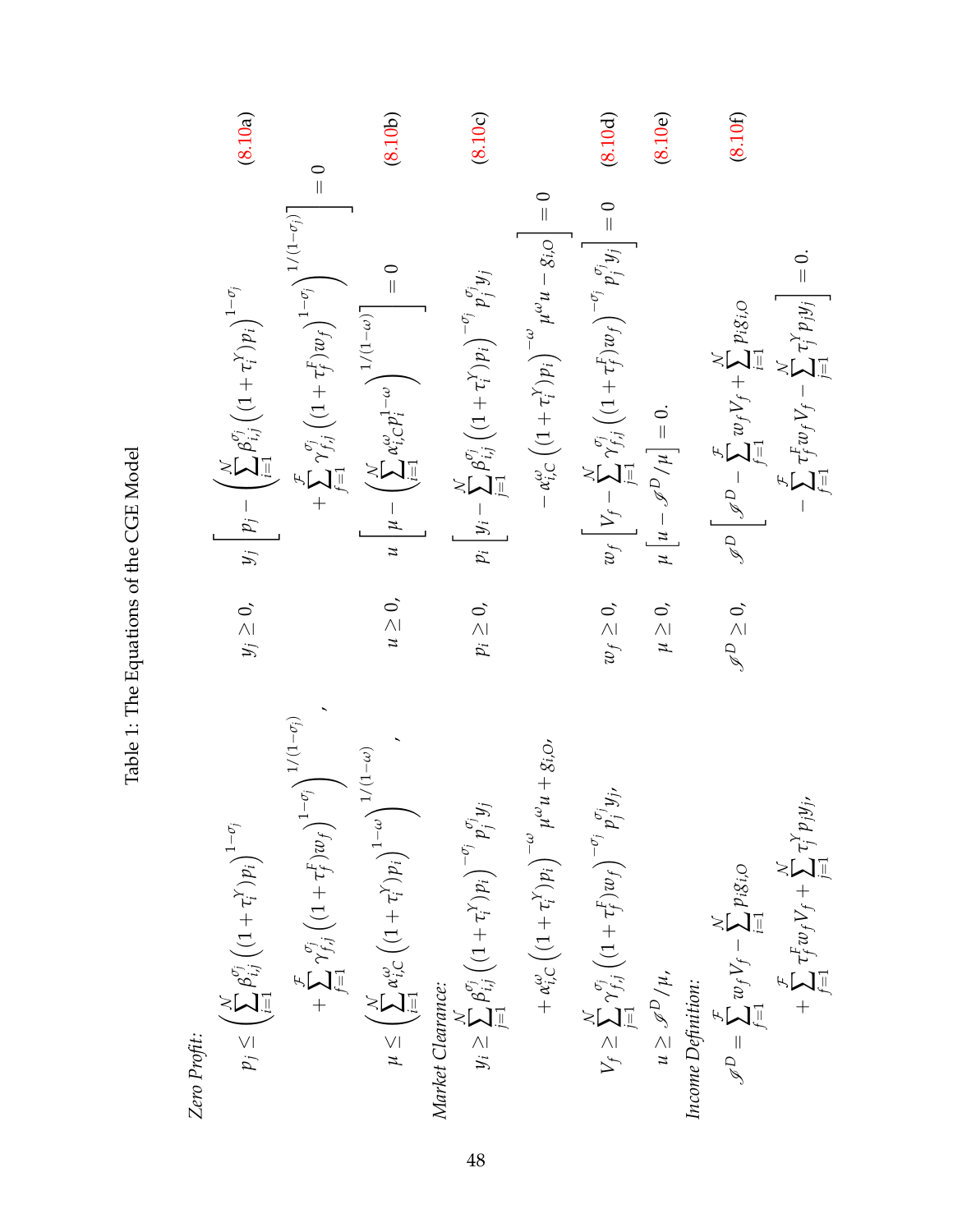## **References**

- <span id="page-48-2"></span>Abdelgalil, E. A. and S. I. Cohen (2001). Policy modelling of the trade-off between agricultural development and land degradation—the Sudan case. *Journal of Policy Modeling 23*, 847–874.
- <span id="page-48-1"></span>Abler, D. G., A. G. Rodriguez, and J. S. Shortle (1998). Labor force growth and the environment in Costa Rica. *Economic Modelling 15*, 477–499.
- <span id="page-48-0"></span>Abler, D. G., A. G. Rodriguez, and J. S. Shortle (1999). Trade liberalization and the environment in Costa Rica. *Environment and Development Economics 4*, 357–373.
- <span id="page-48-7"></span>Alarcón, J., J. Van Heemst, and N. De Jong (2000). Extending the SAM with social and environmental indicators: an application to Bolivia. *Economic Systems Research 12*, 473– 496.
- <span id="page-48-4"></span>Allan, G., N. Hanley, P. McGregor, K. Swales, and K. Turner (2007). The impact of increased efficiency in the industrial use of energy: A computable general equilibrium analysis for the United Kingdom. *Energy Economics 29*, 779–798.
- <span id="page-48-3"></span>Andre, F. J., M. A. Cardenete, and E. Velazquez (2005). Performing an environmental tax reform in a regional economy: A computable general equilibrium approach. *Annals of Regional Science 39*, 375–392.
- <span id="page-48-6"></span>Arndt, C., S. Robinson, and F. Tarp (2002). Parameter estimation for a computable general equilibrium model: a maximum entropy approach. *Economic Modelling 19*(3), 375–398.
- <span id="page-48-5"></span>Aunan, K., T. Berntsen, D. O'Connor, T. H. Persson, H. Vennemo, and F. Zhai (2007). Benefits and costs to China of a climate policy. *Environment and Development Economics 12*, 471–497.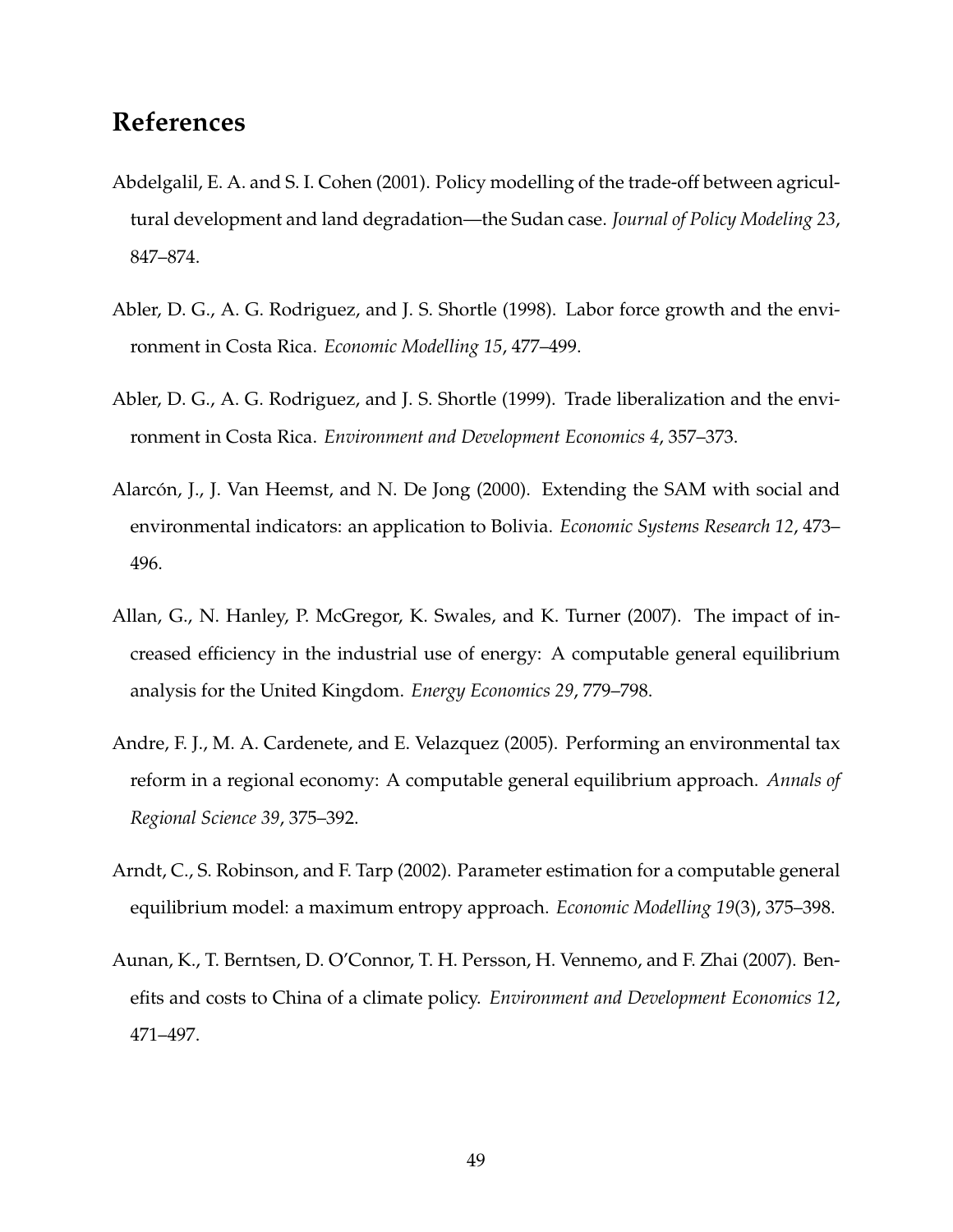- <span id="page-49-9"></span>Babiker, M., A. Gurgel, S. Paltsev, and J. Reilly (2009). Forward-looking versus recursivedynamic modeling in climate policy analysis: A comparison. *Economic Modelling 26*(6), 1341 – 1354.
- <span id="page-49-4"></span>Babiker, M. H. (2001). The  $CO<sub>2</sub>$  abatement game: Costs, incentives, and the enforceability of a sub-global coalition. *Journal of Economic Dynamics and Control 25*, 1–34.
- <span id="page-49-2"></span>Babiker, M. H. (2005). Climate change policy, market structure, and carbon leakage. *Journal of International Economics 65*, 421–445.
- <span id="page-49-1"></span>Babiker, M. H., G. E. Metcalf, and J. Reilly (2003). Tax distortions and global climate policy. *Journal of Environmental Economics and Management 46*, 269–287.
- <span id="page-49-3"></span>Babiker, M. H. and T. F. Rutherford (2005). The economic effects of border measures in subglobal climate agreements. *Energy Journal 26*, 99–125.
- <span id="page-49-8"></span>Bailey, R. W. and R. Clarke (2000). Global macroeconomic sustainability: a dynamic general equilibrium approach. *Environment and Development Economics 5*(01), 177–194.
- <span id="page-49-7"></span>Balistreri, E. J. (2002). Operationalizing equilibrium unemployment: A general equilibrium external economies approach. *Journal of Economic Dynamics and Control 26*(3), 347 – 374.
- <span id="page-49-6"></span>Ballard, C. L. (2000). How many hours are in a simulated day? The effects of time endowment on the results of tax-policy simulation models. Working paper, Michigan State University Economics Department.
- <span id="page-49-5"></span>Ballard, C. L., D. Fullerton, J. B. Shoven, and J. Whalley (1985). *General Equilibrium Analysis of U.S. Tax Policies*. Chicago: University of Chicago Press.
- <span id="page-49-0"></span>Bashaasha, B., D. S. Kraybill, and D. D. Southgate (2001). Land use impacts of agricultural intensification and fuelwood taxation in Uganda. *Land Economics 77*, 241–249.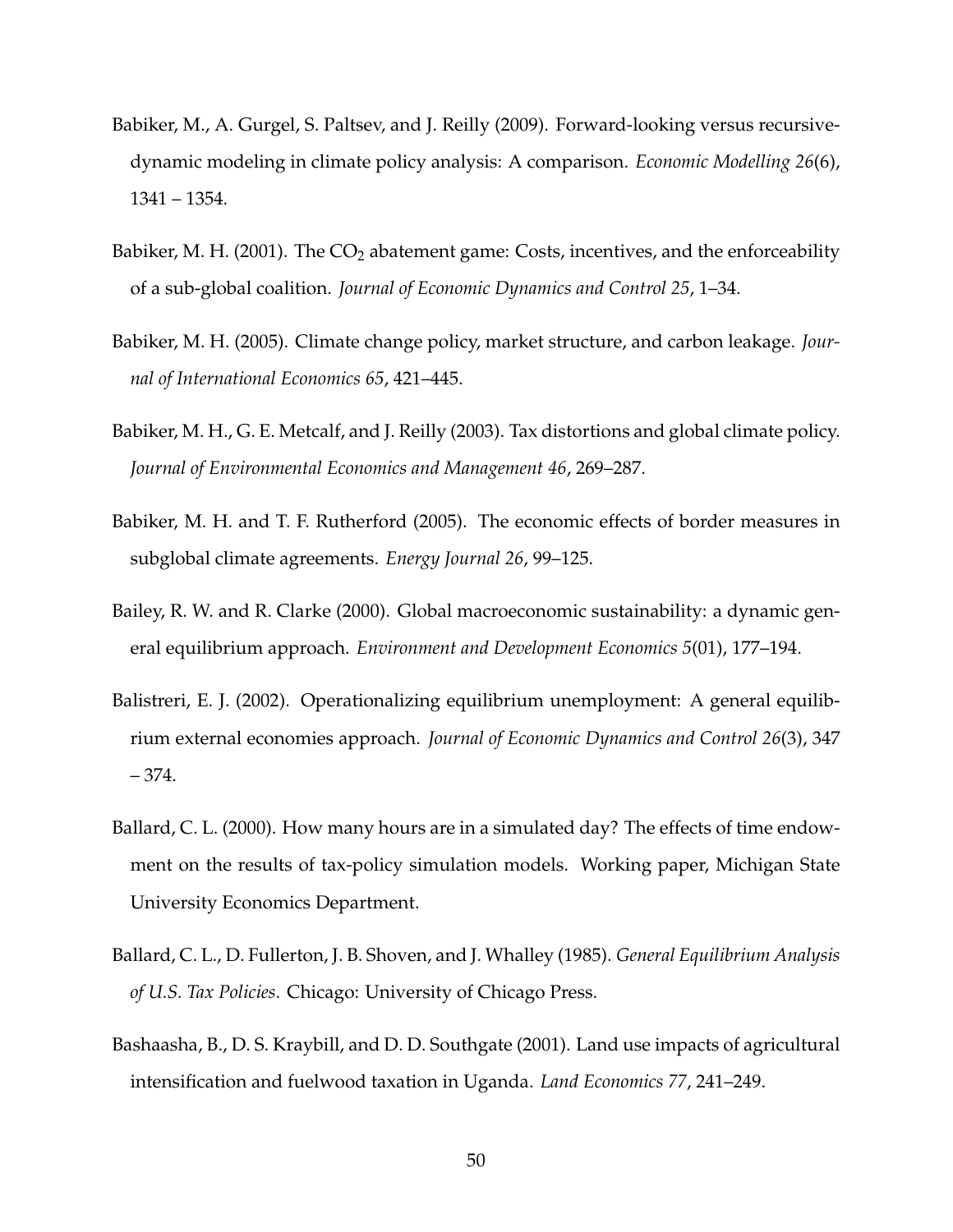- <span id="page-50-2"></span>Berck, P. and S. Hoffmann (2002). Assessing the employment impacts of environmental and natural resource policy. *Environmental and Resource Economics 22*, 133–156.
- <span id="page-50-3"></span>Berg, C. (2007). Household transport demand in a CGE-framework. *Environmental and Resource Economics 37*, 573–597.
- <span id="page-50-0"></span>Bergman, L. (2005). CGE modeling of environmental policy and resource management. In K.-G. Mäler and J. R. Vincent (Eds.), *Handbook of Environmental Economics Vol. 3*, pp. 1273–1306. Elsevier.
- <span id="page-50-9"></span>Böhringer, C., A. Löschel, and T. F. Rutherford (2007). Decomposing the integrated assessment of climate change. *Journal of Economic Dynamics and Control 31*(2), 683–702.
- <span id="page-50-5"></span>Böhringer, C. (2002). Climate politics from Kyoto to Bonn: From little to nothing? *Energy Journal 23*, 51–71.
- <span id="page-50-6"></span>Böhringer, C., K. Conrad, and A. Löschel (2003). Carbon taxes and joint implementation: An applied general equilibrium analysis for Germany and India. *Environmental and Resource Economics 24*(1), 49–76.
- <span id="page-50-8"></span>Böhringer, C. and C. Helm (2008). On the fair division of greenhouse gas abatement cost. *Resource and Energy Economics 30*, 260–276.
- <span id="page-50-1"></span>Böhringer, C. and A. Loschel (2006). Computable general equilibrium models for sustainability impact assessment: Status quo and prospects. *Ecological Economics 60*, 49–64.
- <span id="page-50-7"></span>Böhringer, C., U. Moslener, and B. Sturm (2007). Hot air for sale: a quantitative assessment of Russia's near-term climate policy options. *Environmental and Resource Economics 38*, 545–572.
- <span id="page-50-4"></span>Böhringer, C. and T. F. Rutherford (2002). Carbon abatement and international spillovers: A decomposition of general equilibrium effects. *Environmental and Resource Economics 22*, 391–417.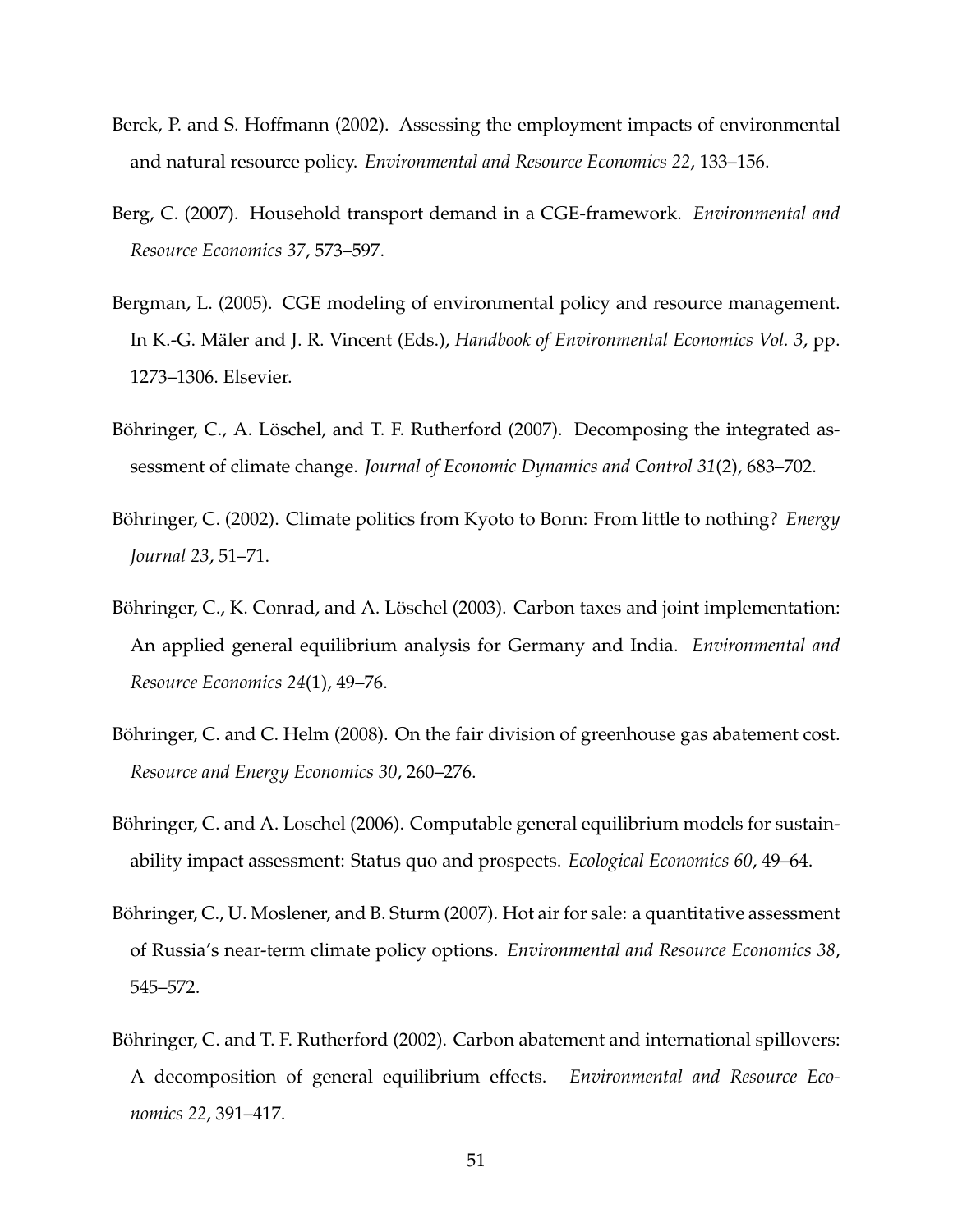- <span id="page-51-2"></span>Böhringer, C. and T. F. Rutherford (2004). Who should pay how much? Compensation for international spillovers from carbon abatement policies to developing countries—a global CGE assessment. *Computational Economics 23*, 71–103.
- <span id="page-51-8"></span>Böhringer, C. and T. F. Rutherford (2008). Combining bottom-up and top-down. *Energy Economics 30*, 574–596.
- <span id="page-51-3"></span>Böhringer, C. and H. Welsch (2004). Contraction and convergence of carbon emissions: An intertemporal multi-region CGE analysis. *Journal of Policy Modeling 26*, 21–39.
- <span id="page-51-5"></span>Bosello, F., R. Roson, and R. S. Tol (2006). Economy-wide estimates of the implications of climate change: Human health. *Ecological Economics 58*(3), 579–591.
- <span id="page-51-6"></span>Bosello, F., R. Roson, and R. S. J. Tol (2007). Economy-wide estimates of the implications of climate change: Sea level rise. *Environmental and Resource Economics 37*, 594–571.
- <span id="page-51-0"></span>Bovenberg, A. L. and L. H. Goulder (2001). Neutralizing the adverse industry impacts of  $CO<sub>2</sub>$  abatement policies: What does it cost? In C. Carraro and G. E. Metcalf (Eds.), *Behavioral and Distributional Effects of Environmental Policy*, pp. 45–90. Chicago, IL: University of Chicago Press.
- <span id="page-51-1"></span>Bovenberg, A. L., L. H. Goulder, and D. J. Gurney (2005). Efficiency costs of meeting industry-distributional constraints under environmental permits and taxes. *RAND Journal of Economics 36*, 950–970.
- <span id="page-51-4"></span>Bovenberg, A. L., L. H. Goulder, and M. R. Jacobsen (2008). Costs of alternative environmental policy instruments in the presence of industry compensation requirements. *Journal of Public Economics 92*(5-6), 1236 – 1253.
- <span id="page-51-7"></span>Boyd, R. and M. E. Ibarrarán (2009). Extreme climate events and adaptation: an exploratory analysis of drought in Mexico. *Environment and Development Economics 14*, 371–395.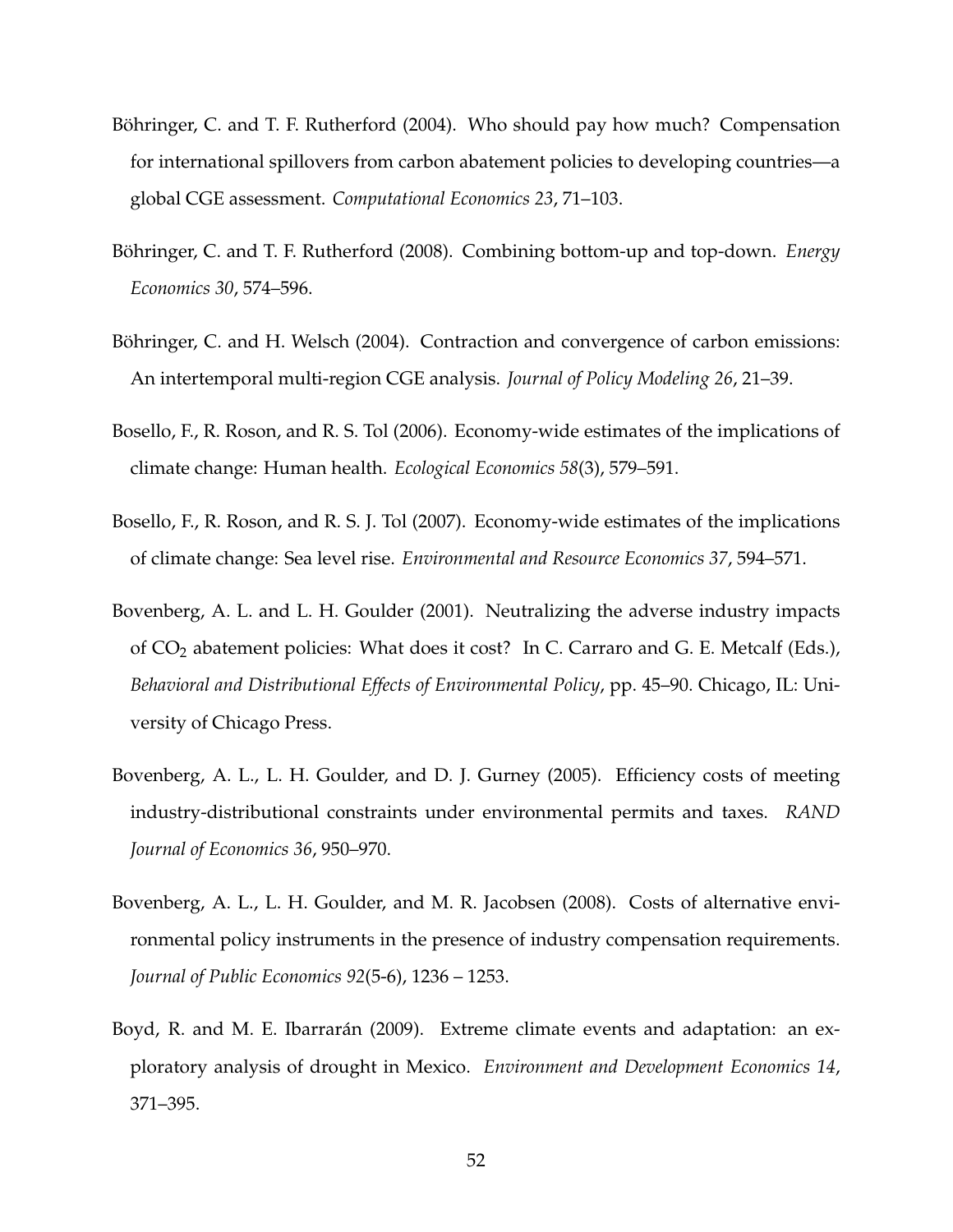- <span id="page-52-8"></span>Brooke, A., D. Kendrick, A. Meeraus, and R. Raman (1998). *GAMS: A User's Guide*. Washington DC: GAMS Development Corp.
- <span id="page-52-1"></span>Brouwer, R., M. Hofkes, and V. Linderhof (2008). General equilibrium modelling of the direct and indirect economic impacts of water quality improvements in the Netherlands at national and river basin scale. *Ecological Economics 66*, 127–140.
- <span id="page-52-5"></span>Bye, B. (2000). Environmental tax reform and producer foresight: An intertemporal computable general equilibrium analysis. *Journal of Policy Modeling 22*, 719–752.
- <span id="page-52-4"></span>Cao, J., R. Garbaccio, and M. S. Ho (2009). China's 11th Five-Year Plan and the Environment: Reducing SO<sup>2</sup> Emissions. *Review of Environmental Economics and Policy 3*, 231–250.
- <span id="page-52-6"></span>Carbone, J. C., C. Helm, and T. F. Rutherford (2009). The case for international emission trade in the absence of cooperative climate policy. *Journal of Environmental Economics and Management forthcoming*.
- <span id="page-52-7"></span>Carbone, J. C. and V. K. Smith (2008). Evaluating policy interventions with general equilibrium externalities. *Journal of Public Economics 92*(5-6), 1254–1274.
- <span id="page-52-2"></span>Cattaneo, A. (2001). Deforestation in the Brazilian Amazon: Comparing the impacts of macroeconomic shocks, land tenure, and technological change. *Land Economics 77*, 219– 240.
- <span id="page-52-3"></span>Cattaneo, A. (2005). Inter-regional innovation in Brazilian agriculture and deforestation in the Amazon: Income and environment in the balance. *Environment and Development Economics 10*, 485–511.
- <span id="page-52-0"></span>Conrad, K. (2002). Computable general equilibrium models in environmental and resource economics. In T. Tietenberg and H. Folmer (Eds.), *The International Yearbook of Environmental and Resource Economics 2002/2003*, pp. 66–114. Edward Elgar.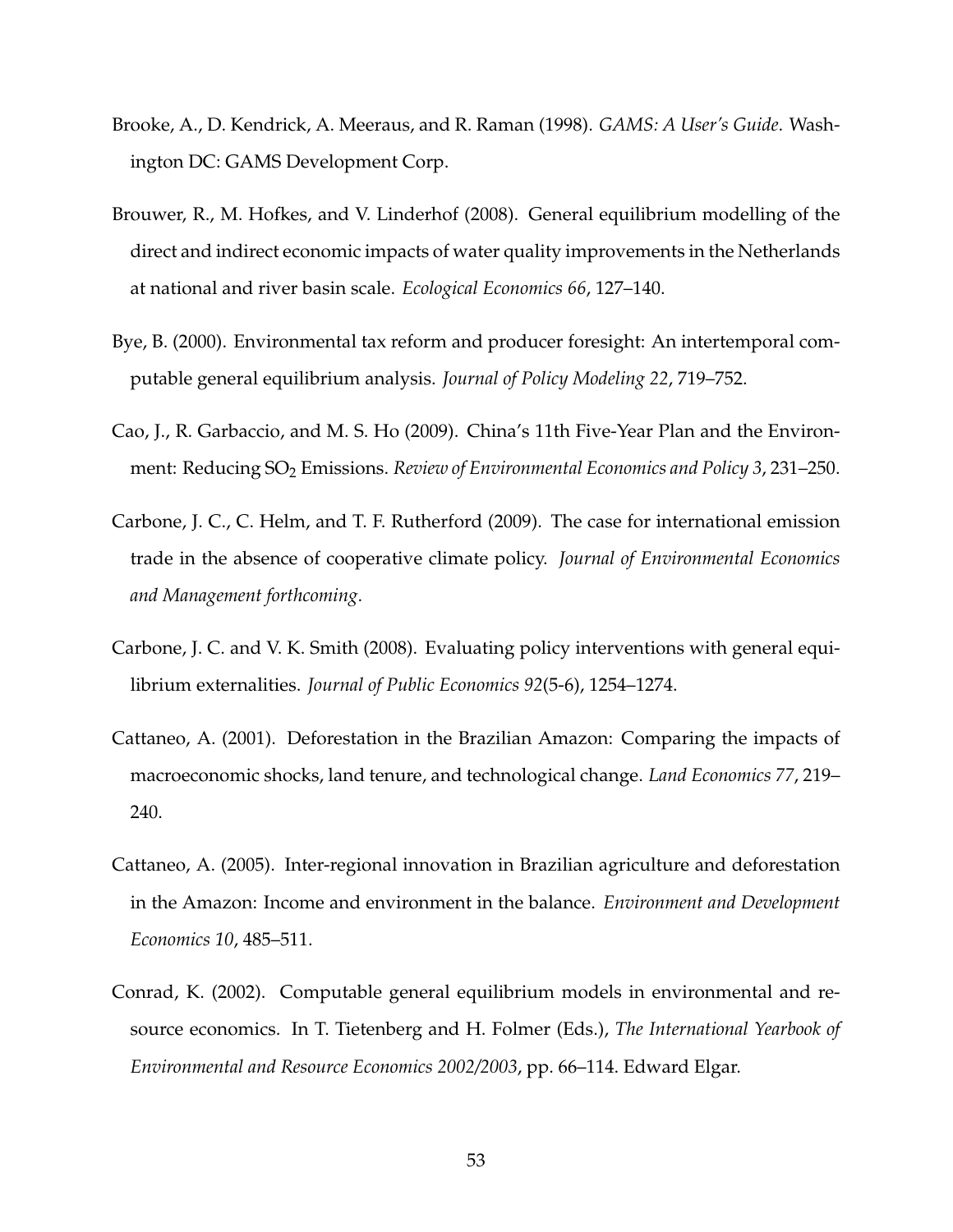- <span id="page-53-4"></span>Conrad, K. and A. Loschel (2005). Recycling of eco-taxes, labor market effects and the true cost of labor—a CGE analysis. *Journal of Applied Economics 8*, 259–278.
- <span id="page-53-1"></span>Coxhead, I. and S. Jayasuriya (2004). Development strategy and trade liberalization: implications for poverty and environment in the Philippines. *Environment and Development Economics 9*, 613–644.
- <span id="page-53-8"></span>Dawkins, C., T. Srinivasan, and J. Whalley (2001). Calibration. In J. Heckman and E. Leamer (Eds.), *Handbook of Econometrics Vol. 5*, pp. 3653–3703. Amsterdam: Elsevier Science.
- <span id="page-53-5"></span>Dellink, R., M. Hofkes, E. van Ierland, and H. Verbruggen (2004). Dynamic modelling of pollution abatement in a CGE framework. *Economic Modelling 21*, 965–989.
- <span id="page-53-0"></span>Dessus, S. and M. Bussolo (1998). Is there a trade-off between trade liberalization and pollution abatement? A computable general equilibrium assessment applied to Costa Rica. *Journal of Policy Modeling 20*, 11–31.
- <span id="page-53-6"></span>Dessus, S. and D. O'Connor (2003). Climate policy without tears: CGE-based ancillary benefits estimates for Chile. *Environmental and Resource Economics 25*, 287–317.
- <span id="page-53-7"></span>Devarajan, S., D. S. Go, J. D. Lewis, S. Robinson, and P. Sinko (1997). Simple general equilibrium modeling. In J. F. Francois and K. A. Reinert (Eds.), *Applied methods for trade policy analysis*, pp. 156–185. Cambridge: Cambridge University Press.
- <span id="page-53-3"></span>Diao, X., A. Dinar, T. Roe, and Y. Tsur (2008). A general equilibrium analysis of conjunctive ground and surface water use with an application to Morocco. *Agricultural Economics 38*, 117–135.
- <span id="page-53-2"></span>Diao, X., T. Roe, and R. Doukkali (2005). Economy-wide gains from decentralized water allocation in a spatially heterogenous agricultural economy. *Environment and Development Economics 10*, 249–269.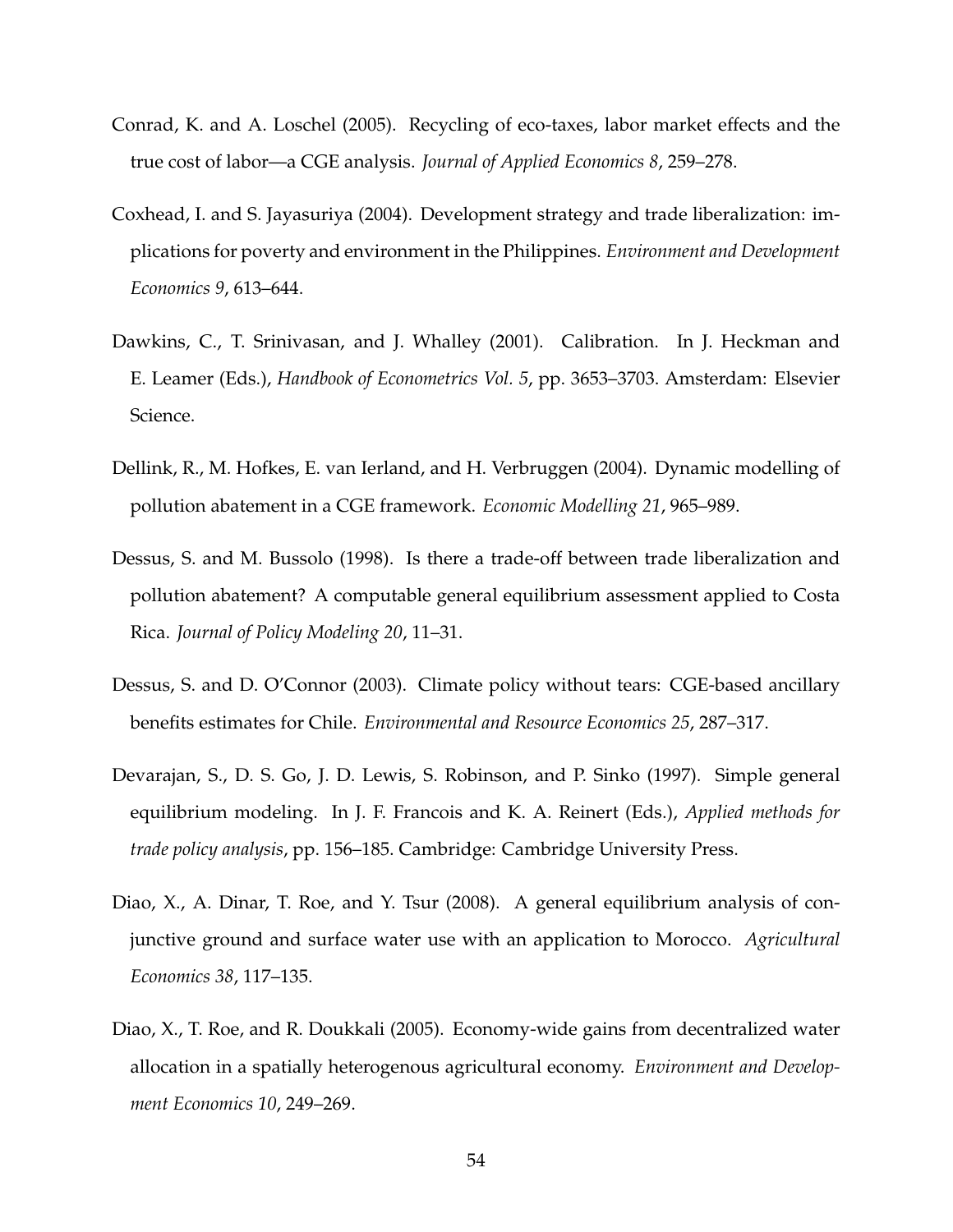- <span id="page-54-5"></span>Dirkse, S. P. and M. C. Ferris (1995). The PATH solver: A non-monotone stabilization scheme for mixed complementarity problems. *Optimization Methods and Software 5*, 123– 156.
- <span id="page-54-8"></span>Espinosa, J. A. and V. K. Smith (1995). Measuring the environmental consequences of trade policy: A nonmarket CGE analysis. *American Journal of Agricultural Economics 77*(3), 772–777.
- <span id="page-54-0"></span>Faehn, T. and E. Holmoy (2003). Trade liberalisation and effects on pollutive emissions to air and deposits of solid waste: A general equilibrium assessment for Norway. *Economic Modelling 20*, 703–727.
- <span id="page-54-4"></span>Ferris, M. C. and C. Kanzow (2002). Complementarity and related problems. In P. Pardalos and M. Resende (Eds.), *Handbook of Applied Optimization*, pp. 514–530. New York: Oxford University Press.
- <span id="page-54-6"></span>Ferris, M. C. and T. S. Munson (2000). Complementarity problems in GAMS and the PATH solver. *Journal of Economic Dynamics and Control 24*, 165–188.
- <span id="page-54-7"></span>Ferris, M. C., T. S. Munson, and D. Ralph (2000). A homotopy method for mixed complementarity problems based on the PATH solver. In D. Griffiths and G. Watson (Eds.), *Numerical Analysis 1999*, pp. 143–167. London: Chapman and Hall.
- <span id="page-54-3"></span>Ferris, M. C. and J.-S. Pang (1997). Engineering and economic applications of complementarity problems. *SIAM Review 39*(4), 669–713.
- <span id="page-54-2"></span>Finnoff, D. and J. Tschirhart (2008). Linking dynamic economic and ecological general equilibrium models. *Resource and Energy Economics 30*(2), 91–114.
- <span id="page-54-1"></span>Fisher-Vanden, K. and M. S. Ho (2007). How do market reforms affect China's responsiveness to environmental policy? *Journal of Development Economics 82*, 200–233.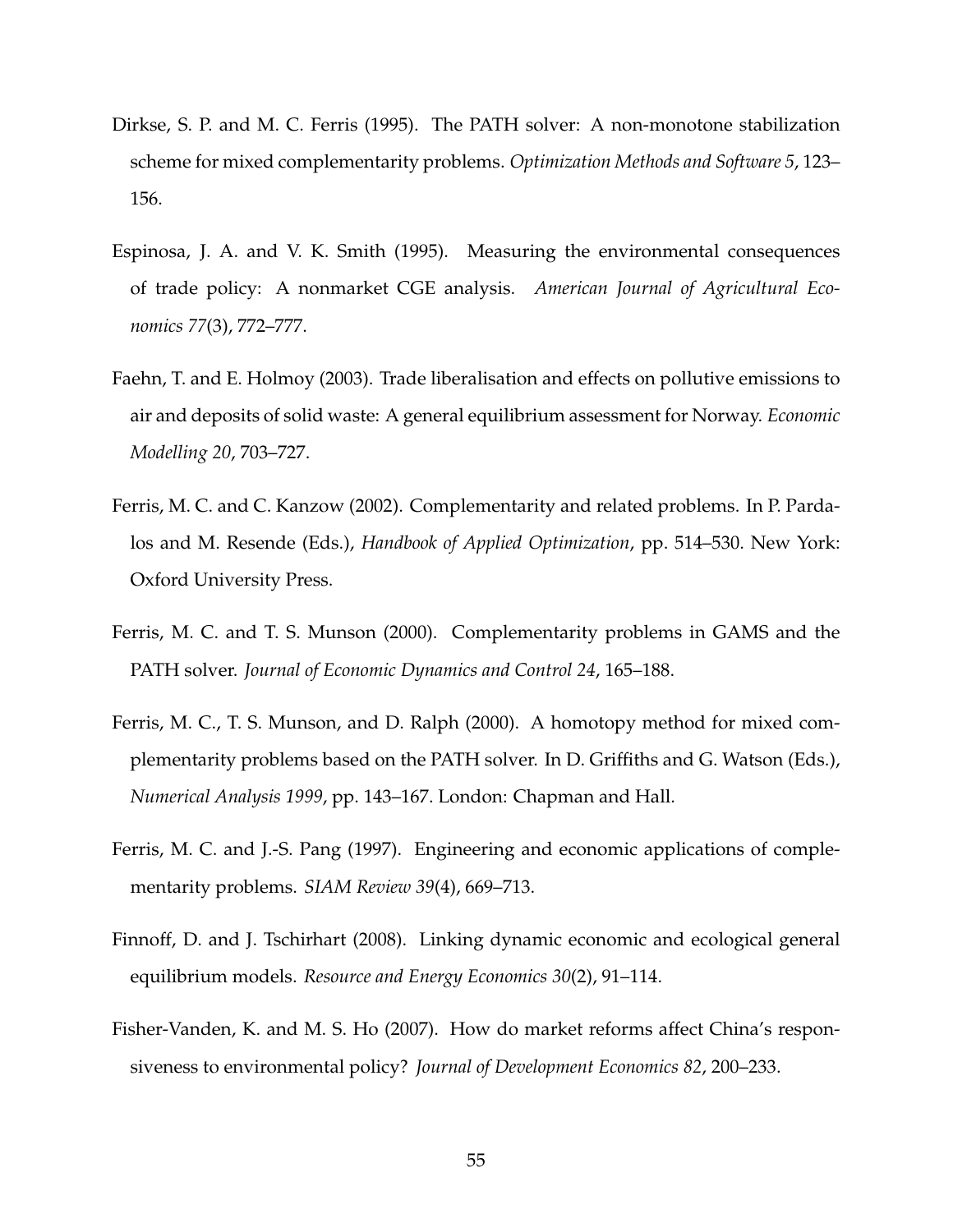- <span id="page-55-4"></span>Fisher-Vanden, K. and I. Sue Wing (2008). Accounting for quality: Issues with modeling the impact of R&D on economic growth and carbon emissions in developing economies. *Energy Economics 30*, 2771–2784.
- <span id="page-55-1"></span>Fraser, I. and R. Waschik (2005). Agricultural land retirement and slippage: Lessons from an Australian case study. *Land Economics 81*, 206–226.
- <span id="page-55-2"></span>Garbaccio, R. F., M. S. Ho, and D. W. Jorgenson (1999). Controlling carbon emissions in China. *Environment and Development Economics 4*, 493–518.
- <span id="page-55-7"></span>Ginsburgh, V. and M. Keyzer (1997). *The Structure of Applied General Equilibrium Models*. Cambridge MA: MIT Press.
- <span id="page-55-8"></span>Goulder, L. H., I. W. Parry, R. C. Williams, and D. Burtraw (1999). The cost-effectiveness of alternative instruments for environmental protection in a second-best setting. *Journal of Public Economics 72*, 329–360.
- <span id="page-55-3"></span>Grepperud, S. and I. Rasmussen (2004). A general equilibrium assessment of rebound effects. *Energy Economics 26*, 261–282.
- <span id="page-55-5"></span>Hagem, C., S. Kallbekken, O. Maestad, and H. Westskog (2006). Market power with interdependent demand: Sale of emission permits and natural gas from Russia. *Environmental and Resource Economics 34*, 211–227.
- <span id="page-55-0"></span>He, J. (2005). Estimating the economic cost of China's new desulfur policy during her gradual accession to WTO: The case of industrial SO<sub>2</sub> emission. *China Economic Review 16*, 364–402.
- <span id="page-55-6"></span>Hubler, M., G. Klepper, and S. Peterson (2008). Costs of climate change: The effects of rising temperatures on health and productivity in Germany. *Ecological Economics 68*, 381–393.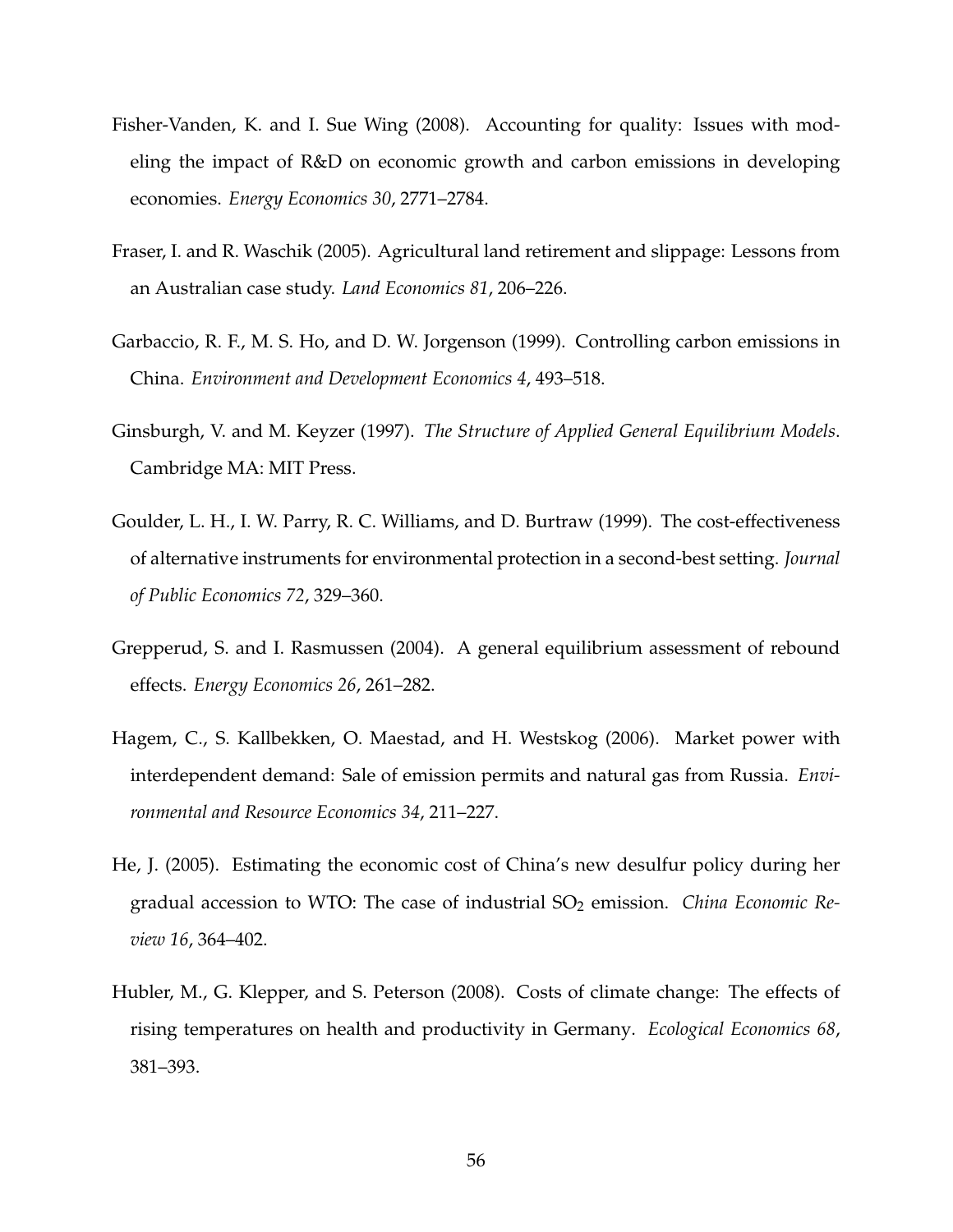- <span id="page-56-8"></span>Hyman, R., J. Reilly, M. Babiker, A. De Masin, and H. Jacoby (2003). Modeling non-CO<sub>2</sub> greenhouse gas abatement. *Environmental Modeling and Assessment 8*, 175–186.
- <span id="page-56-1"></span>Ianchovichina, E., R. Darwin, and R. Shoemaker (2001). Resource use and technological progress in agriculture: A dynamic general equilibrium analysis. *Ecological Economics 38*, 275–291.
- <span id="page-56-3"></span>Jacoby, H. D., J. M. Reilly, J. R. McFarland, and S. Paltsev (2006). Technology and technical change in the MIT EPPA model. *Energy Economics 28*, 610–631.
- <span id="page-56-0"></span>Jansen, H. (2001). Induced institutional change in the trade and environment debate: A computable general equilibrium application to NAFTA with endogenous regulation setting. *Environmental and Resource Economics 18*, 149–172.
- <span id="page-56-6"></span>Jorgenson, D. W. (1984). Econometric methods for applied general equilibrium analysis. In H. Scarf and J. B. Shoven (Eds.), *Applied General Equilibrium Analysis*, pp. 139–207. Cambridge: Cambridge University Press.
- <span id="page-56-4"></span>Kallbekken, S. and H. Westskog (2005). Should developing countries take on binding commitments in a climate agreement? An assessment of gains and uncertainty. *Energy Journal 26*, 41–60.
- <span id="page-56-2"></span>Kamat, R., A. Rose, and D. Abler (1999). The impact of a carbon tax on the Susquehanna River Basin economy. *Energy Economics 21*(4), 363–384.
- <span id="page-56-5"></span>Kehoe, T. J. (1998). Social accounting matrices and applied general equilibrium models. In I. Begg and S. Henry (Eds.), *Applied Economics and Public Policy*, pp. 59–87. Cambridge: Cambridge University Press.
- <span id="page-56-7"></span>Kehoe, T. J. (2005). An evaluation of the performance of applied general equilibrium models of the impact of NAFTA. In T. J. Kehoe, T. Srinivasan, and J. Whalley (Eds.),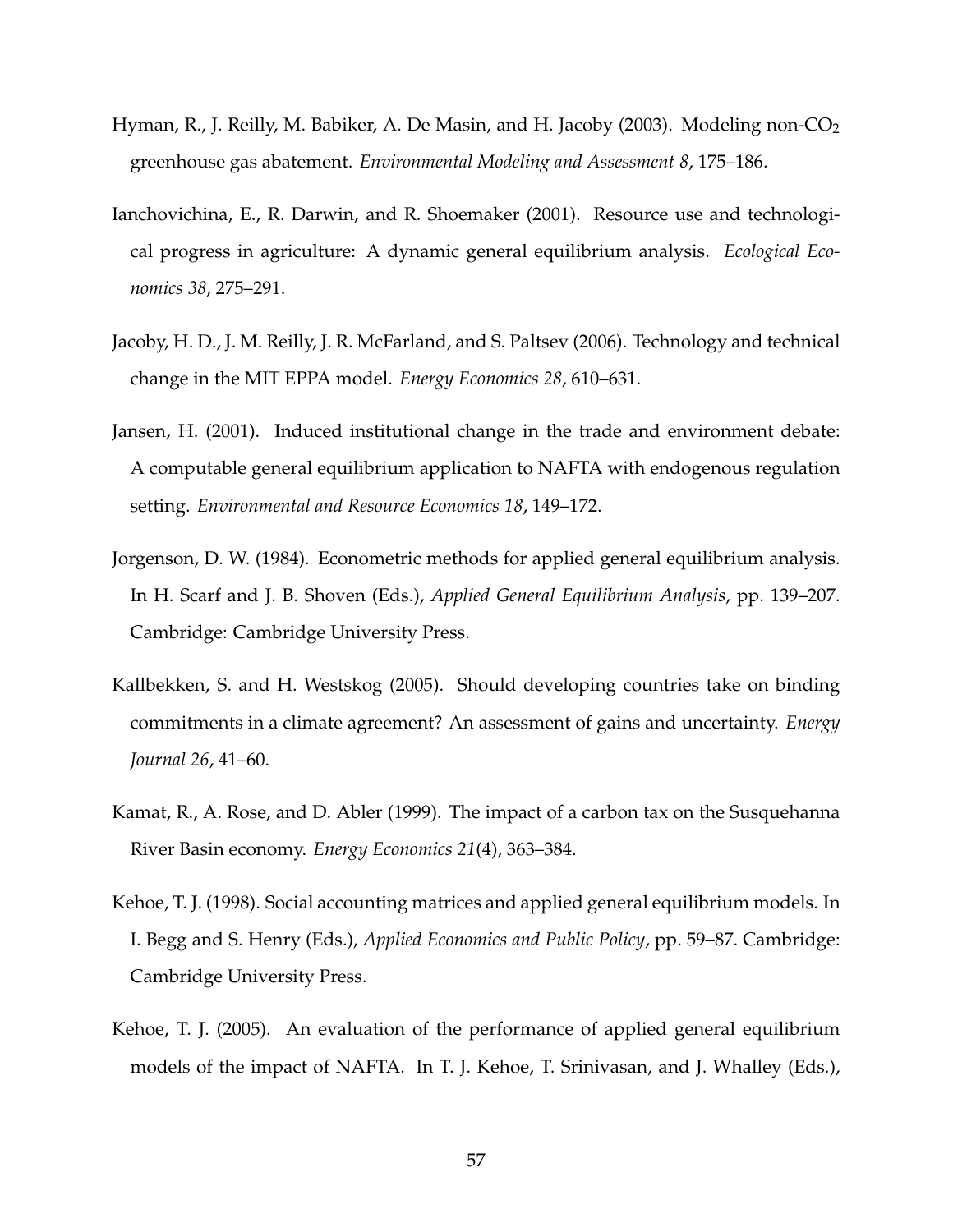*Frontiers in Applied General Equilibrium Modeling: Essays in Honor of Herbert Scarf*, pp. 341–377. Cambridge University Press.

- <span id="page-57-5"></span>King, B. (1985). What is a SAM? In J. Pyatt and J. Round (Eds.), *Social Accounting Matrices: A Basis for Planning*, pp. 1–15. Washington DC: World Bank.
- <span id="page-57-1"></span>Klepper, G. and S. Peterson (2005). Trading hot-air: The influence of permit allocation rules, market power and the US withdrawal from the Kyoto Protocol. *Environmental and Resource Economics 32*, 205–227.
- <span id="page-57-2"></span>Klepper, G. and S. Peterson (2006). Emissions trading, CDM, JI, and more: The climate strategy of the EU. *Energy Journal 27*, 1–26.
- <span id="page-57-8"></span>Lau, M., A. Pahlke, and T. Rutherford (2002). Approximating infinite-horizon models in a complementarity format: A primer in dynamic general equilibrium analysis. *Journal of Economic Dynamics and Control 26*, 577–609.
- <span id="page-57-6"></span>Lenzen, M. and R. Schaeffer (2004). Environmental and social accounting for Brazil. *Environmental and Resource Economics 27*, 201–226.
- <span id="page-57-0"></span>Li, J. C. (2005). Is there a trade-off between trade liberalization and environmental quality? A CGE assessment on Thailand. *Journal of Environment and Development 14*, 252–277.
- <span id="page-57-3"></span>Lofgren, H., R. Harris, and S. Robinson (2002). A standard computable general equilibrium (CGE) model in GAMS. Microcomputers in Policy Research Working Paper No. 5, International Food Policy Research Institute, Washington DC.
- <span id="page-57-7"></span>Martínez de Anguita, P. and J. E. Wagner (2010). *Environmental Social Accounting Matrices*. New York, NY: Routlege.
- <span id="page-57-4"></span>Mathiesen, L. (1985a). Computation of economic equilibria by a sequence of linear complementarity problems. *Mathematical Programming Study 23*, 144–162.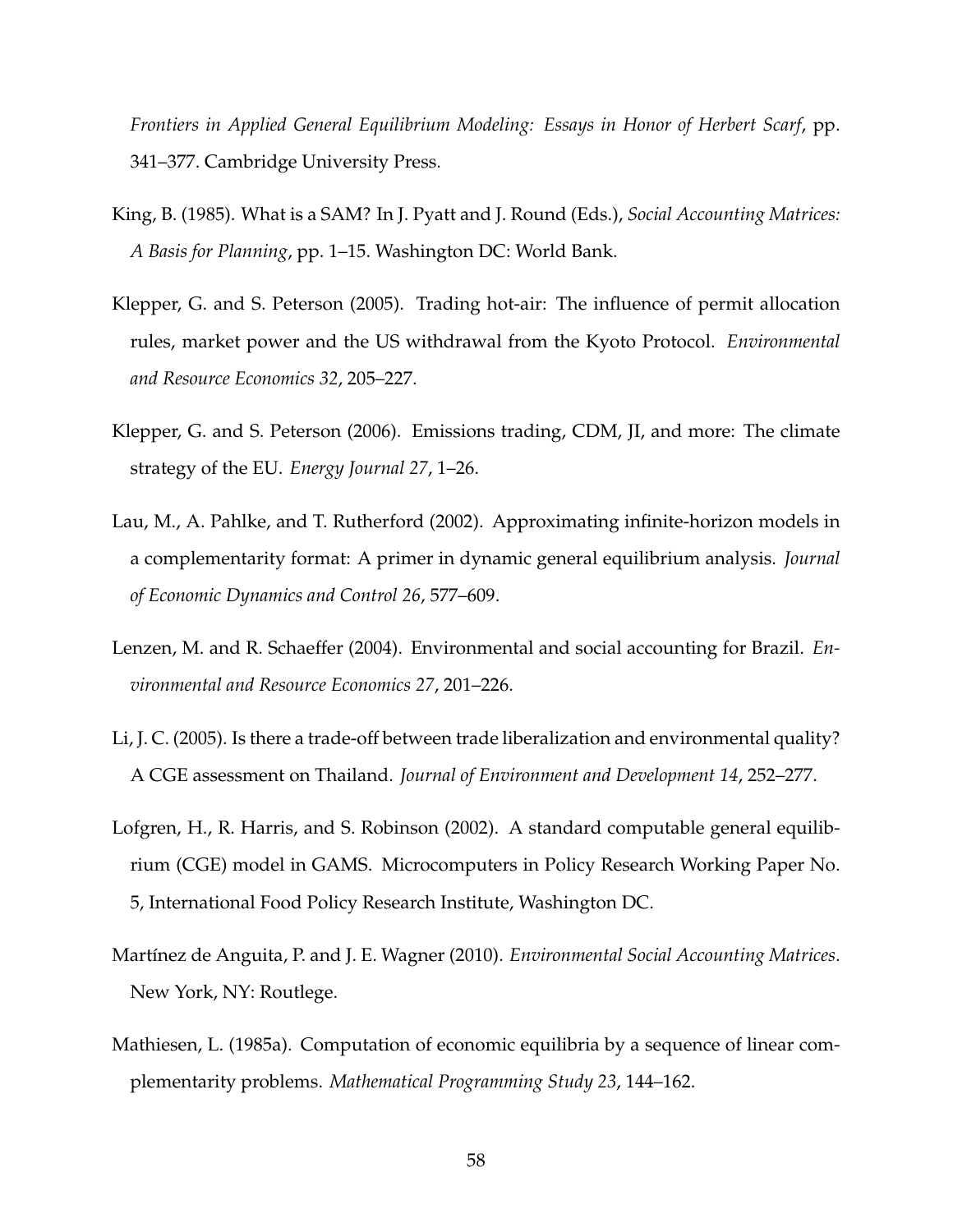- <span id="page-58-7"></span>Mathiesen, L. (1985b). Computational experience in solving equilibrium models by a sequence of linear complementarity problems. *Operations Research 33*, 1225–1250.
- <span id="page-58-4"></span>Matus, K., T. Yang, S. Paltsev, J. Reilly, and K.-M. Nam (2008). Toward integrated assessment of environmental change: air pollution health effects in the USA. *Climatic Change 88*, 59–92.
- <span id="page-58-5"></span>Mayeres, I. and D. Van Regemorter (2008). Modelling the health related benefits of environmental policies and their feedback effects: A CGE analysis for the EU countries with GEM-E3. *Energy Journal 29*, 135–150.
- <span id="page-58-2"></span>McFarland, J. R. and H. J. Herzog (2006). Incorporating carbon capture and storage technologies in integrated assessment models. *Energy Economics 28*, 632–652.
- <span id="page-58-8"></span>McKibbin, W. and P. J. Wilcoxen (1998). The theoretical and empirical structure of the G-Cubed model. *Economic Modelling 16*, 123.
- <span id="page-58-9"></span>McKitrick, R. R. (1998). The econometric critique of applied general equilibrium modelling: The role of functional forms. *Economic Modelling 15*, 543–573.
- <span id="page-58-1"></span>Morris, G. E. (1999). Integrating environmental taxes on local air pollutants with fiscal reform in Hungary: Simulations with a computable general equilibrium model. *Environment and Development Economics 4*, 537–564.
- <span id="page-58-3"></span>Nijkamp, P., S. Wang, and H. Kremers (2005). Modeling the impacts of international climate change policies in a CGE context: The use of the GTAP-E model. *Economic Modelling 22*(6), 955–974.
- <span id="page-58-6"></span>Nordhaus, W. D. (1994). *Managing the Global Commons*. Cambridge, MA.
- <span id="page-58-0"></span>Nugent, J. B. and C. V. S. K. Sarma (2002). The three E's—efficiency, equity, and environmental protection—in search of 'win-win-win' policies: A CGE analysis of India. *Journal of Policy Modeling 24*, 19–50.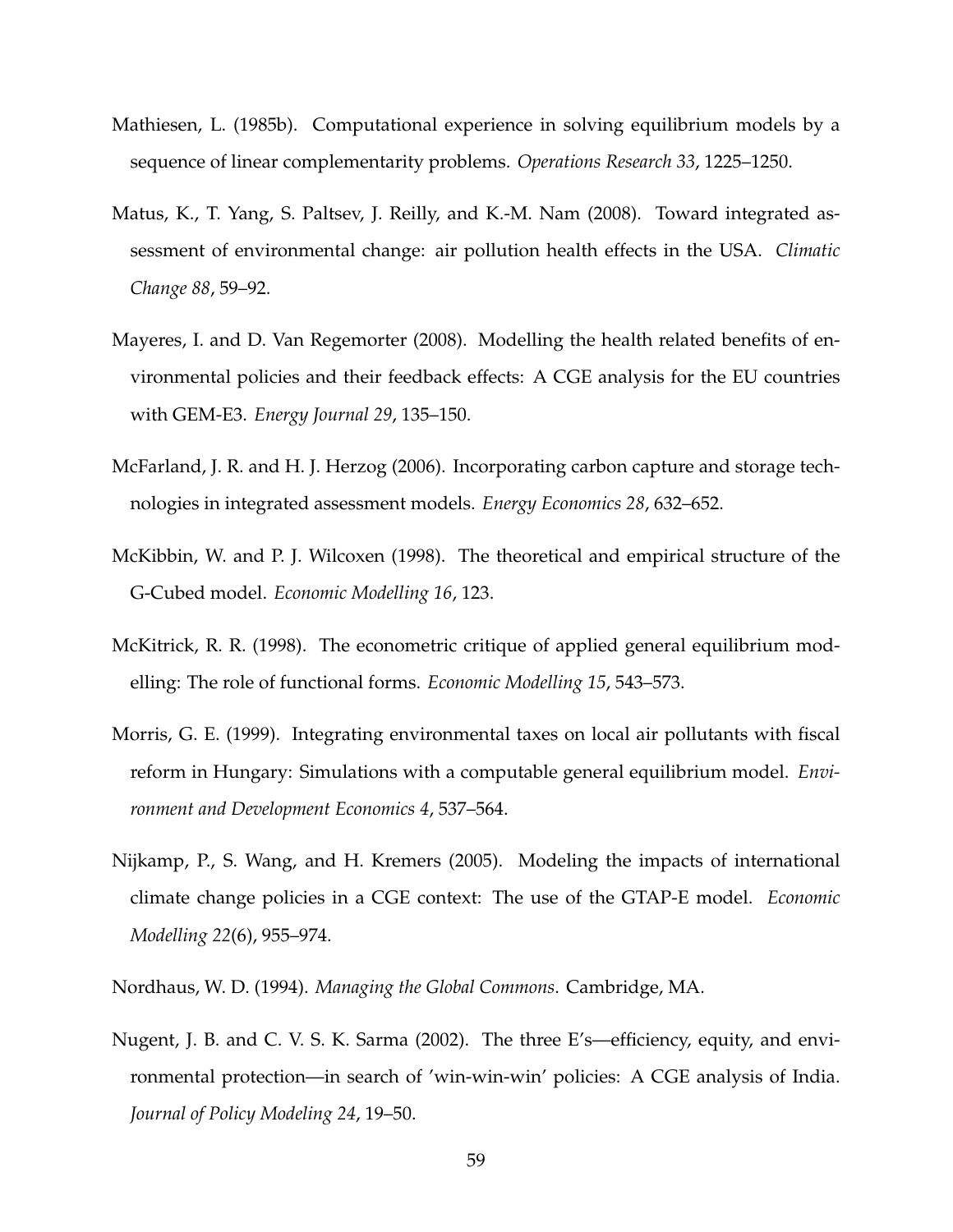- <span id="page-59-2"></span>Nwaobi, G. C. (2004). Emission policies and the Nigerian economy: simulations from a dynamic applied general equilibrium model. *Energy Economics 26*(5), 921–936.
- <span id="page-59-6"></span>Ojha, V. P. (2009). Carbon emissions reduction strategies and poverty alleviation in India. *Environment and Development Economics 14*, 323–348.
- <span id="page-59-5"></span>Oladosu, G. and A. Rose (2007). Income distribution impacts of climate change mitigation policy in the Susquehanna River Basin economy. *Energy Economics 29*(3), 520–544.
- <span id="page-59-1"></span>O'Ryan, R., C. J. de Miguel, S. Miller, and M. Munasinghe (2005). Computable general equilibrium model analysis of economywide cross effects of social and environmental policies in Chile. *Ecological Economics 54*, 447–472.
- <span id="page-59-0"></span>O'Ryan, R., S. Miller, and C. J. de Miguel (2003). A CGE framework to evaluate policy options for reducing air pollution emissions in Chile. *Environment and Development Economics 8*, 285–309.
- <span id="page-59-4"></span>Otto, V. M., A. Loschel, and R. Dellink (2007). Energy biased technical change: A CGE analysis. *Resource and Energy Economics 29*, 137–158.
- <span id="page-59-7"></span>Paltsev, S. (2004). Moving from static to dynamic general equilibrium economic models (notes for a beginner in MPSGE). Technical Note No. 4, MIT Joint Program on the Science & Policy of Global Change.
- <span id="page-59-8"></span>Panagariya, A. and R. Duttagupta (2001). The 'gains' from preferential trade liberalization in the CGE models: Where do they come from? In S. Lahiri (Ed.), *Regionalism and Globalization: Theory and Practice*, pp. 39–60. London: Routledge.
- <span id="page-59-3"></span>Parry, I. W. H., R. C. Williams, and L. H. Goulder (1999). When can carbon abatement policies increase welfare? The fundamental role of distorted factor markets. *Journal of Environmental Economics and Management 37*, 52–84.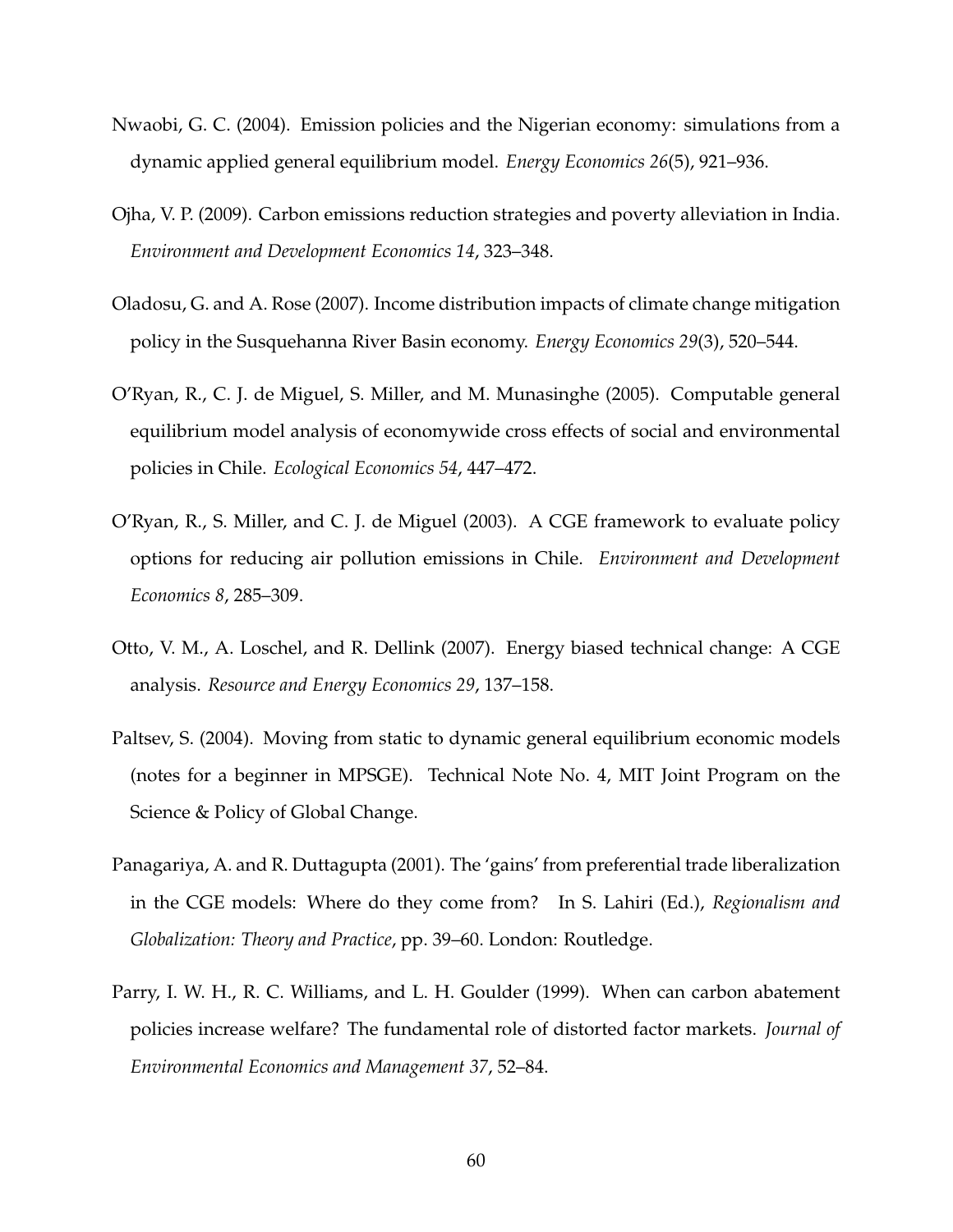- <span id="page-60-6"></span>Reinert, K. A. and D. W. Roland-Holst (1997). Social accounting matrices. In J. F. Francois and K. A. Reinert (Eds.), *Applied methods for trade policy analysis*, pp. 94–121. Cambridge: Cambridge University Press.
- <span id="page-60-7"></span>Robinson, S. (2006). Macro models and multipliers: Leontief, Stone, Keynes, and CGE models. In A. de Janvry and R. Kanbur (Eds.), *Poverty, Inequality and Development: Essays in Honor of Erik Thorbecke*, pp. 205–232. New York: Springer.
- <span id="page-60-0"></span>Roe, T., A. Dinar, Y. Tsur, and X. Diao (2005). Feedback links between economy-wide and farm-level policies: With application to irrigation water management in Morocco. *Journal of Policy Modeling 27*, 905–928.
- <span id="page-60-3"></span>Rose, A. and S. Liao (2005). Modeling regional economic resilience to disasters: A computable general equilibrium analysis of water service disruptions. *Journal of Regional Science 45*, 75–112.
- <span id="page-60-2"></span>Rose, A. and G. Oladosu (2002). Greenhouse gas reduction policy in the United States: Identifying winners and losers in an expanded permit trading system. *Energy Journal 23*, 1–18.
- <span id="page-60-8"></span>Roson, R. (2006). Introducing imperfect competition in CGE models: Technical aspects and implications. *Computational Economics 28*, 29–49.
- <span id="page-60-4"></span>Rutherford, T. F. (1995). Extensions of GAMS for complementarity problems arising in applied economic analysis. *Journal of Economic Dynamics and Control 19*, 1299–1324.
- <span id="page-60-5"></span>Rutherford, T. F. (1999). Applied general equilibrium modeling with MPSGE as a GAMS subsystem: An overview of the modeling framework and syntax. *Computational Economics 14*, 1–46.
- <span id="page-60-1"></span>Schafer, A. and H. D. Jacoby (2005). Technology detail in a multisector CGE model: Transport under climate policy. *Energy Economics 27*, 1–24.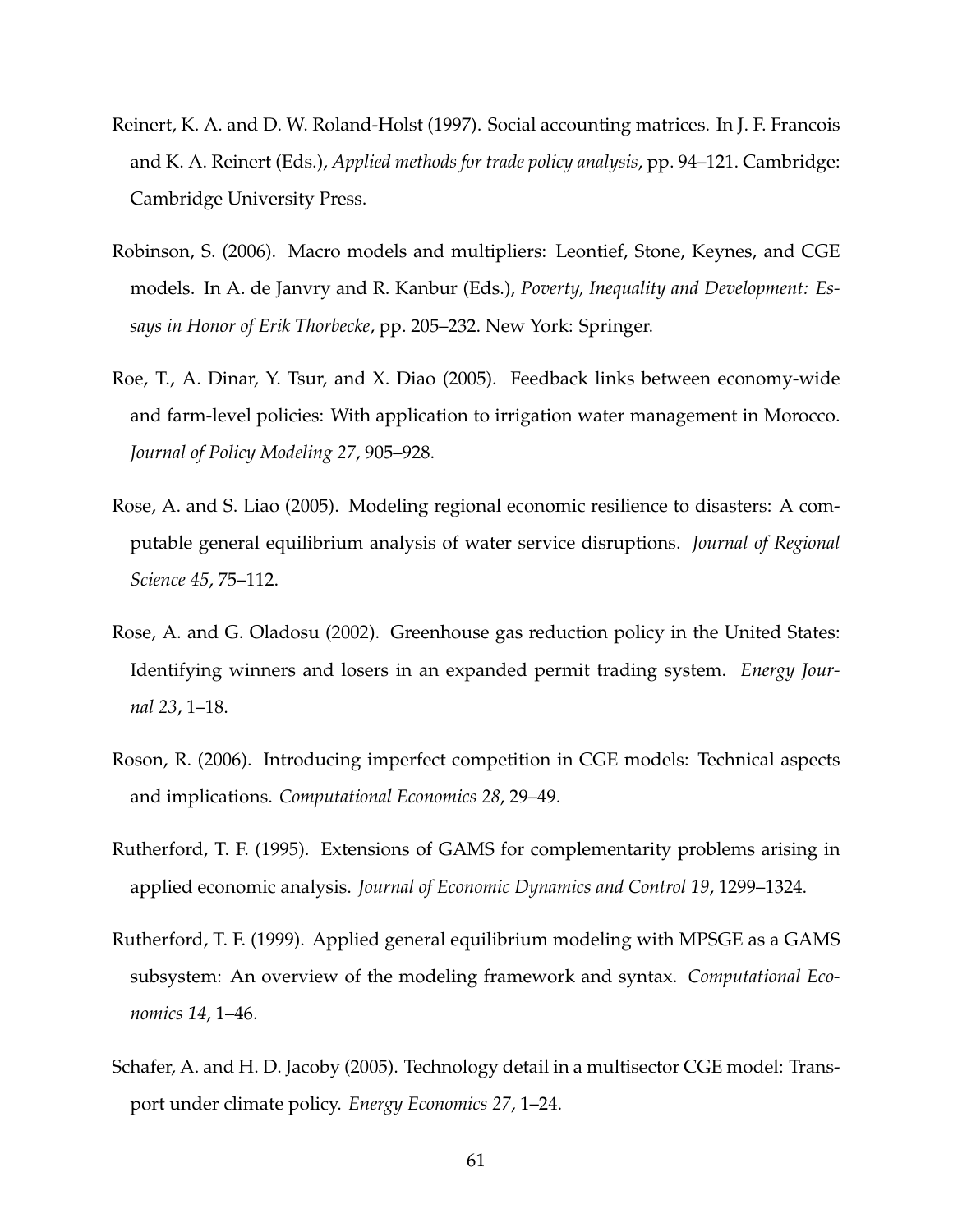- <span id="page-61-1"></span>Seung, C. K., T. R. Harris, J. Englin, and N. R. Netusil (2000). Impacts of water reallocations: A combined computable general equilibrium and recreation demand model approach. *Annals of Regional Science 34*, 473–487.
- <span id="page-61-4"></span>Sokolov, A., C. Schlosser, S. Dutkiewicz, S. Paltsev, D. Kicklighter, H. Jacoby, R. Prinn, C. Forest, J. Reilly, C. Wang, B. Felzer, M. Sarofim, J. Scott, P. Stone, J. Melillo, and J. Cohen (2005). The MIT Integrated Global System Model (IGSM) version 2: Model description and baseline evaluation. Technical Report Report No. 124, MIT Joint Program on the Science & Policy of Global Change.
- <span id="page-61-2"></span>Strzepek, K. M., G. W. Yohe, R. S. J. Tol, and M. W. Rosegrant (2008). The value of the High Aswan Dam to the Egyptian economy. *Ecological Economics 66*, 117–126.
- <span id="page-61-6"></span>Sue Wing, I. (2006). The synthesis of bottom-up and top-down approaches to climate policy modeling: Electric power technologies and the cost of limiting  $US CO<sub>2</sub>$  emissions. *Energy Policy 34*(18), 3847–3869.
- <span id="page-61-7"></span>Sue Wing, I. (2008). The synthesis of bottom-up and top-down approaches to climate policy modeling: Electric power technology detail in a social accounting framework. *Energy Economics 30*, 547–573.
- <span id="page-61-5"></span>Sue Wing, I. (2009). Computable general equilibrium models for the analysis of energy and climate policies. In J. Evans and L. C. Hunt (Eds.), *International Handbook On The Economics Of Energy*. Cheltenham: Edward Elgar.
- <span id="page-61-0"></span>Taylor, J. E., J. Hardner, and M. Stewart (2009). Ecotourism and economic growth in the Galapagos: an island economy-wide analysis. *Environment and Development Economics 14*, 139–162.
- <span id="page-61-3"></span>Telli, C., E. Voyvoda, and E. Yeldan (2008). Economics of environmental policy in Turkey: A general equilibrium investigation of the economic evaluation of sectoral emission reduction policies for climate change. *Journal of Policy Modeling 30*, 321–340.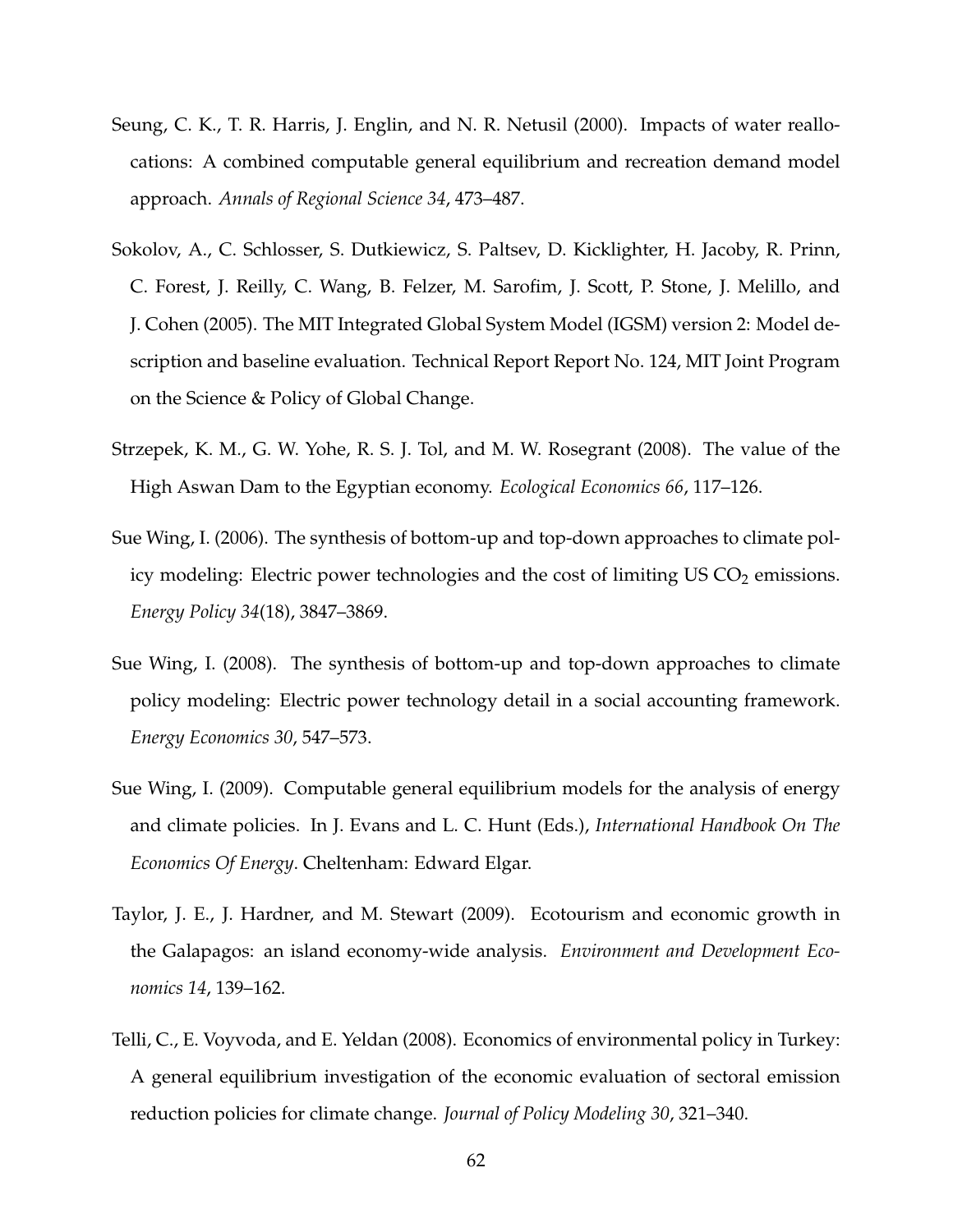- <span id="page-62-6"></span>Tschirhart, J. (2000). General equilibrium of an ecosystem. *Journal of Theoretical Biology 203*(1), 13–32.
- <span id="page-62-7"></span>Tschirhart, J. (2002). Resource competition among plants: from maximizing individuals to community structure. *Ecological Modelling 148*(2), 191–212.
- <span id="page-62-8"></span>Tschirhart, J. (2003). Ecological transfers in non-human communities parallel economic markets in a general equilibrium ecosystem model. *Journal of Bioeconomics 5*(2), 193–214.
- <span id="page-62-9"></span>Valenzuela, E., T. W. Hertel, R. Keeney, and J. J. Reimer (2007). Assessing Global Computable General Equilibrium Model Validity Using Agricultural Price Volatility. *American Journal of Agricultural Economics 89*, 383–397.
- <span id="page-62-3"></span>van Heerden, J., R. Gerlagh, J. Blignaut, M. Horridge, S. Hess, R. Mabugu, and M. Mabugu (2006). Searching for triple dividends in South Africa: Fighting  $CO<sub>2</sub>$  pollution and poverty while promoting growth. *Energy Journal 27*, 113–141.
- <span id="page-62-1"></span>van Heerden, J. H., J. Blignaut, and M. Horridge (2008). Integrated water and economic modelling of the impacts of water market instruments on the South African economy. *Ecological Economics 66*, 105–116.
- <span id="page-62-0"></span>Vennemo, H., K. Aunan, J. He, T. Hu, S. Li, and K. Rypdal (2008). Environmental impacts of China's WTO-accession. *Ecological Economics 64*, 893–911.
- <span id="page-62-2"></span>Wiig, H., J. B. Aune, S. Glomsrod, and V. Iversen (2001). Structural adjustment and soil degradation in Tanzania: A CGE model approach with endogenous soil productivity. *Agricultural Economics 24*, 263–287.
- <span id="page-62-4"></span>Williams, R. C. (2002). Environmental tax interactions when pollution affects health or productivity. *Journal of Environmental Economics and Management 44*, 261–270.
- <span id="page-62-5"></span>Williams, R. C. (2003). Health effects and optimal environmental taxes. *Journal of Public Economics 87*, 323–335.